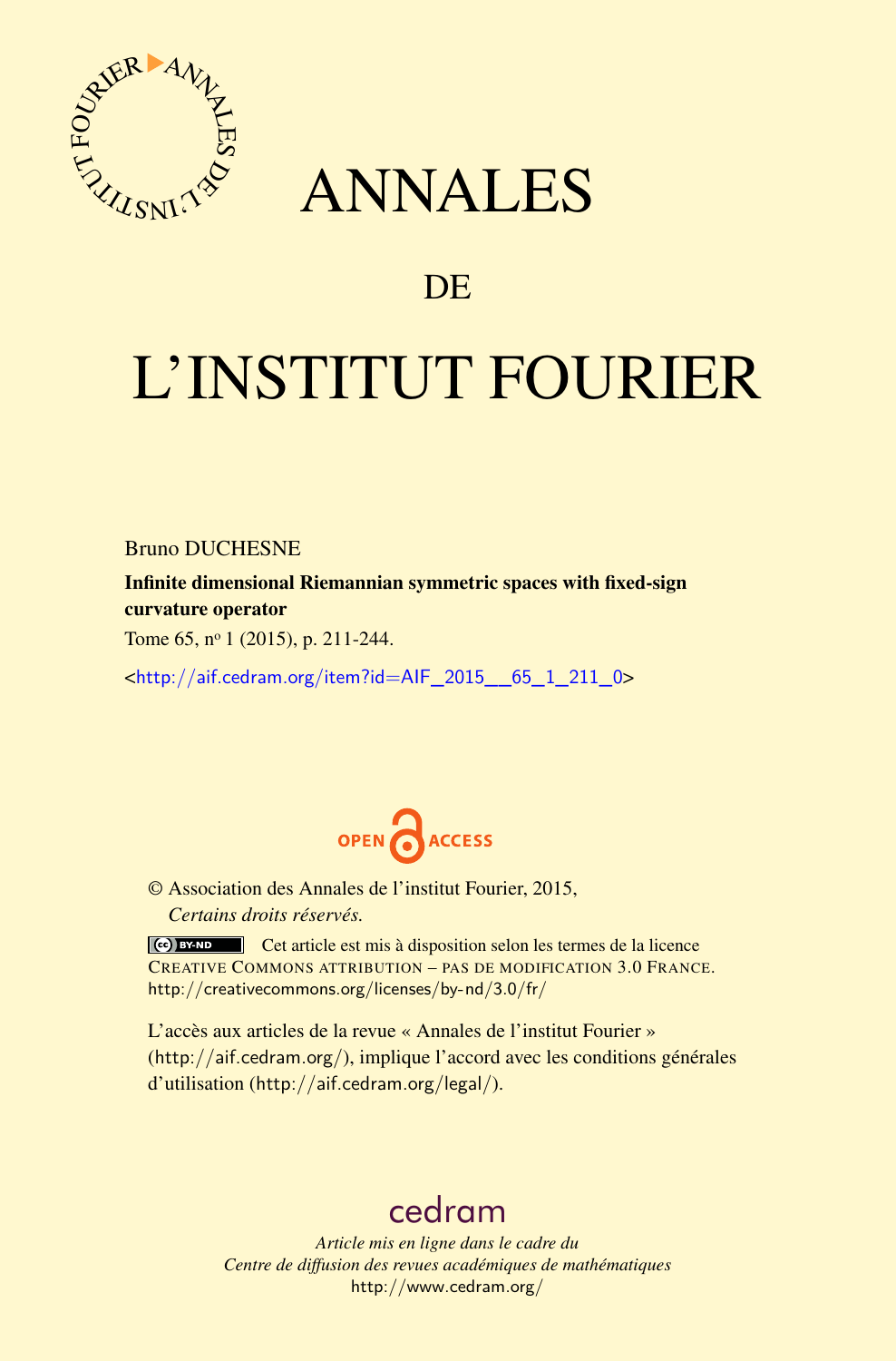#### INFINITE DIMENSIONAL RIEMANNIAN SYMMETRIC SPACES WITH FIXED-SIGN CURVATURE OPERATOR

#### **by Bruno DUCHESNE (\*)**

Abstract. — We associate to any Riemannian symmetric space (of finite or infinite dimension) a  $L^*$ -algebra, under the assumption that the curvature operator has a fixed sign. L∗-algebras are Lie algebras with a pleasant Hilbert space structure. The L∗-algebra that we construct is a complete local isomorphism invariant and allows us to classify simply-connected Riemannian symmetric spaces with fixed-sign curvature operator. The case of nonpositive curvature is emphasized.

Résumé. — Nous associons à tout espace riemannien symétrique (de dimension finie ou non) une *L*∗-algèbre dès lors que l'opérateur de courbure est de signe fixe. Les *L*∗-algèbres sont des algèbres de Lie avec une structure d'espace de Hilbert compatible. La *L*∗-algèbre que nous construisons est un invariant d'isomorphisme local et nous permet de classifier les espaces symétriques riemanniens simplement connexe avec un opérateur de courbure de signe fixe. Le cas de la courbure négative est mis en avant.

#### **1. Introduction**

#### **1.1. Riemannian symmetric spaces**

At the very end of the nineteenth century and during the beginning of the twentieth century, E. Cartan did a famous work of classification. He began by completing the proof (by W. Killing) of the classification of complex semisimple Lie algebras during his Ph.D. thesis and he continued by classifying real semisimple Lie algebras. Some years later, he introduced the so-called Riemannian symmetric spaces ("*Une classe remarquable d'espaces de Riemann*") and classified them. The classification of symmetric spaces

Keywords: Riemannian symmetric spaces, *L*∗-algebras, infinite dimension. Math. classification: 53C35.

<sup>(\*)</sup> The author was supported by a starting grant from the Swiss National Foundation.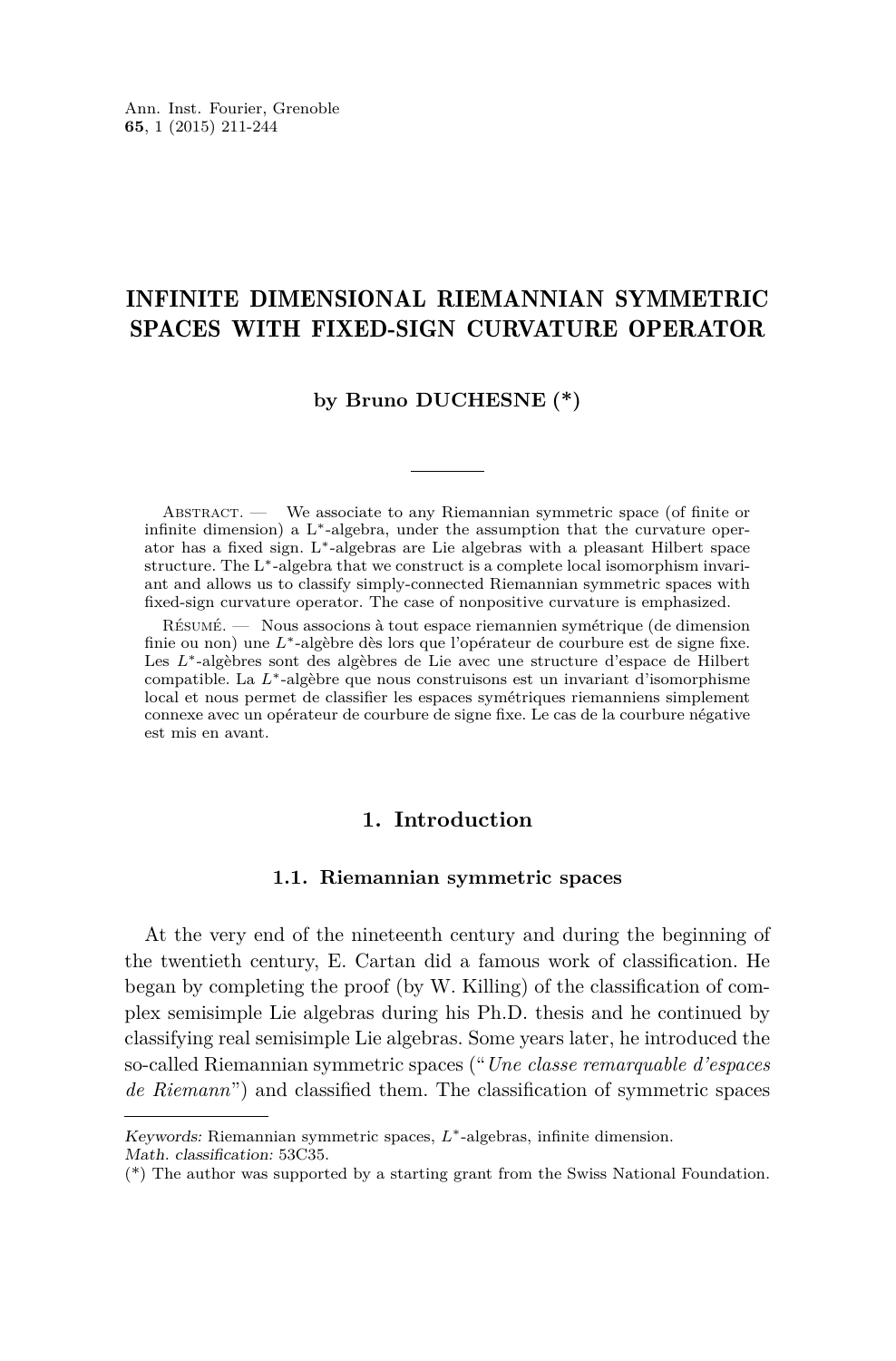was reminiscent of the classification of real forms of complex semisimple Lie algebras (see [\[4\]](#page-33-0)).

Infinite dimensional differential geometry grew up from the twentieth century (see [\[12\]](#page-33-0) for an outline of the theory in the sixties and see [\[23\]](#page-34-0) for a more recent exposition) and it is not difficult to define when a Riemannian manifold, that is a manifold modeled on a separable Hilbert space with a Riemannian metric, is a symmetric space. Let (*M, g*) be a Riemannian manifold, a *symmetry* at a point *p* is an involutive isometry  $\sigma_p$ :  $M \rightarrow$ *M* such that  $\sigma_p(p) = p$  and the differential at *p* is -Id. A *Riemannian symmetric space* is a Riemannian manifold such that, at each point, there exists a symmetry.

An idea to classify these spaces could be to associate a "semisimple" Lie algebra to them, to classify infinite dimensional semisimple Lie algebras and then return to symmetric spaces. We do not know a general classification of infinite dimensional Lie algebras nor a good notion of semisimple Lie algebras. Nonetheless, there is a remarkable exception to this lack of classification. R. Schue introduced complex L<sup>∗</sup> -algebras (Lie algebras with a compatible structure of Hilbert space, see Section [2\)](#page-8-0) and classified the separable ones in [\[30,](#page-34-0) [31\]](#page-34-0). Later, independently, V.K. Balachandran [\[2\]](#page-33-0), P. de la Harpe [\[15\]](#page-33-0) and I. Unsain [\[35\]](#page-34-0) classified separable real L<sup>∗</sup> -algebras.

Each L<sup>∗</sup> -algebra is an orthogonal sum of an abelian ideal and a semisimple ideal. Each separable semisimple L<sup>∗</sup> -algebra is a Hilbertian sum of simple ones. The simple L<sup>∗</sup> -algebras of infinite dimension belong to a finite list with three infinite families. They are closure of an increasing union of simple Lie algebras of finite dimension and classical type.

Unfortunately, the Lie algebra of the isometry group of a Riemannian symmetric space has no reason to be a L<sup>\*</sup>-algebra. For example, consider the Riemannian symmetric space  $P^2(\infty) \simeq GL^2_{\infty}(\mathbb{R})/O^2(\infty)$ , that is the space of positive invertible operators of some separable real Hilbert space, which are Hilbert-Schmidt perturbations of the identity. This space is an infinite dimensional generalization of the symmetric space  $SL_n(\mathbb{R})/SO_n(\mathbb{R})$  (See [\[16,](#page-33-0) III.2] and [\[24\]](#page-34-0)). The full orthogonal group  $O(\infty)$  acts isometrically by conjugation on  $P^2(\infty)$ . In particular, the Lie algebra of all bounded skewsymmetric operators is a subalgebra of the Lie algebra of the isometry group. It is naturally a Banach Lie algebra but not a L<sup>∗</sup> -algebra.

Remark  $1.1.$  — Michael Klotz proved in [\[22,](#page-34-0) Theorem 5.24] that any connected Banach symmetric space  $M$  is an homogeneous space  $G/K$  where *G* is the group of automorphisms of *M* and *K* is a Banach-Lie Group. This result legitimizes the definition of Riemannian symmetric spaces that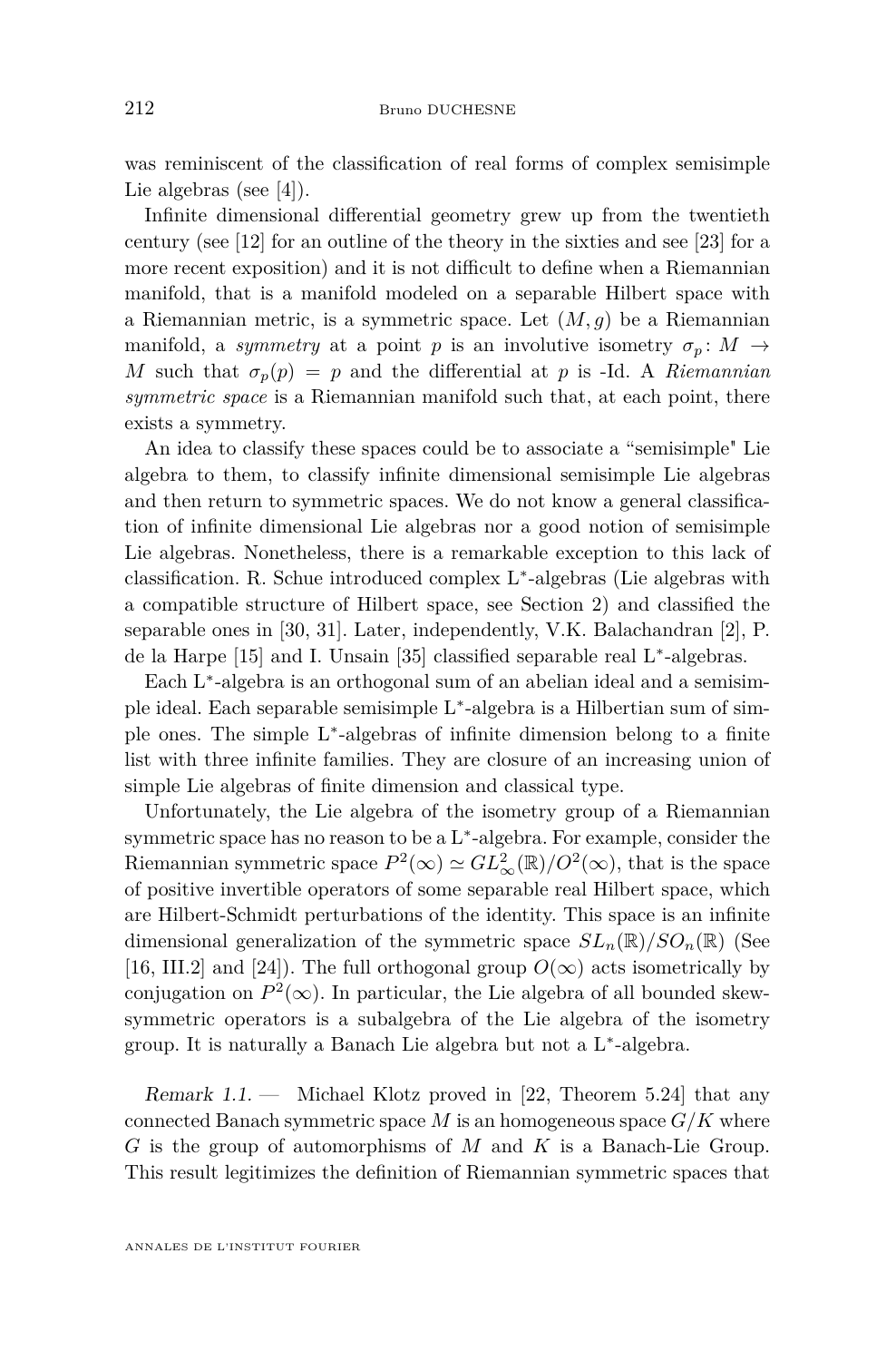<span id="page-3-0"></span>appears in [\[9\]](#page-33-0). Moreover, it seems to be known that the isometry group of a Riemannian space is a Banach-Lie group but we do not know any reference. In the sequel, we do not use such result and the Lie algebra of Killing fields will play the role of the Lie algebra of the isometry group. In finite dimension, the Lie algebra of the isometry group of a Riemannian symmetric space and the algebra of Killing fields are naturally isomorphic.

In the following theorem, we show that if one looks at a smaller (but large enough to encode the Riemann tensor) Lie algebra, one can find a L<sup>∗</sup> -algebra. We refer to Section [3.2](#page-16-0) for the definition of the curvature operator.

THEOREM 1.2. — Let  $(M, q)$  be a simply-connected Riemannian symmetric space and let *p* be a point in *M*. If *M* has a fixed-sign curvature operator then there exists a real L<sup>∗</sup> -algebra *L* with an orthogonal decomposition of Hilbert spaces

$$
L=\mathfrak{k}\oplus\mathfrak{p}
$$

which has the following properties :

- (i) the subspace  $\mathfrak k$  is a L<sup>\*</sup>-subalgebra of *L* and  $\mathfrak p$  is isometric to the  $tangent space T_pM$ ,
- (ii) the Lie algebra generated by p is dense in *L* and is isomorphic to a subalgebra of the Lie algebra of Killing fields on *M*.

The L<sup>∗</sup> -algebra obtained in Theorem 1.2 is the only one which satisfies properties (i) and (ii) (see Lemma [3.14\)](#page-20-0). We call it a L<sup>∗</sup> -*algebra associated to* (*M, g*). The universal cover of a Riemannian symmetric space is a Riemannian symmetric space too (Proposition [3.8\)](#page-16-0). The L<sup>\*</sup>-algebra constructed allows us to give a complete description of Riemannian symmetric spaces with fixed-sign curvature operator up to local isomorphism.

THEOREM 1.3. — Let  $(M, g)$  and  $(M', g')$  be Riemannian symmetric spaces with fixed-sign curvature operator. Let  $L, L'$  be  $L^*$ -algebras associated to the universal covers  $\tilde{M}$  and  $\tilde{M}'$  as in Theorem 1.2.

If there exists an isomorphism of  $L^*$ -algebras between  $L$  and  $L'$  which intertwines the orthogonal decompositions  $L = \mathfrak{k} \oplus \mathfrak{p}$  and  $L' = \mathfrak{k}' \oplus \mathfrak{p}'$  then *M* and *M'* are locally isomorphic.

If the curvature operator of a Riemannian manifold is nonpositive (respectively nonnegative) then the sectional curvature is nonpositive (respectively nonnegative) but the converse is false in general (See, e.g., [\[14,](#page-33-0) §1.3]). In finite dimension, a Riemannian symmetric space has nonpositive (respectively nonnegative) curvature operator if and only if it has nonpositive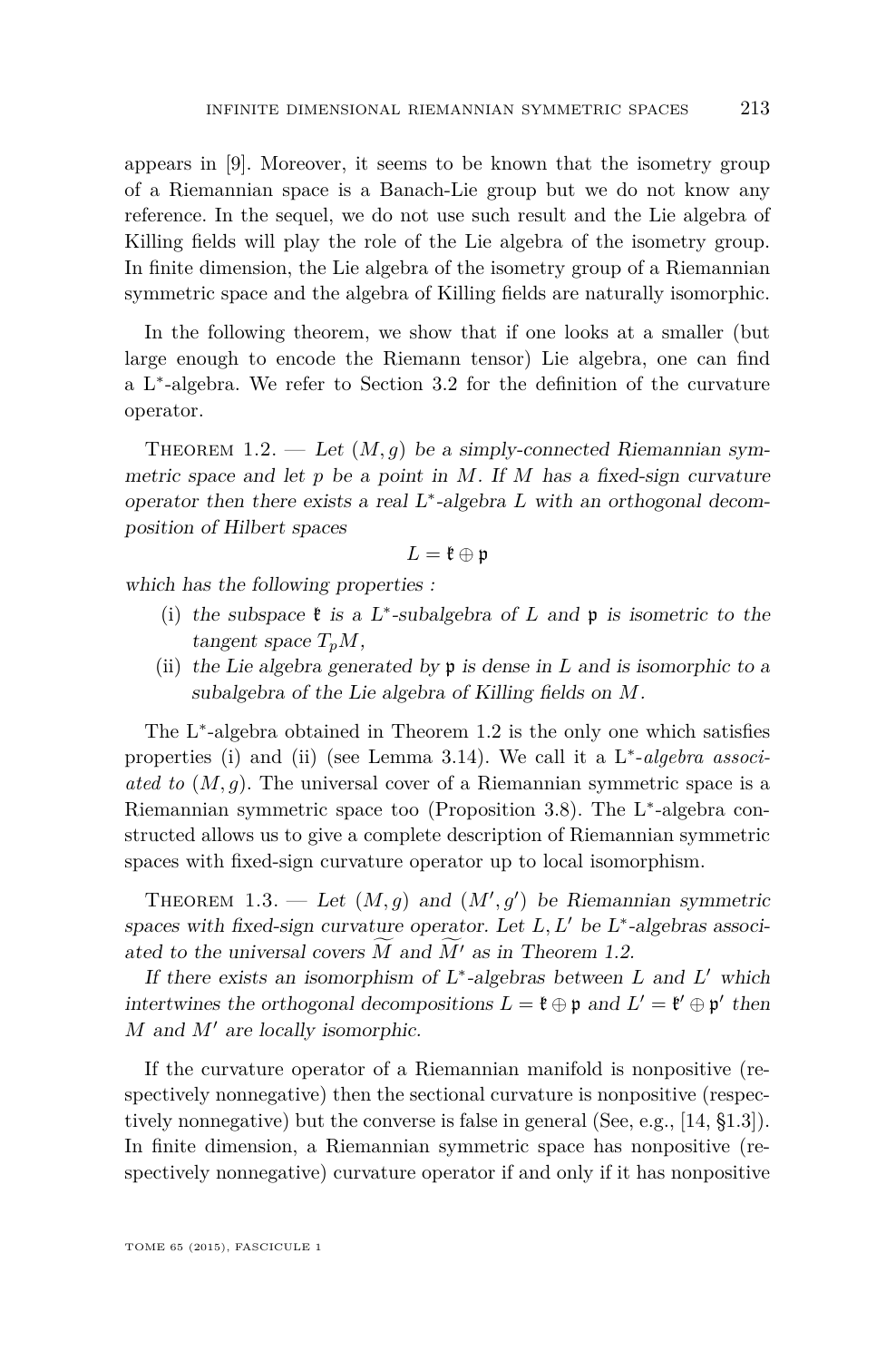<span id="page-4-0"></span>(respectively nonnegative) sectional curvature. This fact holds because the Riemann tensor is encoded in the Killing form of the Lie algebra of the isometry group (See [\[33,](#page-34-0) Theorem 6], [\[14,](#page-33-0) Section 4] or Equation [\(3.3\)](#page-17-0)). The main idea of this paper is to construct an analog of the Killing form starting from the Riemann tensor. It is natural to ask whether fixed-sign sectional curvature implies fixed-sign curvature operator, in infinite dimension too. More generally, we have the following question.

QUESTION  $1.4.$  — Is it true that for any Riemannian symmetric space, there is an orthogonal decomposition of the tangent space  $\mathfrak{p} = \mathfrak{p}_- \oplus \mathfrak{p}_0 \oplus$ p<sup>+</sup> such that p−*,* p<sup>0</sup> and p<sup>+</sup> are commuting Lie triple systems and the restrictions of the curvature operator is nonnegative on  $\mathfrak{p}_-$ , vanishes on  $\mathfrak{p}_0$ and is nonpositive on  $\mathfrak{p}_+$  ?

A positive answer to this question would imply a complete classification of simply-connected separable Riemannian symmetric spaces — that is without any assumption on the curvature operator. Actually, if a Riemannian symmetric space has a dense increasing sequence of totally geodesic subspaces of finite dimension then Proposition [3.16](#page-21-0) shows that the answer to the above question is positive. Moreover, subsequent theorems will show that such a decomposition of the tangent space will imply the existence of a dense increasing sequence of totally geodesic subspaces of finite dimension.

To decompose Riemannian symmetric spaces in irreducible ones, we use Hilbertian products.

DEFINITION 1.5. — Let  $(X_i, d_i)$  be a countable family of metric spaces with base points  $x_i \in X_i$ . The product  $\prod_i^2 X_i$  is defined to be the set of elements  $y = (y_i)$  of the Cartesian product of  $X_i$ 's such that  $\sum d(x_i, y_i)^2$  $\infty$  and the distance between  $y = (y_i)$  and  $z = (z_i)$  is defined by  $d(y, z)^2 =$  $\sum d(y_i, z_i)^2$ . This metric space is called the *Hilbertian product* of the spaces  $X_i$ .

This definition depends on the choice of base points but if each  $X_i$  has a transitive group of isometries then the product  $\prod_i^2 X_i$  does not depend on this choice (up to isometry). Moreover, this product space is complete if and only if each  $(X_i, d_i)$  is so.

Remark  $1.6$  — In general, there is no notion (in the category of Riemannian manifolds) of Hilbertian product of Riemannian manifolds. The sectional curvature at each point has to be bounded (the Riemann 4-tensor at each point is continuous [\[23,](#page-34-0) Proposition IX.1.1] and thus the sectional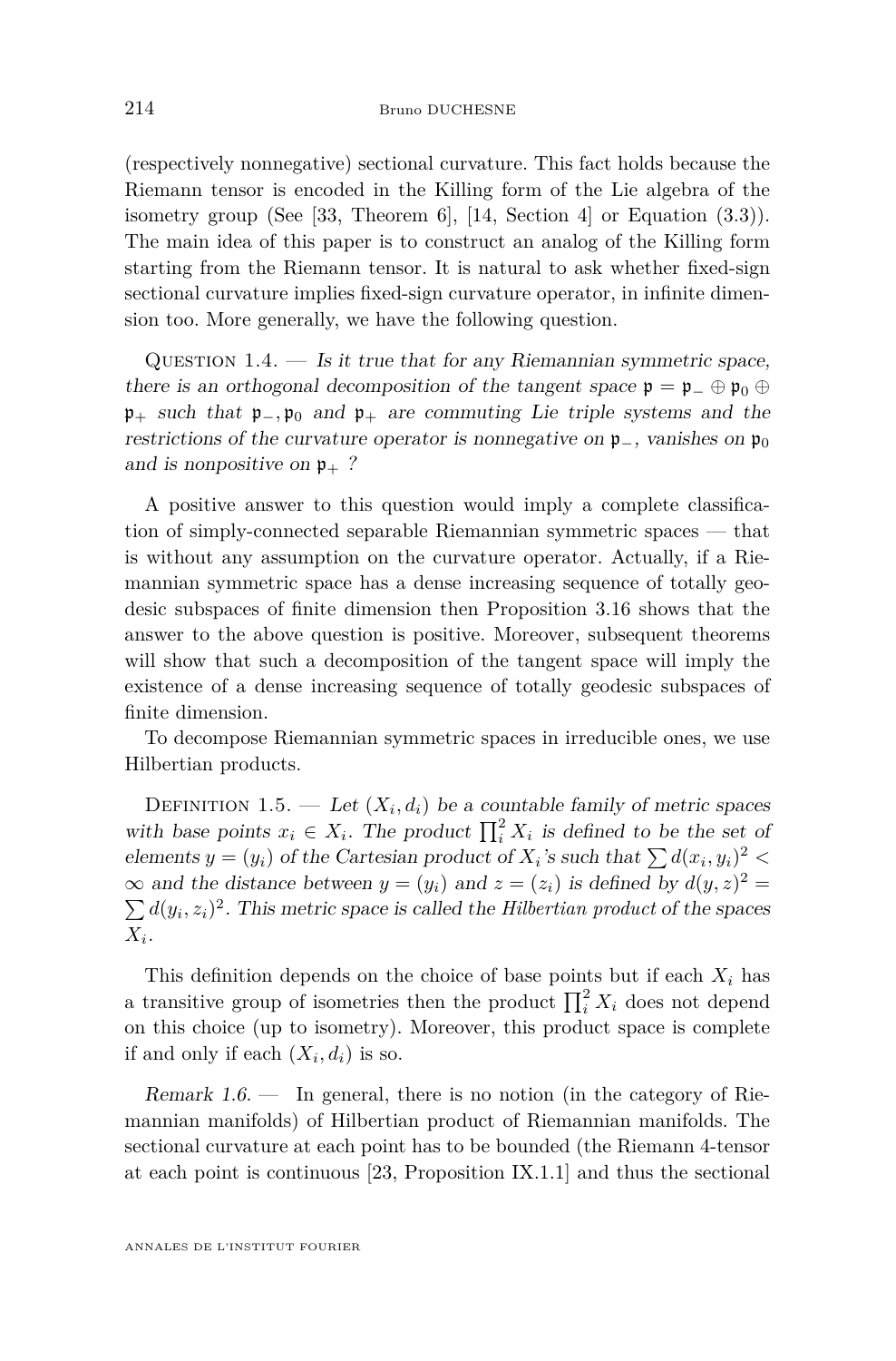<span id="page-5-0"></span>curvature is bounded). For example, the Hilbertian product of hyperbolic plans of curvature  $-n$  cannot be a Riemannian manifold such that each hyperbolic space embeds as a totally geodesic submanifold.

Technics that we used in nonpositive curvature and nonnegative curvature are slightly different. In nonpositive curvature the Cartan-Hadamard theorem simplifies the classification and we give this simpler proof even if the technics used in nonnegative curvature are more general.

#### **1.2. Nonpositive curvature**

Definition 1.7. — A Riemannian manifold (*M, g*) has no Euclidean local de Rham factor if its universal cover cannot be decomposed as a product  $\mathcal{H} \times N$  where  $\mathcal{H}$  is an Hilbert space of positive dimension and N is another Riemannian manifold.

THEOREM  $1.8.$  — Let  $(M, g)$  be a separable Riemannian symmetric space with nonpositive curvature operator and no Euclidean local de Rham factor. Then  $(M, g)$  is isometric to a Hilbertian product

$$
M \simeq \prod_i^2 M_i
$$

where each  $M_i$  is an irreducible finite dimensional Riemannian symmetric space of noncompact type or is homothetic to an element of the following list :

$$
GL_{\infty}^{2}(\mathbb{R})/O^{2}(\infty), \quad U^{* 2}(\infty)/Sp^{2}(\infty), \quad U^{2}(p, \infty)/U^{2}(p) \times U^{2}(\infty),
$$
  

$$
O^{2}(p, \infty)/O^{2}(p) \times O^{2}(\infty) \quad O^{* 2}(\infty)/U^{2}(\infty), \quad Sp_{\infty}^{2}(\mathbb{R})/U^{2}(\infty),
$$
  

$$
Sp^{2}(p, \infty)/Sp^{2}(p) \times Sp^{2}(\infty), \quad GL_{\infty}^{2}(\mathbb{C})/U^{2}(\infty), \quad O_{\infty}^{2}(\mathbb{C})/O^{2}(\infty),
$$
  

$$
Sp_{\infty}^{2}(\mathbb{C})/Sp^{2}(\infty).
$$

where  $p \in \mathbb{N} \cup \{\infty\}.$ 

The elements of the previous list are hence the irreducible infinite dimensional Riemannian symmetric spaces with nonpositive curvature operator. Their construction is described in Section [4.2.](#page-23-0)

Remark 1.9. — If *M* is a simply-connected symmetric space with nonpositive curvature operator then *M* is a product  $\mathcal{H} \times M'$  where  $\mathcal{H}$  is a Hilbert space and  $M'$  is a Riemannian symmetric space with nonpositive curvature operator and no Euclidean local de Rham factor. The simplyconnectedness allows us to avoid Riemannian symmetric spaces with vanishing sectional curvature like flat torus.

TOME 65 (2015), FASCICULE 1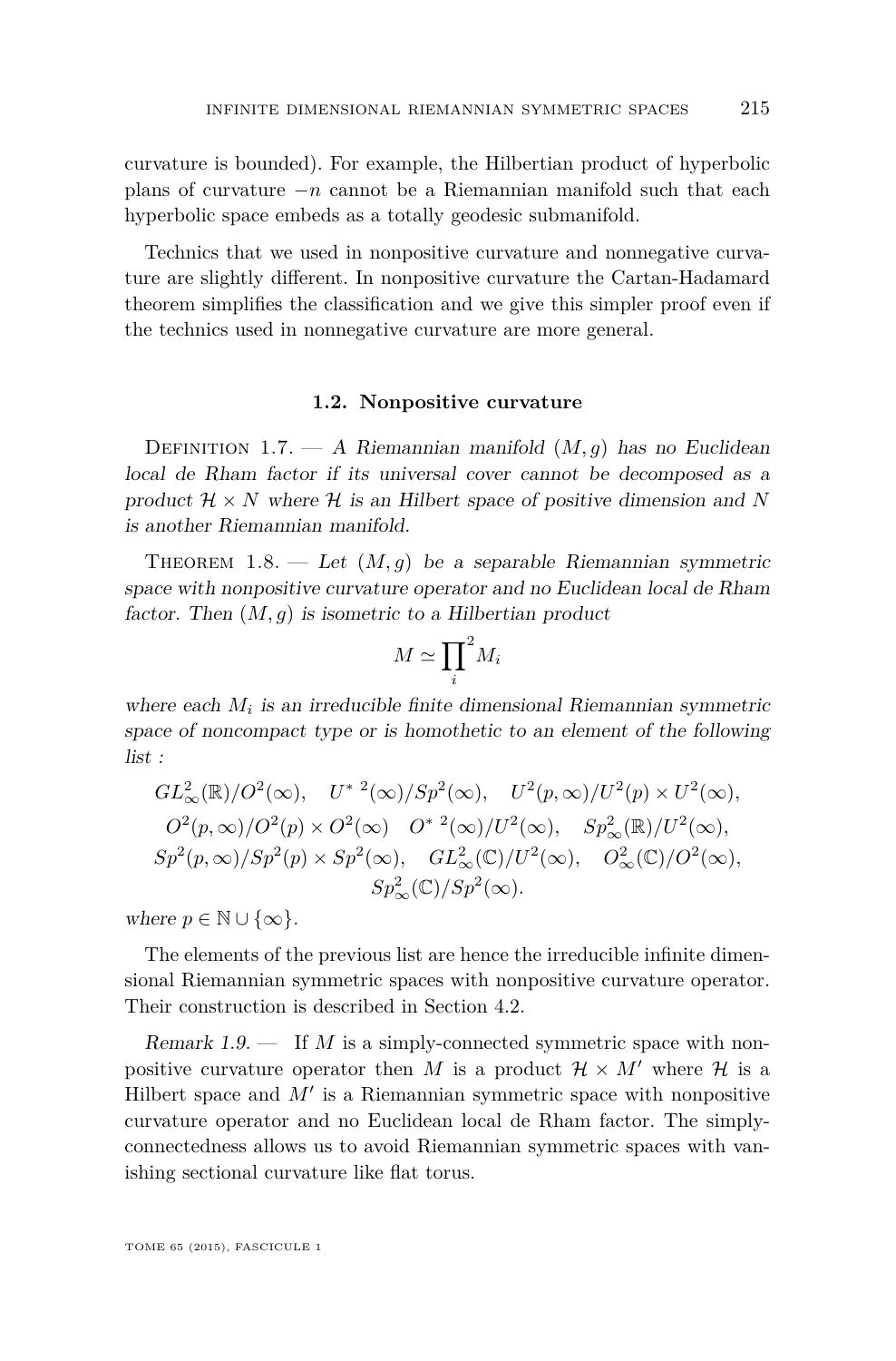<span id="page-6-0"></span>The *rank* of a metric space is the supremum of dimensions of Euclidean spaces isometrically embedded. The paper [\[11\]](#page-33-0) was focused on some irreducible infinite dimensional Riemannian symmetric spaces of nonpositive sectional curvature with finite rank. For brevity, the following notation was used in [\[11\]](#page-33-0) :  $X_p(\mathbb{K})$  ( $p \in \mathbb{N}$ ) denotes the symmetric space  $O^2(p, \infty)/O^2(p) \times$  $O^2(\infty)$ ,  $U^2(p,\infty)/U^2(p)\times U^2(\infty)$  or  $Sp^2(p,\infty)/Sp^2(p)\times Sp^2(\infty)$  depending on wether  $K$  is the field of real, complex or quaternionic numbers. Actually, these spaces are the only irreducible ones to have infinite dimension and finite rank.

COROLLARY 1.10. — Let  $(M, g)$  be a separable Riemannian symmetric space with nonpositive curvature operator and no Euclidean local de Rham factor. The rank of *M* is equal to its telescopic dimension. Moreover, if it is finite then

$$
M \simeq \prod_{i=1}^{k} M_i
$$

where  $M_i$  is an irreducible finite dimensional Riemannian symmetric space of noncompact type or is homothetic to some  $X_p(\mathbb{K})$ .

The telescopic dimension of a CAT(0) space is a notion of dimension at large scale introduced in [\[7\]](#page-33-0).

We conclude this section with an example of a space which is symmetric and has nonpositive curvature but which is not a Riemannian symmetric space. This is a purely infinite dimensional phenomenon. Let  $(X, d)$  be a metric space. We say that *X* is a  $CAT(0)$  symmetric space if it is a complete CAT(0) space such that for any point  $x \in X$ , there exists an involutive isometry  $\sigma_x$  with unique fixed point *x*. Observe that this condition implies that *x* is the midpoint of *y* and  $\sigma_x(y)$  for any  $y \in X$ . In finite dimension,  $[8,$  Theorem 1.1 implies that any proper  $CAT(0)$  symmetric space is the product of a Euclidean space and a Riemannian symmetric space of noncompact type (and finite dimension). This theorem uses the solution to Hilbert's fifth problem and local compactness is crucial.

Let  $\mathbb H$  be the hyperbolic plane with sectional curvature  $-1$  and let  $\sigma$  be a point in  $\mathbb{H}$ . We set  $L^2([0,1], \mathbb{H})$  to be the space of measurable maps  $f: [0, 1] \to \mathbb{H}$  such that  $\int d(f(t), o)^2 dt < \infty$ . This space is a CAT(0) symmetric space but not a Riemannian manifold, see Section [4.3.](#page-26-0)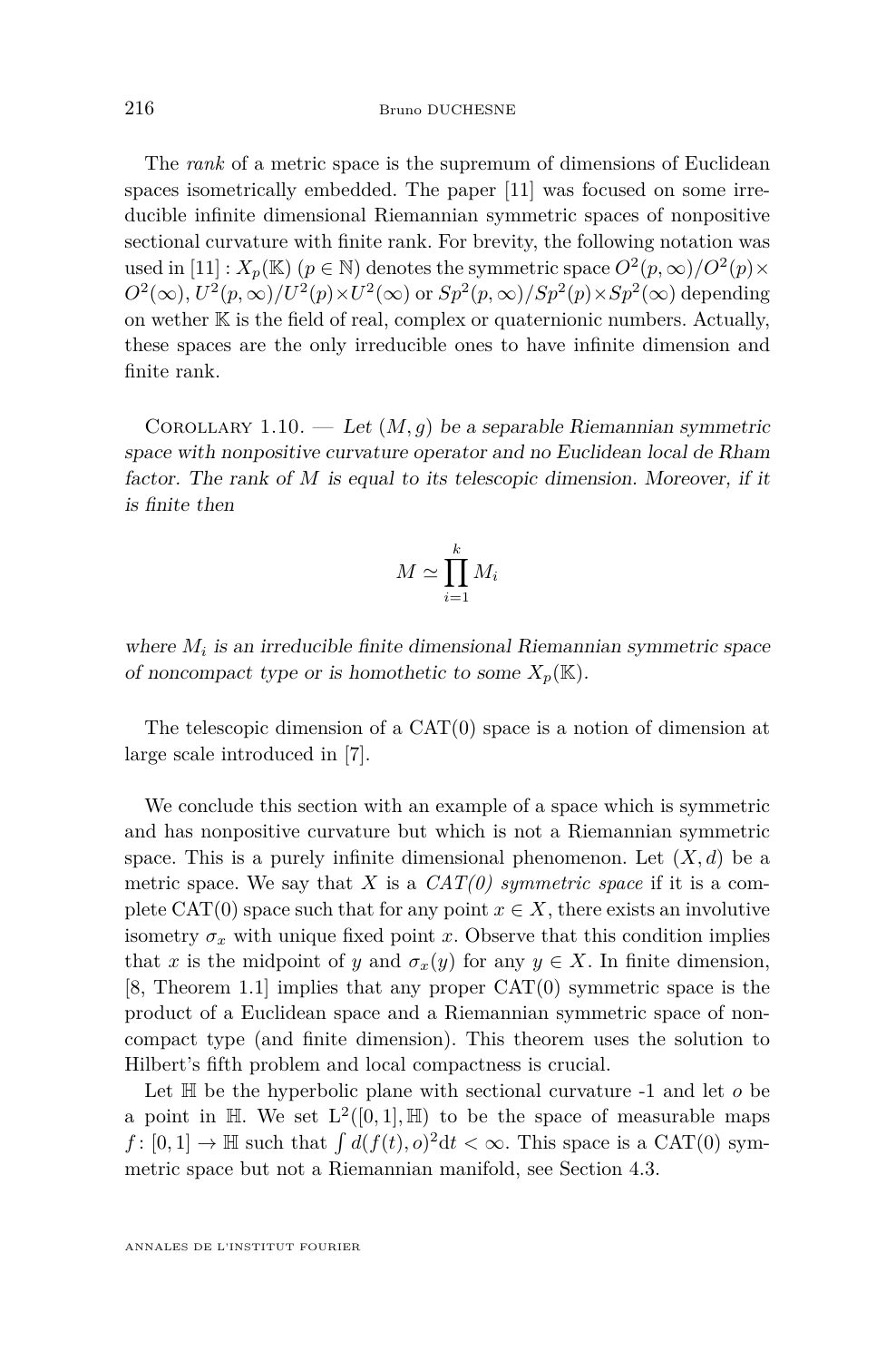#### **1.3. Nonnegative curvature**

<span id="page-7-0"></span>In the case of nonnegative curvature, some more technicalities appear. The first one is the lack of automatic simply-connectedness and the second one is the fact that the exponential map is not necessarily a diffeomorphism. Under the assumption of simply-connectedness, we obtain the following theorem.

THEOREM 1.11. — Let  $(M, q)$  be a simply-connected separable Riemannian symmetric space with nonnegative curvature operator then (*M, g*) is isometric to a Hilbertian product

$$
M\simeq \mathcal{H}\times {\prod_i}^2 M_i
$$

where  $H$  is a Hilbert space and each  $M_i$  is a simply-connected irreducible Riemannian symmetric space. Each *M<sup>i</sup>* can be a finite dimensional Riemannian symmetric space of compact type or is homothetic to an element of the following list.

$$
U^2(\widehat{\infty})/SO^2(\infty), \quad U^2(\widehat{\infty})/Sp^2(\infty), \quad U^2(p+\infty)/U^2(p) \times U^2(\infty),
$$
  
\n
$$
SO^2(p+\infty)/SO^2(p) \times SO^2(\infty), \quad SO^2(\infty)/U^2(\infty), \quad Sp^2(\infty)/U^2(\infty),
$$
  
\n
$$
Sp^2(p+\infty)/Sp^2(p) \times Sp^2(\infty), \quad \widetilde{U^2(\infty)}, \quad \widetilde{SO^2(\infty)}, \quad Sp^2(\infty)
$$
  
\nwhere  $p \in \mathbb{N} \cup \{\infty\}.$ 

#### **1.4. Comments**

W. Kaup obtained a classification of Hermitian symmetric spaces in [\[18,](#page-33-0) [19\]](#page-33-0). His work uses the so-called Jordan-Hilbert algebras (Jordan algebras with a compatible structure of Hilbert space and an adjoint map  $X \mapsto X^*$ . His technics seem difficult to adapt to the real case. The paper [\[34\]](#page-34-0) shows a description in terms of L<sup>\*</sup>-algebras of the irreducible Hermitian symmetric spaces. The approach to symmetric spaces of W. Kaup is closer to the one of O. Loos than the one of É. Cartan. Generalizations of Loos' approach to symmetric spaces can be found in [\[3\]](#page-33-0) and in [\[22,](#page-34-0) [27,](#page-34-0) [36\]](#page-34-0) for Banach symmetric spaces.

TOME 65 (2015), FASCICULE 1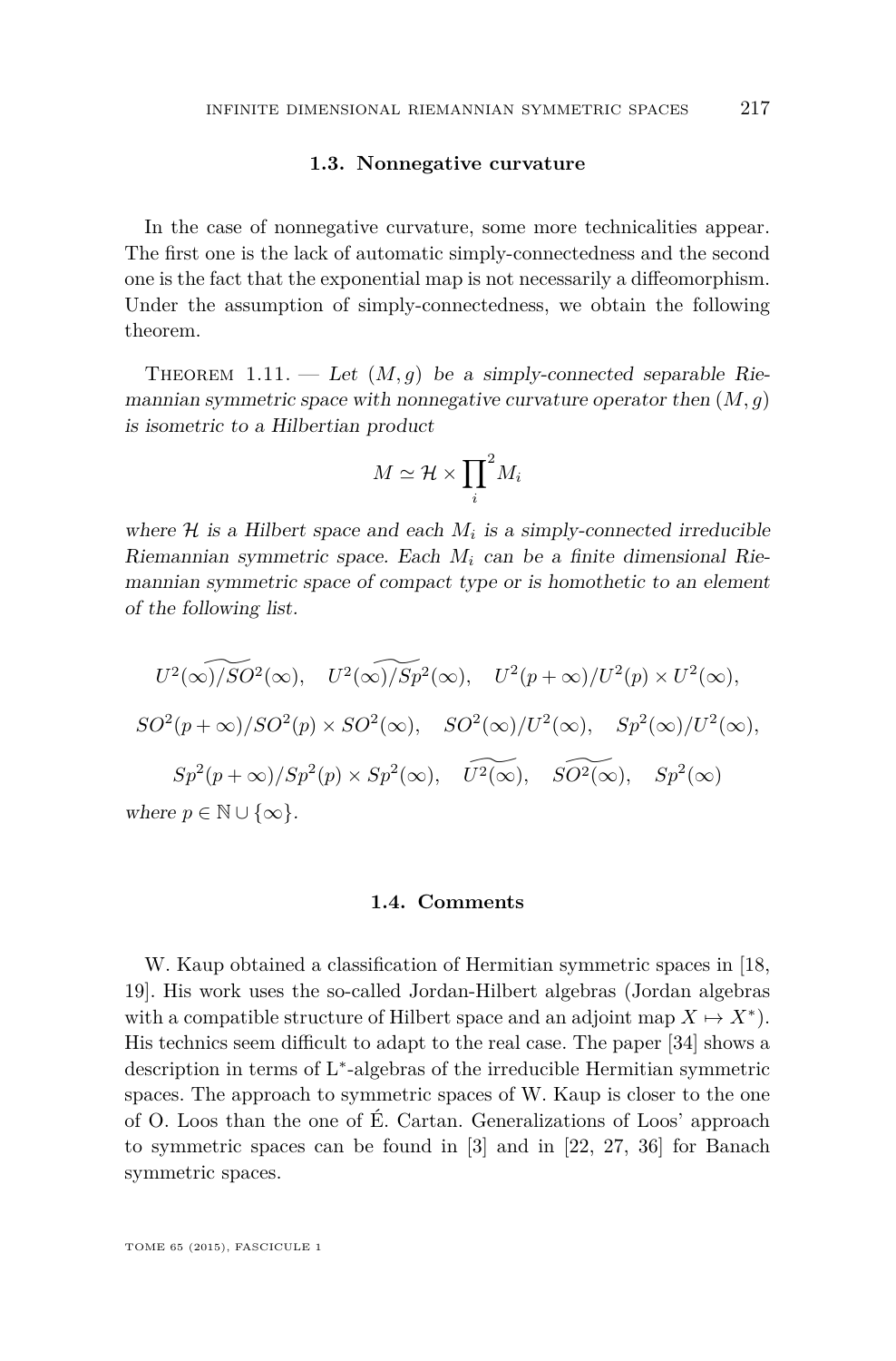<span id="page-8-0"></span>**Acknowledgments.** The author thanks Pierre de la Harpe for useful comments on a previous version of this article, Wolfgang Bertram for pointing out interesting and relevant references and Julien Maubon for illuminating discussions. Moreover, the referee did a great job which helped the author to correct some mistakes and improve readability. It is a pleasure to thank him.

#### **2. L**<sup>∗</sup> **-algebras**

#### **2.1. Definitions**

DEFINITION 2.1. — A L<sup>\*</sup>-algebra is a Lie algebra with a structure of (complex or real) Hilbert space such that there is a map  $x \mapsto x^*$  satisfying, for all  $x, y, z$ , the equation

(2.1)  $\langle [x, y], z \rangle = \langle y, [x^*, z] \rangle.$ 

An ideal of a L\*-algebra *L* is an ideal of the underlying Lie algebra which is moreover closed and ∗-invariant. Observe that an ideal of a L\*-algebra is a L<sup>\*</sup>-algebra on its own. A L<sup>\*</sup>-algebra *L* is semisimple if  $\overline{[L, L]} = L$ and it is *simple* if it has no nontrivial ideal. A L<sup>∗</sup> -algebra is compact if it is semisimple and  $x^* = -x$  for all *x*. A L<sup>\*</sup>-algebra is noncompact if it is semisimple and has no nontrivial compact ideal. An isomorphism between L ∗ -algebras is an isomorphism of Lie algebras that is also an isometry and intertwines the involutions.

Example 2.2. — Let H be a separable Hilbert space over  $\mathbb{K} = \mathbb{R}, \mathbb{C}$  or the field of quaternions. The Lie algebra of Hilbert-Schmidt operators endowed with the involution given by the adjoint and the Hilbert structure coming from the Hilbert-Schmidt scalar product is a L<sup>∗</sup> -algebra, which we denote by  $\mathfrak{gl}^2_{\infty}(\mathbb{K})$ . A choice of a Hilbert base for  $\mathcal H$  provides embeddings of the algebras of operators  $\mathfrak{gl}_n(\mathbb{K})$  on  $\mathbb{K}^n$ , into  $\mathfrak{gl}_\infty^2(\mathbb{K})$  such that their increasing union is dense. The other examples of separable simple L<sup>∗</sup> -algebras are constructed in a similar way.

Example 2.3.  $\qquad$  Let  $\mathfrak g$  be a semisimple real Lie algebra of finite dimension. Let  $\mathfrak{g} = \mathfrak{k} \oplus \mathfrak{p}$  be a Cartan decomposition of  $\mathfrak{g}$ . The Killing form *B* of  $\mathfrak g$  is negative definite on  $\mathfrak k$  and positive definite on  $\mathfrak p$ . Moreover for any *X, Y, Z,* we have  $B([X, Y], Z) = -B(Y, [X, Z])$ . Hence, if we define  $(K+P)^* = -K + P$  (with  $K \in \mathfrak{k}$  and  $P \in \mathfrak{p}$ ) and  $\langle X, Y \rangle = B(X, Y^*)$  then  $(\mathfrak{g},\langle , \rangle)$  is a L<sup>\*</sup>-algebra. Actually, the map  $X \mapsto X^*$  is just the opposite of the Cartan involution.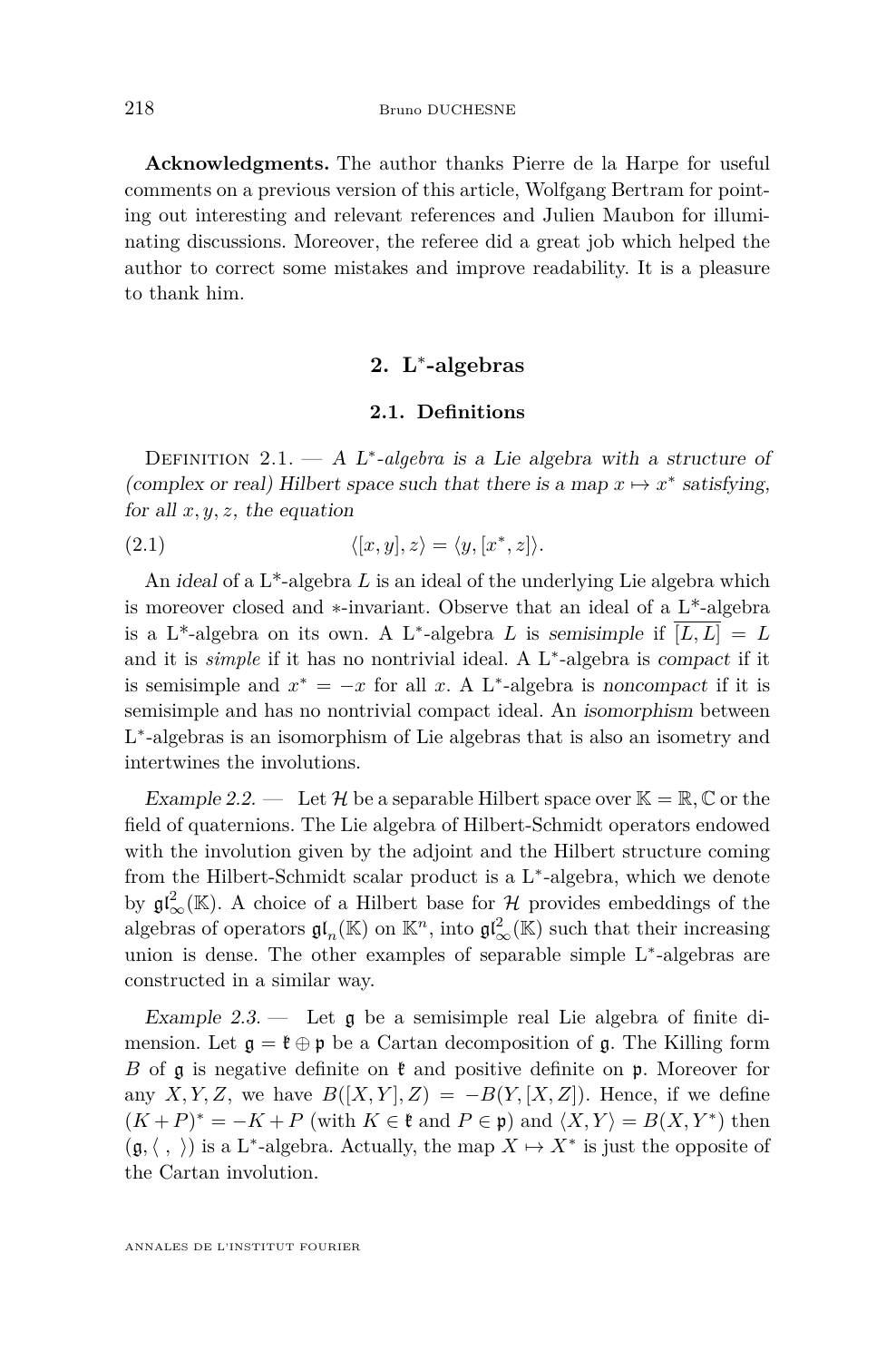<span id="page-9-0"></span>Any separable L<sup>∗</sup> -algebra can be written as the direct sum of an Abelian ideal and a Hilbertian sum (as described below) of simple ideals. Moreover, simple L<sup>∗</sup> -algebras have been classified in the complex and real cases (see  $[30, 31, 2, 15, 35]$  $[30, 31, 2, 15, 35]$  $[30, 31, 2, 15, 35]$  $[30, 31, 2, 15, 35]$  $[30, 31, 2, 15, 35]$  $[30, 31, 2, 15, 35]$  $[30, 31, 2, 15, 35]$  $[30, 31, 2, 15, 35]$  $[30, 31, 2, 15, 35]$ ). The simple separable infinite dimensional real  $L^*$ algebras which are compact and noncompact are recalled respectively in Table 2.1 and 2.2.

| Type | Algebra                   |
|------|---------------------------|
| A    | $\mathfrak{u}^2(\infty)$  |
| BD   | $\mathfrak{o}^2(\infty)$  |
| . .  | $\mathfrak{sp}^2(\infty)$ |

Table 2.1. List of simple compact  $L^*$ -algebras

The last three algebras in Table 2.2 are moreover complex simple L<sup>∗</sup> algebras. The notations used here are maybe not standard but we hope the correspondence with notations used in [\[15\]](#page-33-0) or [\[35\]](#page-34-0) is transparent. They are chosen to be brief and close to the ones used in finite dimension [\[17,](#page-33-0) Tables IV and V, X.6]. We refer to the previous references for a description of these algebras.

| Type           | Algebra                                                      |
|----------------|--------------------------------------------------------------|
| A I            | $\mathfrak{gl}^2_{\infty}(\mathbb{R})$                       |
| A II           | $\mathfrak{u}_{\infty}^*^2(\mathbb{C})$                      |
| A HI           | $\mathfrak{u}^2(p,\infty),\ p\in\mathbb{N}^*\cup\{\infty\}$  |
| BD I           | $\mathfrak{o}^2(p,\infty),\ p\in\mathbb{N}^*\cup\{\infty\}$  |
| BD III         | $\mathfrak{o}^*$ $^2(\infty)$                                |
| C <sub>I</sub> | $\mathfrak{sp}_{\infty}^2(\mathbb{R})$                       |
| C II           | $\mathfrak{sp}^2(p,\infty),\ p\in\mathbb{N}^*\cup\{\infty\}$ |
| $\mathsf{A}$   | $\mathfrak{gl}^2_{\infty}(\mathbb{C})$                       |
| ВD             | $\mathfrak{o}^2_{\infty}(\mathbb{C})$                        |
| C              | $\mathfrak{sp}_{\infty}^2(\mathbb{C})$                       |

Table 2.2. List of simple noncompact  $L^*$ -algebras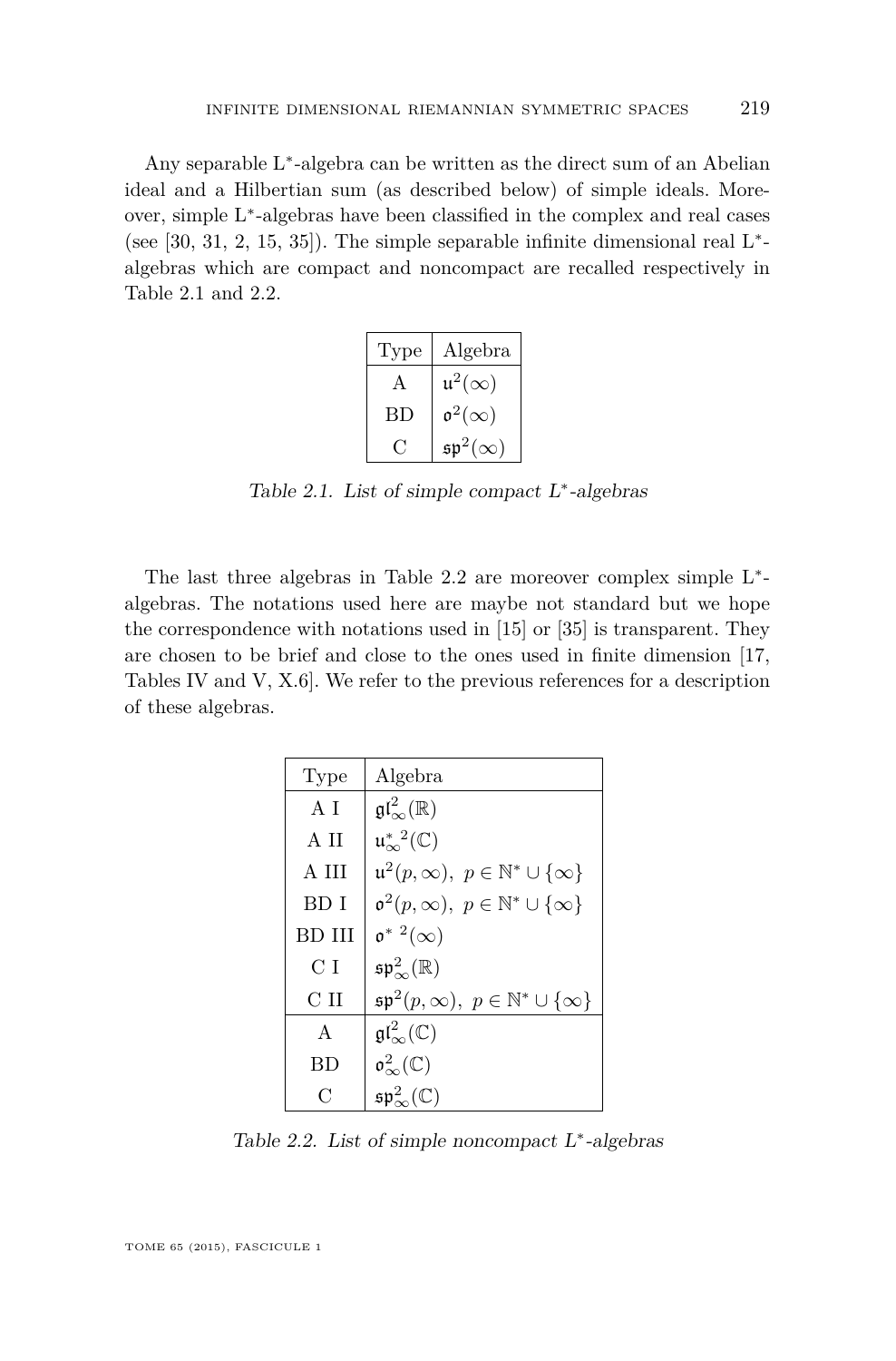<span id="page-10-0"></span>Let  $\{\mathcal{H}_i\}$  be a countable family of separable (real, complex or quaternionic) Hilbert spaces. The *Hilbertian sum* of this family, which we will denote by  $\oplus^2 \mathcal{H}_i$ , is the set of sequences  $v = (v_i)$  such that  $\sum_i ||v_i||^2$  is finite (see [\[5,](#page-33-0) V.2.1]). Endowed with the inner product  $\langle u, v \rangle = \sum_i \langle u_i, v_i \rangle$ , the space  $\oplus^2 \mathcal{H}_i$  is also a separable Hilbert space.

PROPOSITION 2.4. — Let  $(L_i)$  be a countable family of semisimple  $L^*$ algebras such that there exists  $C \geq 0$  with  $||ad(x)|| \leq C ||x||$  for all *i* and all  $x \in L_i$ . For  $x = (x_i)$ ,  $y = (y_i) \in \bigoplus^2 L_i$ , set  $[x, y] = ([x_i, y_i])$  and  $x^* = (x_i^*)$ . Endowed with this structure, the Hilbertian sum  $\bigoplus^2 L_i$  is a L<sup>\*</sup>-algebra.

Proof. — Let  $(x_i) \in \bigoplus^2 L_i$  and  $y = (y_i) \in \bigoplus^2 L_i$  then  $[x, y] = \sum [x_i, y_i]$ is an element of  $\bigoplus^2 L_i$  since  $||[x, y]||^2 \leq \sum C^2 ||x_i||^2 ||y_i||^2 \leq C^2 ||x||^2 ||y||^2$ . This also shows that  $ad(x)$  is a linear bounded operator and the Lie bracket is also continuous. Continuity arguments show that  $\bigoplus^2 L_i$  is a Lie algebra and for all  $x \in \bigoplus^2 L_i$ ,  $ad(x)^* = ad(x^*)$ . Since  $L_i$  is semisimple, the equation  $(2.1)$  implies that  $\langle u_i, v_i^* \rangle = \langle v_i, u_i^* \rangle$  for all  $u_i \in L_i$  and  $v_i \in [L_i, L_i]$  (see [\[30,](#page-34-0) Preliminaries]). Since  $\overline{[L_i, L_i]} = L_i$ , we have  $||u_i^*|| = ||u_i||$  for any  $u_i \in L_i$ . Finally,  $(x_i^*) \in \bigoplus^2 L_i$ .

Remark  $2.5.$  — In the preliminaries of [\[30\]](#page-34-0), R. Schue wrote : "The Hilbert space direct sum of  $L^*$ -algebras defines an  $L^*$ -algebra in the obvious way". Actually, the condition on the uniform bound of operators  $ad(x)$ is necessary.

#### **2.2. Orthogonal symmetric L\*-algebras**

Orthogonal symmetric Lie algebras of finite dimension play an important role in the theory of finite dimensional Riemannian symmetric spaces. We give the following definition in the context of semisimple L<sup>∗</sup> -algebras.

DEFINITION 2.6. — An *orthogonal symmetric*  $L^*$ -algebra is a pair  $(L, s)$ where

(i)  $L$  is a real  $L^*$ -algebra,

(ii) *s* is an involutive isometric automorphism of the L<sup>∗</sup> -algebra *L*,

(iii) For all  $X \in L$  such that  $s(X) = X$ ,  $X^* = -X$ .

A symmetric orthogonal L<sup>∗</sup> -algebra (*L, s*), is called *irreducible* if it has no *s*-invariant ideal.

In finite dimension, there is a duality between orthogonal symmetric Lie algebras of compact type and orthogonal symmetric Lie algebras of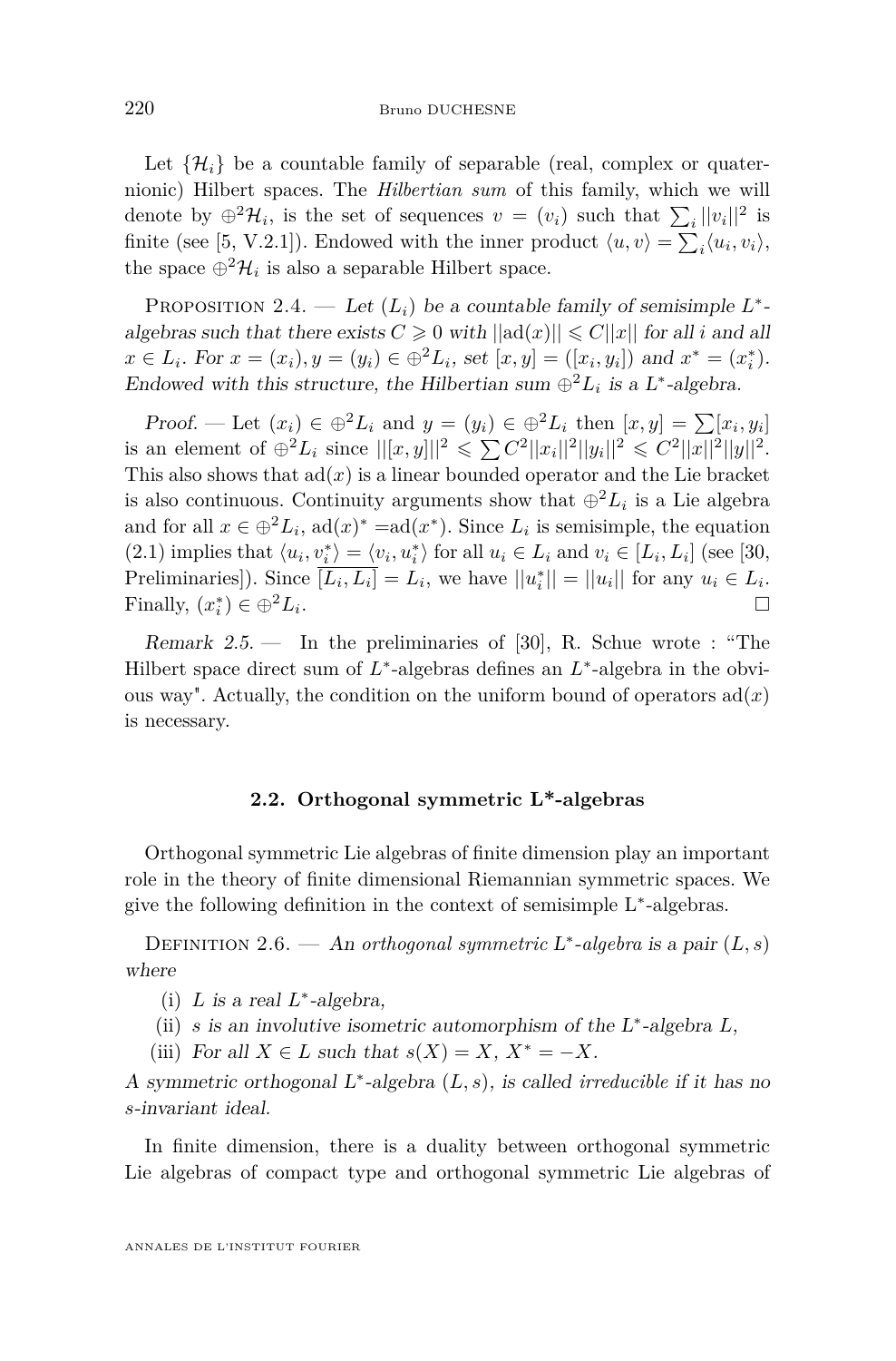<span id="page-11-0"></span>noncompact type (see, e.g., [\[17,](#page-33-0) Section V.2]). This duality extends to the context of L<sup>∗</sup> -algebras.

Let  $(L, s)$  be a symmetric orthogonal L<sup>\*</sup>-algebra and let  $\tilde{L}$  be its complexification as L<sup>∗</sup> -algebra [\[35,](#page-34-0) §1.1]. In particular, the extension of the map  $X \mapsto X^*$  is conjugate linear. The automorphism *s* extends linearly to a L<sup>\*</sup>-automorphism of  $\tilde{L}$ . Let  $L = \mathfrak{k} \oplus \mathfrak{p}$  be the decomposition of  $L$  into  $+1$ and −1 eigenspaces of *s*.

DEFINITION 2.7. — The real L<sup>\*</sup>-algebra  $L' = \mathfrak{k} \oplus i\mathfrak{p}$  endowed with the restriction  $s'$  of  $s$  on  $L'$  is called the dual of  $(L, s)$ .

LEMMA 2.8. — Let  $(L, s)$  be a symmetric orthogonal L<sup>\*</sup>-algebra.

- (1) The pair  $(L', s')$  is an orthogonal symmetric  $L^*$ -algebra.
- (2) The pair  $((L')', (s')')$  is isomorphic to  $(L, s)$  as symmetric orthogonal L<sup>∗</sup> -algebra.
- (3) Assume that *L* is a simple L<sup>∗</sup> -algebra. Then *L* is compact if and only if  $L'$  is noncompact.

Proof. — The vector space  $L'$  is a real L<sup>\*</sup>-subalgebra of  $\tilde{L}$  which invariant under the extension of  $s$  to  $\tilde{L}$ . Thus  $s'$  is an involutive isometric automorphism of *L'* and  $L' = \mathfrak{k} \oplus i\mathfrak{p}$  is the decomposition of *L'* into +1 and  $-1$  eigenspaces of *s*'. In particular, for any  $X \in \mathfrak{k}$ ,  $X^* = -X$ .

The isomorphism between  $(L')'$  and  $L$  comes from the identification of the decompositions  $\tilde{L} = (\mathfrak{k} \oplus \mathfrak{p}) \oplus i(\mathfrak{k} \oplus \mathfrak{p})$  and  $\tilde{L'} = (\mathfrak{k} \oplus i\mathfrak{p}) \oplus i(\mathfrak{k} \oplus i\mathfrak{p}).$ 

If *L* is simple and compact then for any  $X \in \mathfrak{p}$ ,  $(iX)^* = -iX^* =$  $iX$  and thus  $L'$  is noncompact. Conversely, assume that  $L$  is simple and noncompact. Let  $L = \mathfrak{k}' \oplus \mathfrak{p}'$  be the decomposition of *L* into -1 and +1 eigenspaces of  $*$  and let  $L = \mathfrak{k} \oplus \mathfrak{p}$  be its decomposition into  $+1$  and  $-1$ eigenspaces of *s*. By assumption, we know that  $\mathfrak{k} \subseteq \mathfrak{k}'$  and thus  $\mathfrak{p}' \subseteq \mathfrak{p}$ . Observe that  $[\mathfrak{p}, \mathfrak{p}] \subseteq \mathfrak{k}$  and that  $[\mathfrak{p}', \mathfrak{p}'] = \mathfrak{k}'$ . Thus,  $\mathfrak{k}' = [\mathfrak{p}', \mathfrak{p}'] \subseteq [\mathfrak{p}, \mathfrak{p}] \subseteq \mathfrak{k}$ . This shows that  $X^* = -s(X)$  for any  $X \in L$ . Now, for  $X$  in  $\mathfrak{p}, (iX)^* =$  $-iX^* = is(X) = -iX$  and *L*' is compact.

PROPOSITION 2.9. — Let  $(L, s)$  be a separable compact orthogonal symmetric L<sup>\*</sup>-algebra. Let  $L = \bigoplus^2 L_i$  be the decomposition of *L* into simple ideals then *s* permutes the  $L_i$ 's. The algebra  $L$  is the Hilbertian sum of irreducible orthogonal symmetric  $L^*$ -algebras  $I_k$ . Each  $I_k$  is equal to some *s*-invariant simple ideal or  $I_k = L_i \oplus L_j$  with  $s(L_i) = L_j$  for some  $L_i$  and  $L_j$ .

If  $I_k = L_i \oplus L_j$  with  $s(L_i) = L_j$  then  $L_i$  is isomorphic to  $L_j$  which is isomorphic to  $\mathfrak{o}^2(\infty)$ ,  $\mathfrak{u}^2(\infty)$  or  $\mathfrak{sp}^2(\infty)$ . The decomposition  $I_k = \mathfrak{k} \oplus \mathfrak{p}$  into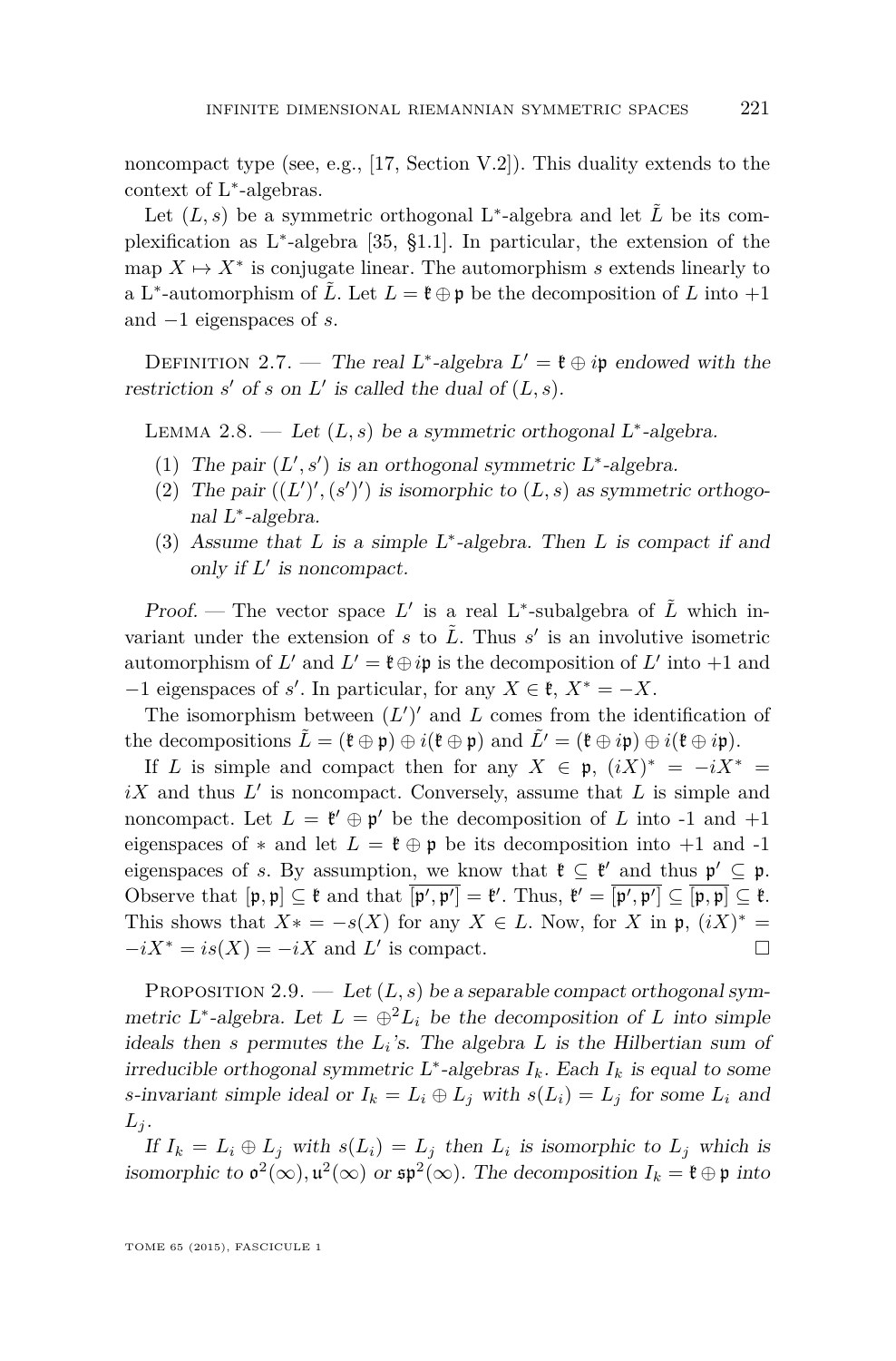| Type       | $L^*$ -algebra              | ŧ.                                                                                      |
|------------|-----------------------------|-----------------------------------------------------------------------------------------|
| AI         | $\mathfrak{u}^2(\infty)$    | $\mathfrak{o}^2(\infty)$                                                                |
| AH         | $\mathfrak{u}^2(\infty)$    | $\mathfrak{sp}^2(\infty)$                                                               |
| AHI        | $\mathfrak{u}^2(p+\infty)$  | $\mathfrak{u}^2(p) \times \mathfrak{u}^2(\infty), \ p \in \mathbb{N}^* \cup \{\infty\}$ |
| <b>BDI</b> | $\mathfrak{o}^2(p+\infty)$  | $\mathfrak{o}^2(p) \times \mathfrak{o}^2(\infty), \ p \in \mathbb{N}^* \cup \{\infty\}$ |
| BDIII      | $\mathfrak{o}^2(\infty)$    | $\mathfrak{u}^2(\infty)$                                                                |
| CI         | $\mathfrak{sp}^2(\infty)$   | $\mathfrak{u}^2(\infty)$                                                                |
| CH         | $\mathfrak{sp}^2(p+\infty)$ | $\mathfrak{sp}^2(p) \times \mathfrak{sp}^2(\infty), p \in \mathbb{N}^* \cup \{\infty\}$ |

Table 2.3. List of compact simple orthogonal symmetric L<sup>\*</sup>-algebras.

+1 and −1 eigenspaces of *s* is given by  $\mathfrak{k} = \{X + s(X); X \in L_i\}$  and  $\mathfrak{p} = \{X - s(X); X \in L_i\}.$ 

Assume  $L_i$  is *s*-invariant. If we decompose  $L_i = \mathfrak{k} \oplus \mathfrak{p}$  into  $+1$  and  $-1$ eigenspaces of *s* then  $L_i$  is isomorphic to one orthogonal symmetric  $L^*$ *algebra* of Table 2.3.

Remark  $2.10$ . — The description of simple compact orthogonal symmetric L<sup>∗</sup> -algebras in Table 2.3 has the advantage to be brief but it is not explicit. The subalgebra  $\mathfrak k$  is given up to isomorphism but the embedding in  $L_i$  and the involution are not given. An explicit description can be obtained in the proof of Proposition [2.9,](#page-11-0) that is obtained as the dual of some noncompact simple L<sup>∗</sup> -algebra.

Proof of Proposition [2.9.](#page-11-0) − Since *s* is L<sup>\*</sup>-automorphism, the image of a simple ideal is also a simple ideal. The decomposition  $L = \bigoplus L_i$  is unique up to permutation. Therefore, for any *i* there is *j* such that  $s(L_i) = L_j$ .

Now it suffices to understand involutive L<sup>∗</sup> -automorphisms of compact simple L<sup>\*</sup>-algebras. Let  $L_0$  be a compact simple L<sup>\*</sup>-algebra with an involutive L<sup>\*</sup>-automorphism *s*. We decompose  $L_0 = \mathfrak{k} \oplus \mathfrak{p}$  into  $\pm 1$  eigenspaces of *s*. Let *L* be the complexification of  $L_0$ . Since  $L_0$  is compact,  $L_0$  has no complex structure and thus ([\[35,](#page-34-0) Theorem 1.3.1])  $\tilde{L}$  is simple. Let  $L$  be the real form of  $\tilde{L}$  associated to *s* (extended to  $\tilde{L}$ ) (see *loc. cit*). Since  $L_0$  is compact, we know that  $L = \mathfrak{k} \oplus i\mathfrak{p}$ , that is the dual of  $L_0$ . The L<sup>\*</sup>-algebra *L* is a noncompact simple L<sup>∗</sup> -algebra and thus is one of those described in section [2.1](#page-8-0) or more precisely in [\[35,](#page-34-0) Section 5]. Thanks to Lemma [2.8,](#page-11-0) *L*<sup>0</sup> is the dual of *L* with its unique possible structure of orthogonal symmetric L ∗ -algebra.  $\Box$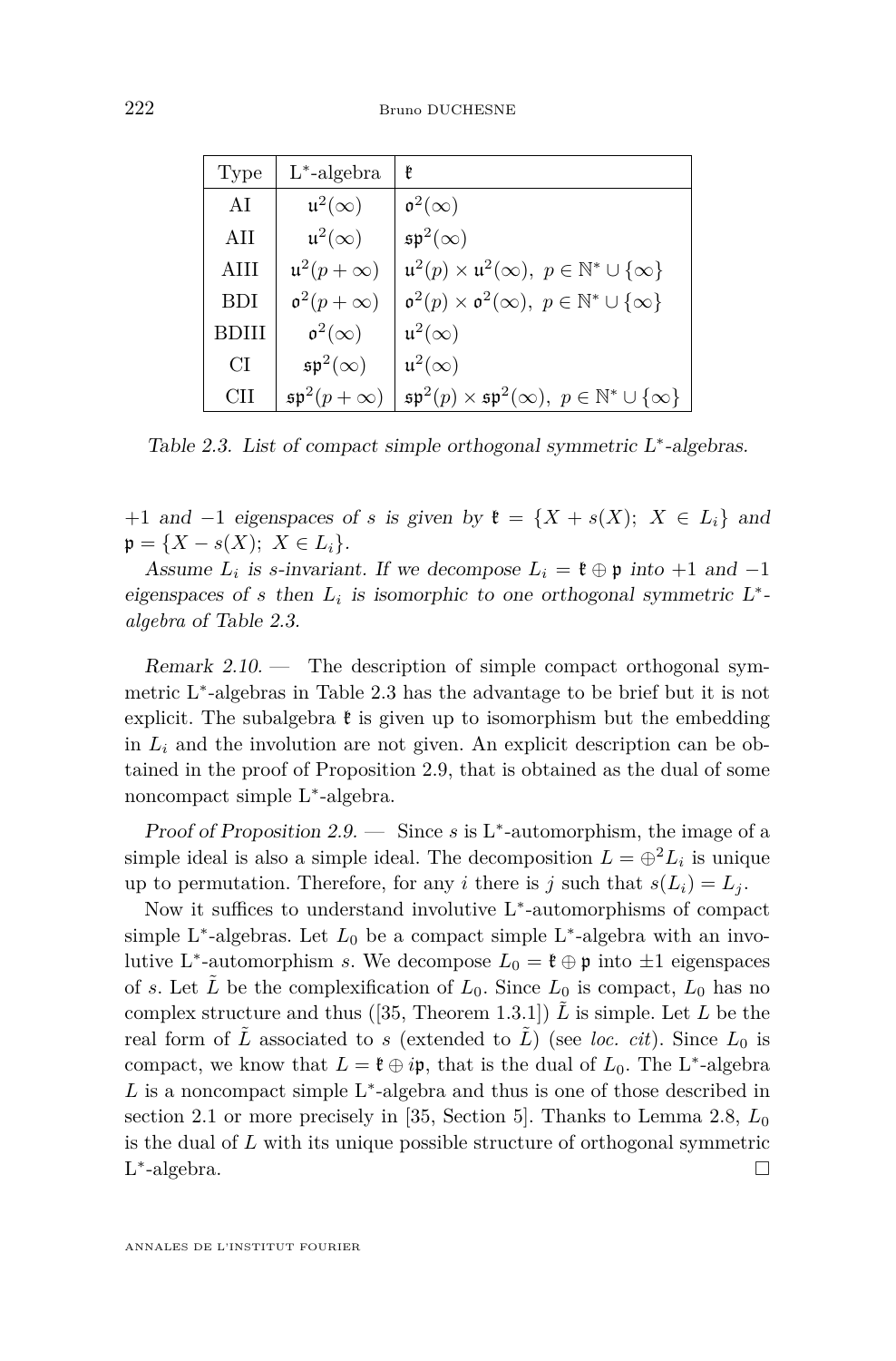#### **3. Construction of a L**<sup>∗</sup> **-algebra**

#### **3.1. Riemannian symmetric spaces**

<span id="page-13-0"></span>A *Riemannian manifold* is a pair (*M, g*) such that *M* is a connected smooth manifold modeled on a real Hilbert space and *g* is a smooth Riemannian metric on *M*. Our standard reference for these manifolds is [\[23\]](#page-34-0) and in particular, we will adopt the same convention for the sign of the Riemann 4-tensor, which is also the sign used in [\[17\]](#page-33-0) for example, but is opposite to the one used in [\[21\]](#page-33-0). With this convention, for two orthogonal unitary vectors  $u, v$  of a tangent space  $T_pM$ , the sectional curvature is  $Sec(u, v) = -R(u, v, u, v)$  where *R* is the Riemann 4-tensor. This convention will also explain the minus sign which appears in the definition of the curvature operator.

Definition 3.1. — A *Riemannian symmetric space* is a Riemannian manifold such that at each point  $p \in M$ , there is an isometry,  $\sigma_p$  which leaves *p* fixed and satisfies  $d_p \sigma_p = -Id$ .

Remark 3.2. — The definition of symmetric spaces given in [\[23,](#page-34-0) XIII,§5] is not the same as ours since Lang assumes that the exponential map is everywhere surjective. Neeb observed [\[27,](#page-34-0) Remark 3.8] that this additional property is unnecessary to use results of [\[23,](#page-34-0) XIII], on which we rely.

We collect some remarks about metric completeness and geodesic completeness. In finite dimension, these two notions of completeness are equivalent thanks to Hopf-Rinow theorem. Moreover, in finite dimension, any of these two conditions implies the existence of a path of minimal length between two points. In general, a Riemannian manifold which is metrically complete is also geodesically complete but the converse is false (see[\[1\]](#page-33-0)). Furthermore, J.H. McAlpin [\[25\]](#page-34-0) constructed a metrically complete Riemannian manifold such that there are two points which are not joined by a path of minimal length (see [\[23,](#page-34-0) Remark p.226]).

LEMMA  $3.3.$  — The isometry group of a Riemannian symmetric space *M* acts transitively on *M*.

Proof. — Let  $x, y \in M$ . There are points  $x_0 = x, x_1, \ldots, x_n = y$  such that  $x_{i-1}$  and  $x_i$  are joined by a geodesic segment. Let  $m_i$  be the midpoint of that segment. Now the isometry  $\sigma_{m_n} \circ \cdots \circ \sigma_{m_1}$  sends *x* to *y*.

In the case of a Riemannian symmetric space, metric completeness is a consequence of homogeneity and the existence of a closed ball that is complete and geodesic completeness is proved in [\[23,](#page-34-0) Proposition XIII.5.2].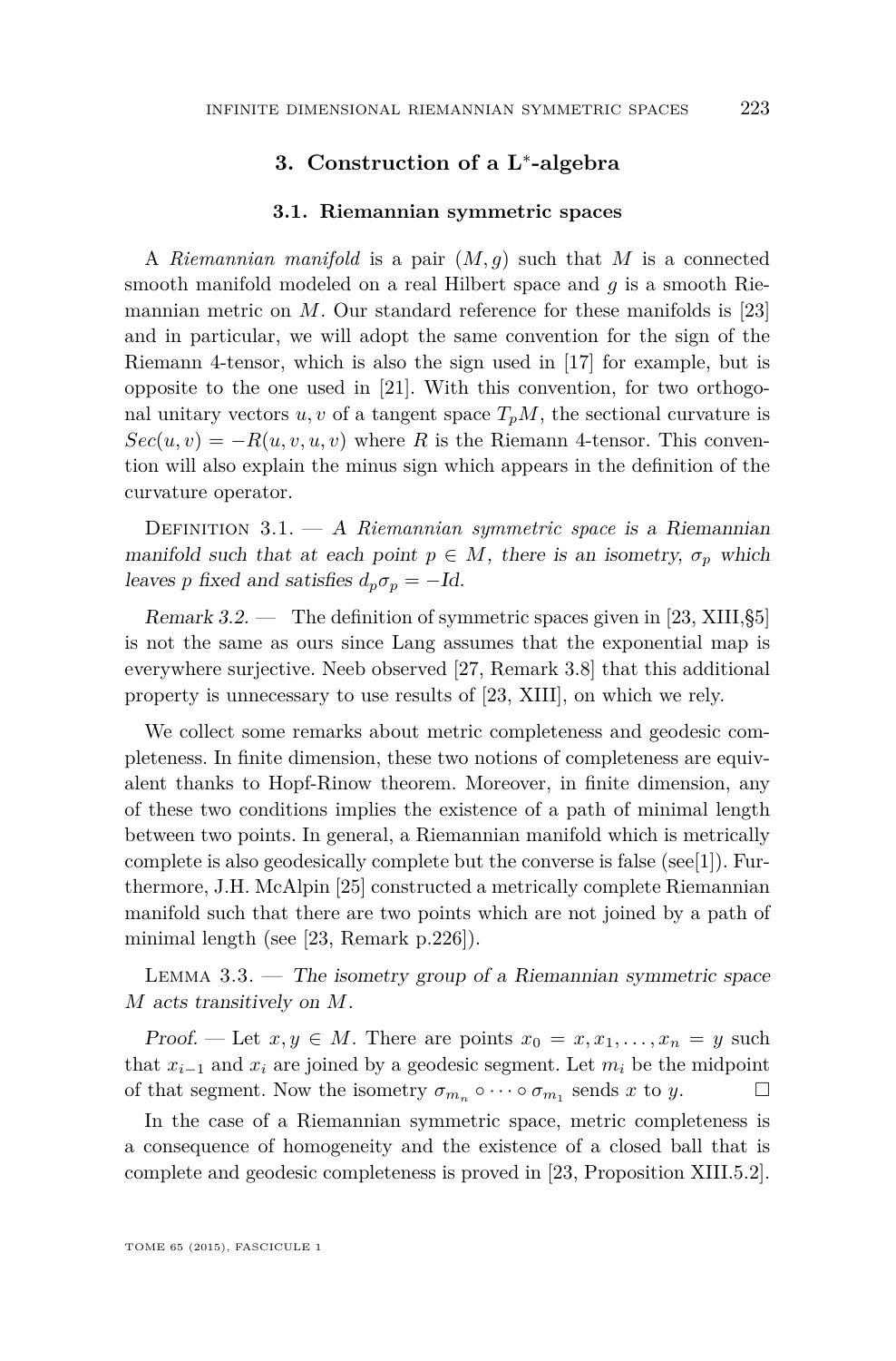<span id="page-14-0"></span>If the sectional curvature is nonpositive then metric completeness is equivalent to geodesic completeness [\[23,](#page-34-0) Corollary IX.3.9]. This a consequence of a version of Cartan-Hadamard theorem due to J.H. McAlpin [\[25\]](#page-34-0) (see also [\[27\]](#page-34-0) for Banach manifolds). Since any Riemannian symmetric space is geodesically complete, this version of Cartan-Hadamard theorem [\[23,](#page-34-0) Theorem IX.3.8] implies also that the exponential map at any point is surjective.

In finite dimension, the condition of existence of a local symmetry is equivalent to the parallelism of the Riemann tensor. The same holds in infinite dimension.

DEFINITION  $3.4. - A$  Riemannian manifold *M* is said to be locally symmetric if for any  $p \in M$ , there exists a ball *B* around *p* and an isometry  $\sigma_p$  of this ball such that  $d_p \sigma_p = -Id$ .

PROPOSITION 3.5. — A Riemannian manifold *M* is locally symmetric if and only if  $\nabla R = 0$ .

Proof. — The proof of this fact in finite dimension (see e.g. [\[17,](#page-33-0) IV.1]) works as well in infinite dimension. The fact that a Riemannian locally symmetric space has parallel Riemann tensor is [\[23,](#page-34-0) Proposition XIII.6.2] and the converse relies on Cartan's theorem.

Let us introduce some notations before stating Cartan's theorem. Let  $(M, g)$  and  $(M', g')$  be Riemannian manifolds modelled on the same Hilbert space. If *c* is a geodesic curve *c*:  $[a, b] \to M$  we denote by  $\dot{c}(t)$  the tangent vector at  $c(t)$  and  $P_{a,c}^b$  the parallel transport along c. Parallelism of the Riemann tensor can be expressed with the following relation [\[23,](#page-34-0) XIII, §6]

(3.1) 
$$
P_{a,c}^{b} \circ R_{\dot{c}(a)} = R_{\dot{c}(b)} \circ P_{a,c}^{b}.
$$

Let  $p \in M$ ,  $p' \in M'$  and  $r > 0$  be such that  $B(p, r)$  and  $B(p', r)$  are normal balls. Let  $i_p: T_pM \to T_{p'}M'$  be an isometry. We define  $\Phi = \exp_{p'} \circ i_p \circ f'$  $\exp_p^{-1}: B(p,r) \to B(p',r)$ . Now, let *c* be a radial geodesic with unit speed starting at *p* and let *c*' be its image by  $\Phi$ . For  $0 \leq t < r$  we set  $i_t =$  $P_{0,c'}^{t} \circ i_{p} \circ P_{t,c}^{0}$ .

THEOREM 3.6 (Cartan's theorem [\[21,](#page-33-0) Theorem 1.12.8]).  $-$  Assume that for all radial geodesics  $c(t)$  and their images  $c'(t) = \Phi \circ c(t)$  we have

$$
i_t \circ R_{\dot{c}(t)} = R'_{\dot{c}'(t)} \circ i_t.
$$

Then  $\Phi$  is an isometry.

PROPOSITION 3.7. — Let  $M, M'$  be Riemannian symmetric spaces. Assume *M* is simply-connected. Any local isometry from an open set of *M*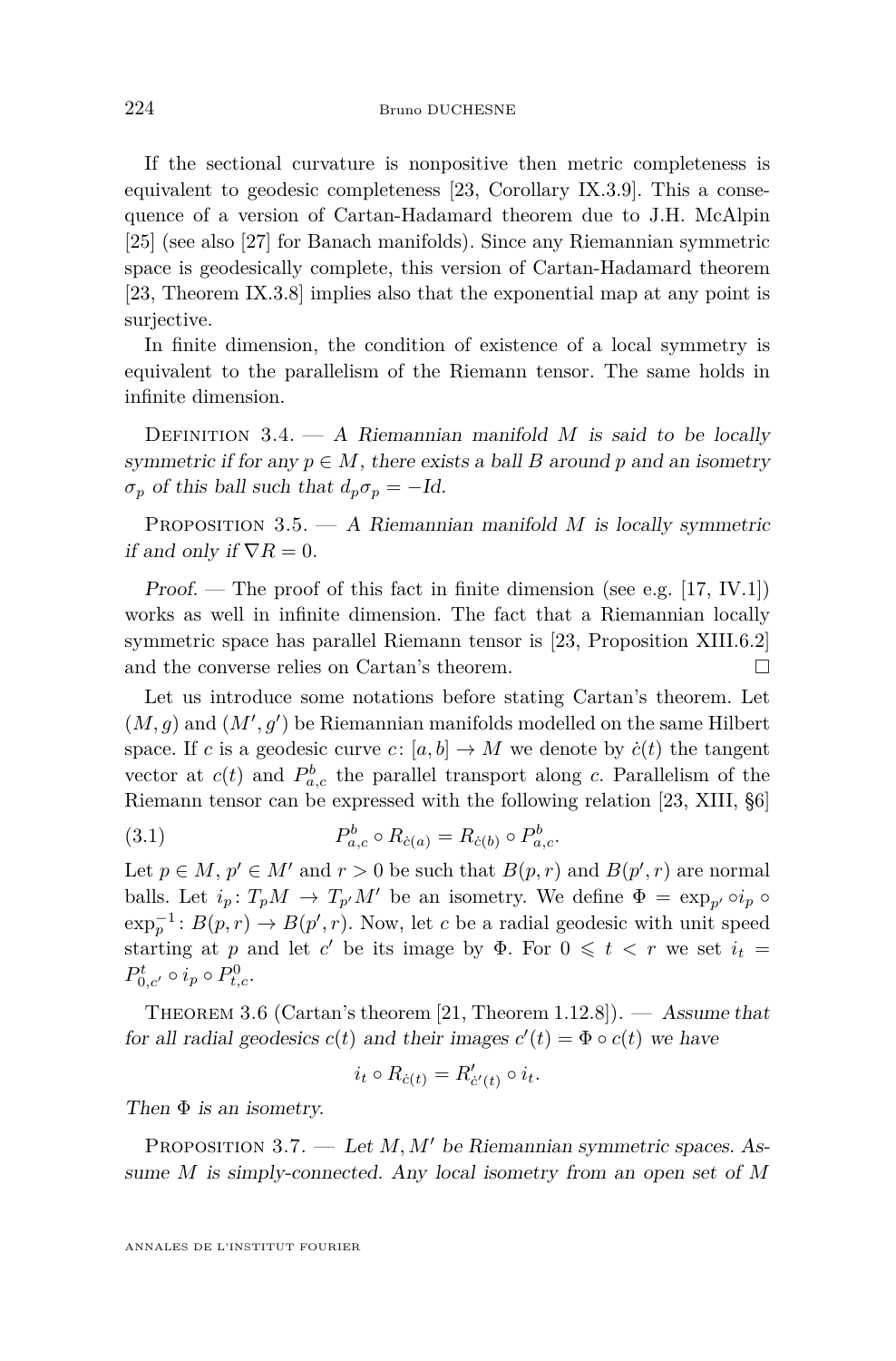to  $M'$  can be uniquely extended to an isometric covering map from  $M$  to  $M'$ . If moreover  $M'$  is simply-connected as well then this covering map is actually an isometry.

Proof. — Recall that a ball  $B(p, r)$  in a Riemaniann manifold M is normal if the exponential map at  $p$  realizes a diffeomorphism from the ball of radius *r* in  $T_pM$  onto  $B(p, r)$ . Since M, M' are symmetric and thus ho-mogeneous (Lemma [3.3\)](#page-13-0), there is  $r_0 > 0$  such that for any  $x \in M$  and  $x' \in M'$ ,  $B(x, r_0)$  and  $B(x', r_0)$  are normal balls. Let  $x \in M$ ,  $x' \in M'$  and  $r > 0$  such that  $B(x, r)$  and  $B(x', r)$  are isometric normal balls. Let us call *φ* this isometry. We aim to extend *φ* to *M*. Let  $y \in M$  and  $\gamma : [0, 1] \to M$ be a continuous path such that  $\gamma(0) = x$  and  $\gamma(1) = y$ . Choose a increasing sequence  $t_0 = 0, t_1, \ldots, t_n = 1$  such that  $\cup B(x_i, r/2)$  contains  $\gamma([0, 1])$  and  $d(x_i, x_{i+1}) < r$  where  $x_i = \gamma(t_i)$ . We show that  $\phi$  is extendable along  $\gamma$ . See [\[17,](#page-33-0) I.§11] for details about extendable isometries in finite dimension which works in infinite dimension as well. Let us denote by  $\phi_i$  the restriction of  $\phi$ on  $B(x, r/2)$ . Assume  $\phi_i$  has been defined on  $B(x_i, r/2)$  being an immediate continuation of  $\phi_{i-1}$ , it has at most one isometric extension on  $B(x_i, r)$ , which is given by  $\exp_{\phi(x_i)} \circ d_{x_i} \phi \circ \exp_{x_i}^{-1}$ . The fact that this extension is an isometry follows from Theorem [3.6](#page-14-0) and the following computation based on Relation [\(3.1\)](#page-14-0).

$$
i_t \circ R_{\dot{c}(t)} = P_{0,c'}^t \circ i_p \circ P_{t,c}^0 \circ R_{\dot{c}(t)}
$$
  
=  $P_{0,c'}^t \circ i_p \circ R_{\dot{c}(0)} \circ P_{t,c}^0$   
=  $P_{0,c'}^t \circ R_{\dot{c}'(0)} \circ i_p \circ P_{t,c}^0$   
=  $R_{\dot{c}'(t)} \circ i_t$ .

In particular, this extension of  $\phi_i$  is well defined on a neighborhood of  $x_{i+1}$  and the previous formula mutatis mutandis allows us to define an immediate continuation  $\phi_{i+1}$  of  $\phi_i$  on  $B(x_{i+1}, r/2)$ .

A small continuous deformation of  $\gamma$  remains in  $\cup B(x_i, r/2)$  and thus the continuation of  $\phi$  along such a small deformation gives same value to *y* with same differential at *y*. This is the so-called monodromy theorem for isometries [\[29\]](#page-34-0). Now, since M is simply-connected, one can extend  $\phi$  to an isometric map  $M \to M'$ . Observe that for any  $y' \in \phi(M)$  and  $y \in M$ such that  $\phi(y) = y'$  then  $B(y, r)$  is isometricaly map onto  $B(y', r)$  by  $\phi$ by construction. In particular,  $B(y', r) \subset \phi(M)$ . This shows that  $\phi(M)$  is clopen and since  $M'$  is connected,  $\phi(M) = M'$ . The last statement of the proposition follows from the universal property of the universal cover.  $\Box$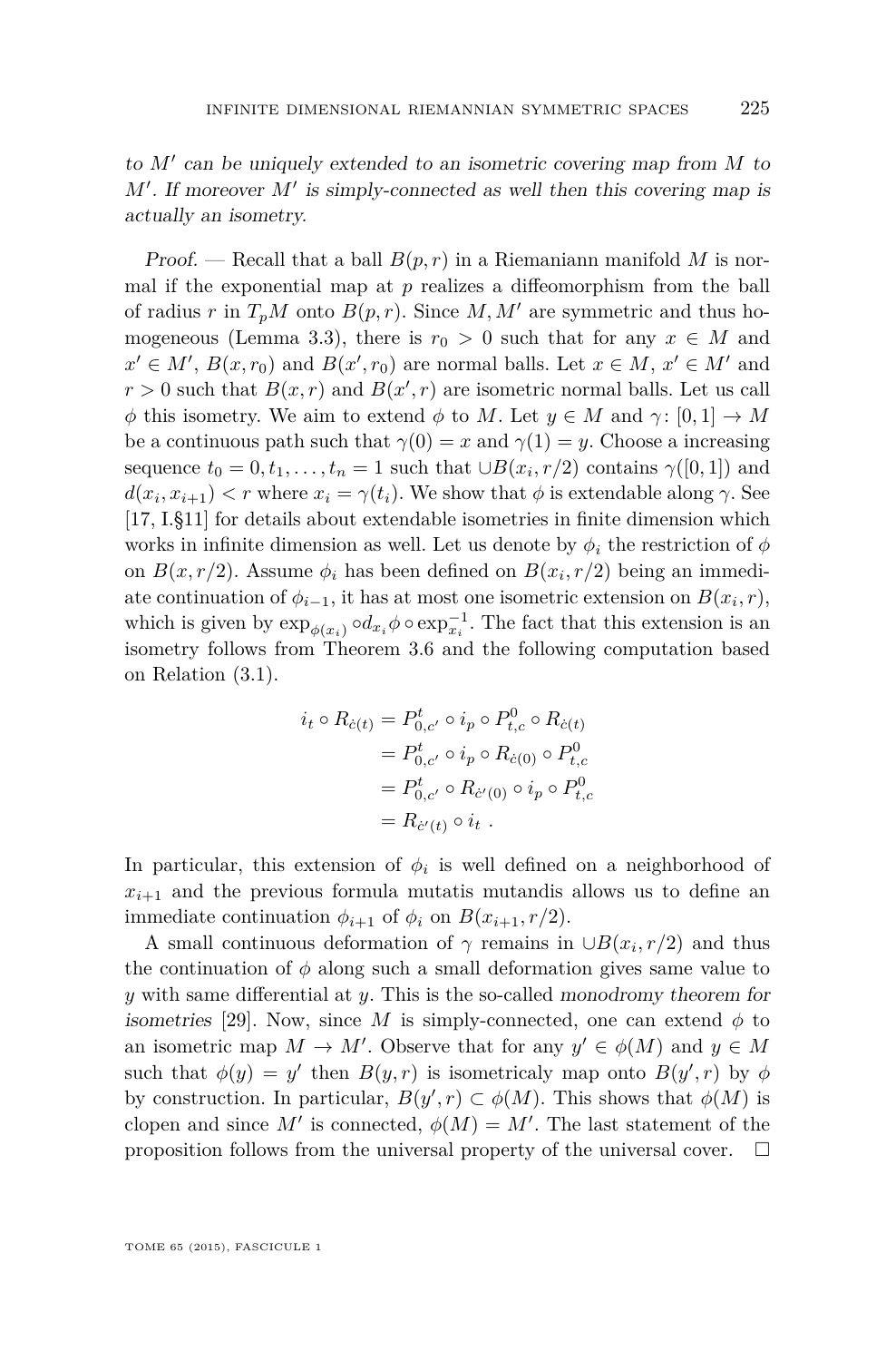<span id="page-16-0"></span>PROPOSITION  $3.8.$  — The universal cover of a Riemannian symmetric space is a Riemannian symmetric space.

Proof. — Let M be a Riemannian symmetric space and let  $\widetilde{M}$  be its universal cover. We endow  $\overline{M}$  with the Riemannian structure coming from *M*. Since *M* is homogeneous under this action of its isometry group, there exists  $\varepsilon > 0$  such that  $B(p, \varepsilon)$  is normal neighborhood for any  $p \in M$  and for any  $p \in M$ , the projection  $\pi \colon M \to M$  induces an isometry from  $B(p, \varepsilon)$ to  $B(\pi(p), \varepsilon)$  for any  $p \in M$ .

Choose  $p \in \widetilde{M}$  there exists an isometry  $\sigma_0$  of  $B(p, \varepsilon)$  fixing p such that  $d_p \sigma_0 = -id$ . We want to extent  $\sigma_0$  to *M*. Since *M* is simply-connected, it suffices to prove that  $\sigma_0$  can extended along any continuous path starting at *p*,  $\gamma$ :  $[0, 1] \rightarrow M$ . By compactness of  $\gamma([0, 1])$ , we can choose points  $p_0 =$  $p, p_1, \ldots, p_n$  on  $\gamma([0,1])$  such that  $\gamma([0,1]) \subset \cup_i B(p_i, \varepsilon)$  and  $d(p_i, p_{i+1})$ *ε*/2 for any  $0 \leq i \leq n$ . Assume there is an isometric extension  $\sigma_i: \cup_{j=0}^i$ *B*( $p_j$ ,  $\varepsilon$ ) of  $\sigma_0$  then the restriction  $\sigma_i$  to  $B(p_{i+1}, \varepsilon/2)$  is an isometry which can be extended to  $B(p_{i+1}, \varepsilon)$  thanks to Theorem [3.6.](#page-14-0) This isometry coincides with  $\sigma_i$  on  $\cup_{j=0}^n B(p_j, \varepsilon) \cap B(p_{i+1}, \varepsilon)$  and thus there is an extension  $\sigma_{i+1}$  of  $\sigma_0$  on  $\cup_{j=0}^{i+1} B(p_j, \varepsilon)$ .

The monodromy theorem for isometries and simply-connectedness show that there is a well-defined isometry  $\sigma \colon \widetilde{M} \to \widetilde{M}$  fixing *p* and satisfying  $d_{\sigma} \sigma = -id$  $d_p \sigma = -id$ .

#### **3.2. Reminiscence of a Killing form**

For the remainder of this section  $(M, g)$  will be a simply-connected Riemannian symmetric space. A *Killing field* on *M* is a smooth vector field such that its flow is realized by isometries (metric Killing vector field in the terms of [\[23\]](#page-34-0)). Let g be the Lie algebra of Killing fields of *M* and let *p* be a point in *M*. The Lie algebra g has a direct decomposition  $\mathfrak{g} = \mathfrak{q} \oplus \mathfrak{p}$ where **p** identifies with  $T_pM$  under the map  $X \mapsto X(p)$  and q is the kernel of this map (see [\[23,](#page-34-0) Theorem XIII.5.8]). Moreover, we have the following relations (see [\[23,](#page-34-0) Theorem XIII.4.4])

$$
[\mathfrak{q},\mathfrak{q}] \subseteq \mathfrak{q}
$$
  

$$
[\mathfrak{p},\mathfrak{p}] \subseteq \mathfrak{q}
$$
  

$$
[\mathfrak{q},\mathfrak{p}] \subseteq \mathfrak{p}.
$$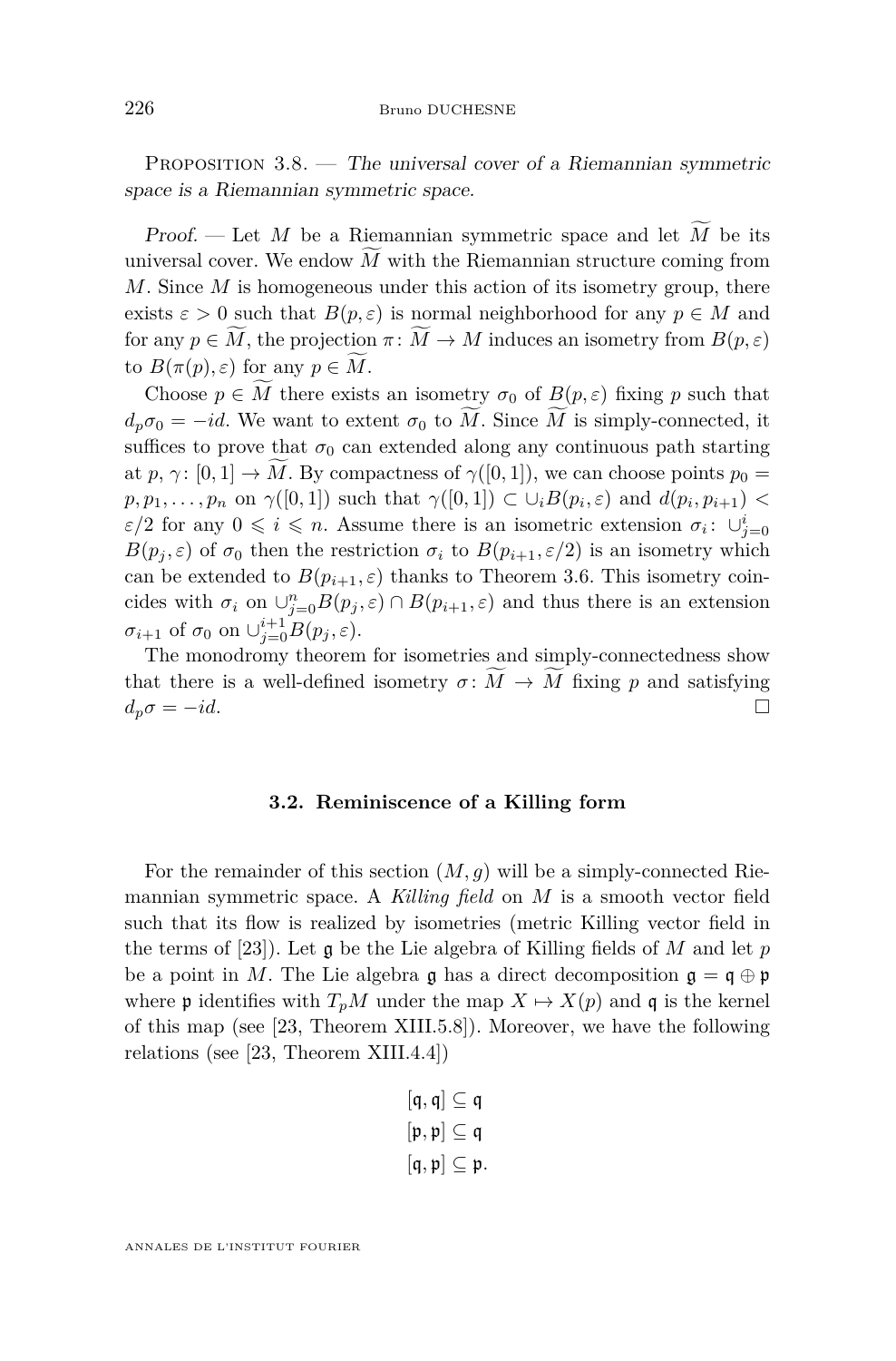<span id="page-17-0"></span>The Riemann 4-tensor has a particular expression (see Theorem XIII.4.6 in [\[23\]](#page-34-0)) in this case : for any *X, Y, Z, T*  $\in T_pM \simeq \mathfrak{p}$ ,

(3.2) 
$$
R(X, Y, Z, T) = g([Z, [X, Y]], T).
$$

Remark  $3.9.$  — In the particular case of a finite dimensional irreducible symmetric space, the metric on the tangent space is a multiple of the Killing form *B* of the group of isometries and thus

(3.3) 
$$
R(X, Y, Z, T) = \lambda B([X, Y], [Z, T]), \lambda \in \mathbb{R}^*.
$$

In finite or infinite dimension, the symmetries of *R* allows us to define a symmetric bilinear form on the alternating algebraic tensor product  $\wedge^2$  p by

$$
(X \wedge Y, Z \wedge T) = R(X, Y, Z, T).
$$

The space  $\wedge^2$  p has also a structure of preHilbert space defined by

$$
\langle X \wedge Y, Z \wedge T \rangle_g = \det \left[ \begin{array}{cc} g(X, Z) & g(X, T) \\ g(Y, Z) & g(Y, T) \end{array} \right].
$$

With these notations, the sectional curvature of two vectors  $X, Y \in T_pM$ is

$$
Sec(X,Y) = -\frac{(X \wedge Y, X \wedge Y)}{\langle X \wedge Y, X \wedge Y \rangle_g}.
$$

The vector space  $\wedge^2$  p can be naturally identified with the space of finite rank and skew-symmetric operators of p. The tensor  $X \wedge Y = X \otimes Y - Y \otimes X$ is identified with the operator  $Z \mapsto \langle X, Z \rangle Y - \langle Y, Z \rangle X$ . This identification is actually an isometry when the space of finite rank operators is seen as a subspace of Hilbert-Schmidt operators with the Hilbert-Schmidt norm (up to a factor  $\sqrt{2}$ ). For a bounded operator *A* and a finite rank operator *B* on p, we define

$$
\langle A, B \rangle_g = \text{trace}({}^t A B).
$$

For example, if *A* is a bounded operator and  $X, Y \in \mathfrak{p}$  then  $\langle A, X \wedge Y \rangle_q =$  $g(AX, Y) - g(X, AY).$ 

In finite dimension (see, e.g., [\[28,](#page-34-0) Section 2.2] or [\[14,](#page-33-0) §4]),  $\langle, \rangle_a$  is simply the Hilbert-Schmidt scalar product on  $L(\mathfrak{p})$  (where  $L(\mathfrak{p})$  is the space of linear bounded operators on p) and thus there is a symmetric operator *C* of  $\wedge^2$  p such that

$$
(X \wedge Y, Z \wedge T) = -\langle C(X \wedge Y), Z \wedge T \rangle_g
$$

for  $X, Y, Z, T \in \mathfrak{p}$ . This operator is called the *curvature operator* of M. We generalize this construction in infinite dimension.

TOME 65 (2015), FASCICULE 1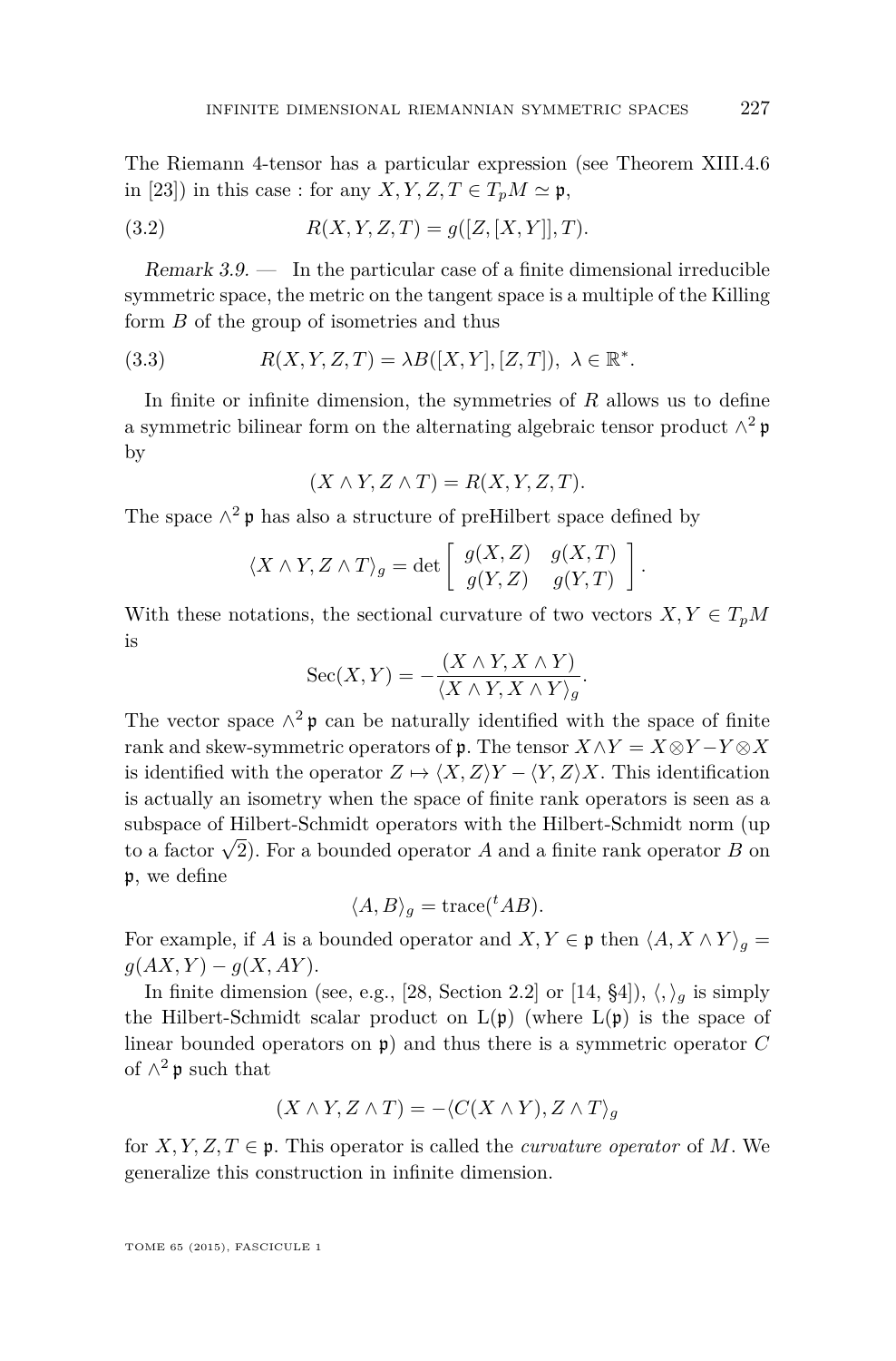<span id="page-18-0"></span>DEFINITION 3.10. — The curvature operator of  $M$  is the linear operator  $C: \wedge^2 \mathfrak{p} \to L(\mathfrak{p})$  such that  $(X \wedge Y, Z \wedge T) = -\langle C(X \wedge Y), Z \wedge T \rangle_g$ .

Actually,  $C(X \wedge Y)$  is skew-symmetric and thanks to equation [\(3.2\)](#page-17-0), we know that  $C(X \wedge Y)Z = 1/2[Z, [X, Y]].$ 

We say that the curvature operator is *nonpositive* (respectively *nonnegative*) if for any  $U \in \wedge^2 \mathfrak{p}, \langle C(U), U \rangle_a \leq 0$  (respectively  $\langle C(U), U \rangle_a \geq 0$ ). Observe that *C* is nonpositive (respectively nonnegative) if for any families  $(X_i)_{i=1...n}, (Y_i)_{i=1...n}$ 

$$
\sum_{i,j=1}^{n} R(X_i, Y_i, X_j, Y_j) \geq 0
$$

(respectively  $\sum_{i,j} R(X_i, Y_i, X_j, Y_j) \leq 0$ ).

Now we assume that  $(M, g)$  is a Riemannian symmetric space of fixedsign curvature operator. For brevity, we will write *M* is NPCO (resp. NNCO) if *M* has nonpositive curvature operator (resp. nonnegative curvature operator). We want to endow [p*,* p] with a structure of preHilbert space. For  $U = \sum_i [X_i, Y_i]$  and  $V = \sum_j [Z_j, T_j]$ , we define

$$
\langle U, V \rangle = \begin{cases} -\sum_{j} g([U, Z_j], T_j) & \text{if } M \text{ is } \text{NPCO} \\ \sum_{j} g([U, Z_j], T_j) & \text{if } M \text{ is } \text{NNCO.} \end{cases}
$$

For example, if *M* is NPCO

$$
\langle U, V \rangle = \sum_{i,j} R(X_i, Y_i, Z_j, T_j) = \sum_{i,j} (X_i \wedge Y_i, Z_j \wedge T_j).
$$

LEMMA 3.11. — The bilinear form  $\langle , \rangle$  is a scalar product on  $[\mathfrak{p}, \mathfrak{p}] \oplus \mathfrak{p}$ such that  $\mathfrak p$  and  $[\mathfrak p, \mathfrak p]$  are orthogonal and its restriction to  $\mathfrak p$  is g.

Proof. — The symmetries of the Riemann tensor imply that  $\langle , \rangle$  is a symmetric bilinear form and the hypothesis on the curvature operator implies this form is nonnegative in both cases. The relation  $R(X, Y, Z, T) =$  $R(Z, T, X, Y)$  for *X, Y, Z, T*  $\in \mathfrak{p}$  implies for any *U*  $\in [\mathfrak{p}, \mathfrak{p}]$  that

$$
(3.4) \t\t g([X,U],Y) = \langle U,[X,Y] \rangle
$$

if *M* is NPCO and

$$
(3.5) \qquad \qquad g([X,U],Y) = -\langle U,[X,Y]\rangle
$$

if *M* is NNCO. Moreover, the Cauchy-Schwarz inequality implies that if  $\langle U, U \rangle = 0$  then for any  $X, Y \in \mathfrak{p}$ ,  $g([U, X], Y) = \pm \langle U, [X, Y] \rangle = 0$  and thus the Killing field  $U$  is trivial.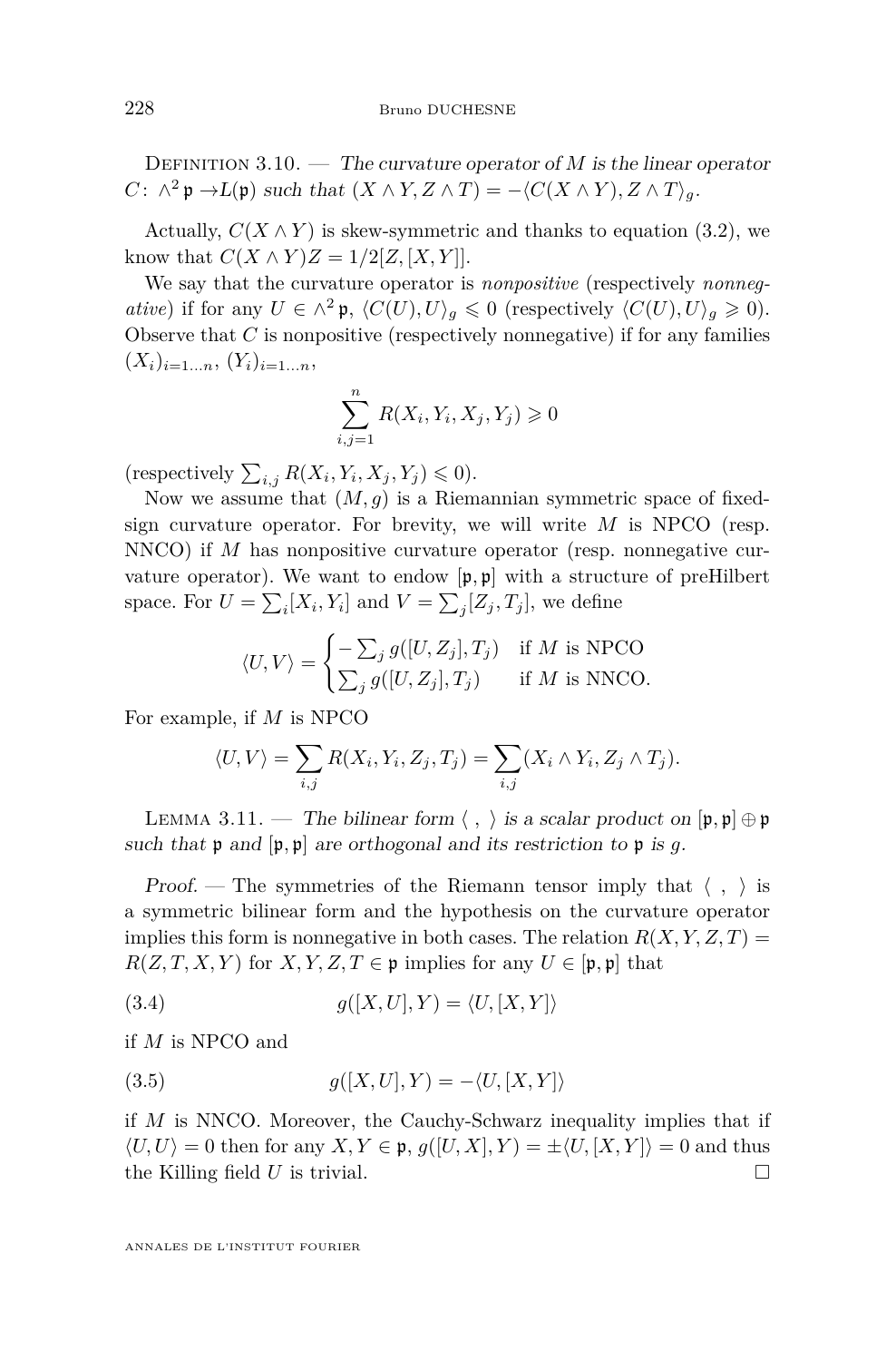We denote by  $\mathfrak k$  the completion of  $[\mathfrak p, \mathfrak p]$  with respect to  $\langle , \rangle$ , we extend  $\langle , \rangle$  on  $\mathfrak{k} \oplus \mathfrak{p}$  and we denote by  $|| \cdot ||$  the associated norm. Thus,  $(\mathfrak{k} \oplus \mathfrak{p}, \langle , \rangle)$ is a separable Hilbert space.

Proof of Theorem [1.2.](#page-3-0) — We show that the Lie algebra structure on [p*,* p] ⊕ p extends to a L<sup>∗</sup> -algebra structure on k ⊕ p. Since the Riemann 4-tensor is a bounded 4-linear form at each point, there exists a constant  $\kappa$  such that  $R(X, Y, Z, T) \leq \kappa ||X|| ||Y|| ||Z|| ||T||$  for any  $X, Y, Z, T \in \mathfrak{p}$ .  $\mathcal{H}$  such that  $H(X, Y, Z, Z) \leq \mathcal{H}$   $||X|| ||Y||$ . If  $U \in \mathfrak{k}$  and  $X, Y \in \mathfrak{p}$  then  $|\langle X, [U, Y] \rangle| =$  $|\langle U, [X, Y] \rangle| \leq ||U|| \cdot ||[X, Y]||$ . The Lie bracket extends continuously to  $\mathfrak{k} \times \mathfrak{p}$ and any  $U \in \mathfrak{k}$  defines a bounded skew-symmetric operator  $\text{ad}(U) : X \mapsto$ [*U, X*].

Moreover, Jacobi's identity for  $U \in [\mathfrak{p}, \mathfrak{p}]$  and  $X, Y \in \mathfrak{p}$ ,

$$
[U, [X, Y]] = [[U, X], Y] + [X, [U, Y]],
$$

shows that  $[\mathfrak{p}, \mathfrak{p}]$  is a subalgebra of the algebra of Killing fields. Observe that for  $U \in \mathfrak{k}, t \in \mathbb{R}$ ,  $\exp(t \operatorname{ad}(U))$  is an isometry of p which preserves R. Thus, if  $\Phi_t$  is defined as  $\exp_p \circ \exp(t \operatorname{ad}(U)) \circ \exp_p^{-1}$  on a ball around *p* where  $\exp_p$  is a diffeomorphism, then Theorem [3.6](#page-14-0) shows that  $\Phi_t$  is an isometry which can be extended in an isometry (also denoted  $\Phi_t$ ) of *M* thanks to Proposition [3.7.](#page-14-0) Thus,  $t \mapsto \Phi_t$  is a smooth 1-parameter group of isometries fixing  $p$  and the Killing field  $U_0$  corresponding to this 1-parameter group satisfies  $[U_0, X] = [U, X]$  for any  $X \in \mathfrak{p}$  and we can identify *U* with  $U_0$ . In particular,  $\ddot{\mathbf{t}}$  identifies with a subalgebra of q.

We now define the involution. For  $U \in \mathfrak{k}$ , we set  $U^* = -U$  and for  $X \in \mathfrak{p}$ , we set  $X^* = X$  if the curvature operator is nonpositive and  $X^* = -X$  if the curvature operator is nonnegative. It remains to show that

(3.6) 
$$
\langle [X,Y],Z\rangle = \langle Y,[X^*,Z]\rangle
$$

for any *X, Y, Z*  $\in \mathfrak{k} \oplus \mathfrak{p}$ . Thanks to linearity and relations  $[\mathfrak{k}, \mathfrak{k}] \subseteq \mathfrak{k}$ ,  $[\mathfrak{p}, \mathfrak{p}] \subseteq \mathfrak{k}$ , [k*,* p] ⊆ p and k⊥p, it suffices to show Equation (3.6) in the case *X* ∈ k, *Y*, *Z* ∈ **p** and in the case *X*, *Y*, *Z* ∈ **t**. Suppose that *X* ∈ **t**, *Y*, *Z* ∈ **p** then using Equations  $(3.4)$  and  $(3.5)$  we have

$$
\langle [X,Y],Z\rangle=\pm\langle X,[Z,Y]\rangle=\mp\langle X,[Y,Z]\rangle=\mp\langle [X,Z],Y\rangle=\langle Y,[X^*,Z]\rangle.
$$

For the case  $X, Y, Z \in \mathfrak{k}$ , thanks to continuity and linearity, we assume that  $X = [X_1, X_2]$  for some  $X_1, X_2 \in \mathfrak{p}$ . We treate only the case where *M* is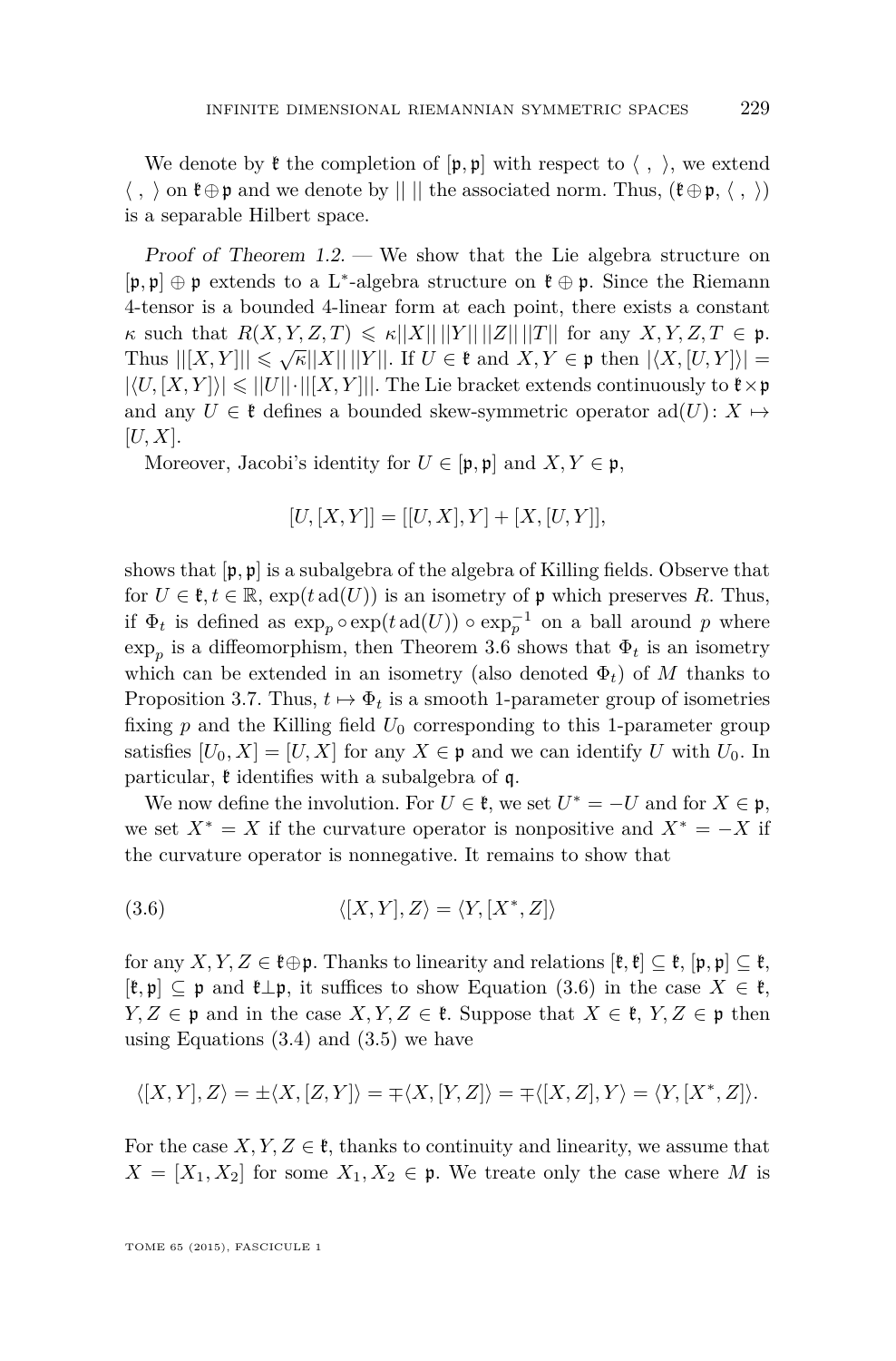<span id="page-20-0"></span>NPCO, the other case is similar.

$$
\langle [X, Y], Z \rangle = \langle [[X_1, X_2], Y], Z \rangle
$$
  
= -\langle [[Y, X\_1], X\_2] + [X\_1, [Y, X\_2]], Z \rangle  
= -\langle [Y, X\_1], [Z, X\_2] \rangle - \langle [Y, X\_2], [X\_1, Z] \rangle  
= -\langle Y, [[Z, X\_2], X\_1] + [[X\_1, Z], X\_2] \rangle  
= \langle Y, [Z, [X\_1, X\_2]] \rangle  
= -\langle Y, [X, Z] \rangle = \langle Y, [X^\*, Z] \rangle.

 $\Box$ 

DEFINITION 3.12. — Let  $(M,g)$  be a simply-connected Riemannian symmetric space with fixed-sign curvature operator and let  $L = \mathfrak{k} \oplus \mathfrak{p}$  be a L<sup>\*</sup>-algebra associated to *M* as in Theorem [1.2.](#page-3-0) We call merely *L* the L<sup>\*</sup>algebra associated to *M*. The Cartan involution of *L* associated to this decomposition is the map  $\theta: L \to L$  defined by  $\theta(U+X) = U - X$  for  $U \in \mathfrak{k}$  and  $X \in \mathfrak{p}$ .

LEMMA 3.13. — The pair  $(L, \theta)$  is an orthogonal symmetric L<sup>\*</sup>-algebra.

Proof. — It is clear from the definition of  $\theta$  that it is an involutive isometric map and that points (i) and (iii) of Definition [2.6](#page-10-0) are satisfied. Relations  $[\mathfrak{p}, \mathfrak{p}] \subseteq \mathfrak{k}, [\mathfrak{k}, \mathfrak{p}] \subseteq \mathfrak{p}$  and  $[\mathfrak{k}, \mathfrak{k}] \subseteq \mathfrak{k}$  show that  $\theta$  is an automorphism of the Lie algebra *L*.

PROPOSITION 3.14. — Let  $(M, q)$  be a simply-connected Riemannian symmetric space and let  $L, L'$  be  $L^*$ -algebras with orthogonal decompositions  $L = \mathfrak{k} \oplus \mathfrak{p}$  and  $L' = \mathfrak{k}' \oplus \mathfrak{p}'$  satisfying (i) and (ii) of Theorem [1.2](#page-3-0) then *L* and *L'* are isomorphic.

Proof.  $-$  First,  $\mathfrak p$  and  $\mathfrak p'$  are isometric as Hilbert spaces and they generate isomorphic Lie algebras. Now, it suffices to observe that this isomorphism is also an isometry since the inner products are determined by their respective restrictions on  $\mathfrak p$  and  $\mathfrak p'$ .

We state a little bit more precise theorem than Theorem [1.3.](#page-3-0)

THEOREM 3.15. — Let  $(M, g)$  and  $(M', g')$  be simply connected Riemannian symmetric spaces with fixed-sign curvature operator. Let  $p \in M$ and  $p' \in M'$  and let  $L, L'$  be the two  $L^*$ -algebras with orthogonal decompositions  $L = \mathfrak{k} \oplus \mathfrak{p}$  and  $L' = \mathfrak{k}' \oplus \mathfrak{p}'$  associated to *M* and *M'* with respect to  $p \in M$  and  $p' \in M'$ .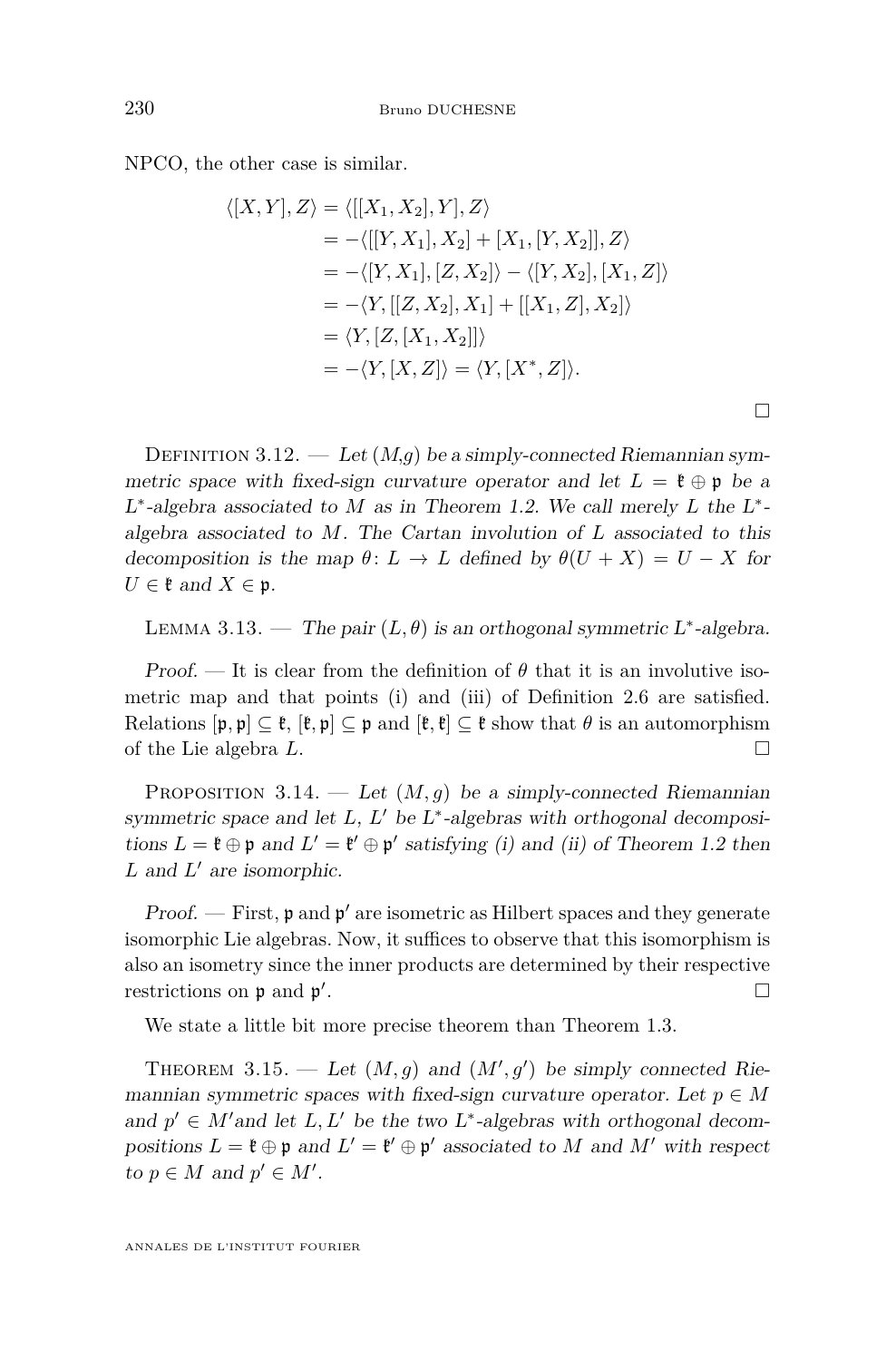<span id="page-21-0"></span>Assume there exists an isomorphism of L<sup>∗</sup> -algebras between *L* and *L* 0 which intertwines the previous orthogonal decompositions. Then *M* and *M'* are isometric.

The isometry will be provided by Theorem [3.6.](#page-14-0) For any Riemannian manifold *N* with Riemannian 4-tensor *R*, a point  $q \in N$  and  $X \in T_qN$ , we denote by  $R_X: T_qN \to T_qN$  the symmetric operator such that  $R_X(Y) =$  $R(X, Y)X$  for any  $Y \in T_qN$ . In the symetric case,  $R_X(Y) = [X, [X, Y]].$ 

Proof of Theorem [3.15.](#page-20-0) – Choose  $r > 0$  such that  $B(p, r)$  and  $B(p', r)$ are normal balls. Let  $\varphi$  be an isomorphism between *L* and *L'* such that  $\varphi(\mathfrak{k}) = \mathfrak{k}'$  and  $\varphi(\mathfrak{p}) = \mathfrak{p}'$ . We define  $i_p \colon T_pM \to T_{p'}M'$  to be the restriction of  $\varphi$  to p identified with  $T_pM$ . The map  $i_p$  is a linear isometry between Hilbert spaces.

First, since  $\varphi$  is a Lie algebra isomorphism and an isometry

$$
R'(\varphi(X),\varphi(Y),\varphi(Z),\varphi(T)) = \langle [\varphi(Z),[\varphi(X),\varphi(Y)]],\varphi(T) \rangle = R(X,Y,Z,T)
$$

for any  $X, Y, Z, T \in T_pM$ . Parallelism of the Riemann tensor (Equation  $(3.1)$  implies that for any radial geodesic  $c: [0, r] \rightarrow M$  with  $c(0) = p$ ,  $i_t \circ R_{\dot{c}(t)} = R_{\dot{c}'(t)} \circ i_t$  (see proof of Proposition [3.7](#page-14-0) for the computation) and the hypotheses of Cartan's theorem are now satisfied. This shows that  $B(p,r)$  and  $B(p',r)$  are isometric and thanks to Proposition [3.7,](#page-14-0) *M* and  $M'$  are isometric.

The following proposition gives a natural condition which implies a decomposition as asked in Question [1.4.](#page-4-0)

PROPOSITION 3.16. — Let *M* be a Riemannian symmetric space. If there exists a dense increasing union of totally geodesic subspaces of finite dimension containing a point  $p \in M$ , then there is an orthogonal decomposition

$$
T_pM=\mathfrak{p}_-\oplus\mathfrak{p}_0\oplus\mathfrak{p}_+
$$

such that

- the subspaces  $\mathfrak{p}_-, \mathfrak{p}_0$  and  $\mathfrak{p}_+$  are commuting Lie triple systems of the Lie algebra of Killing fields,
- the restrictions of the curvature operator are nonnegative on p−, trivial on  $\mathfrak{p}_0$  and nonpositive on  $\mathfrak{p}_+$ .

Proof. — Let  $(M_n)$  be an increasing sequence of finite dimensional totally geodesic subspaces of *M* such that their union is dense in *M*. Choose  $p \in M_1$  and let  $R^{M_n}$  be the Riemannian tensor of  $M_n$  at p. Since  $M_n$ is totally geodesic in *M*, for any *X,Y,Z,T*  $\in T_pM_n$ ,  $R^{M_n}(X, Y, Z, T) =$  $R(X, Y, Z, T)$  (see [\[23,](#page-34-0) Corollary XIV.1.4]). Moreover, for any  $x \in M_n$ ,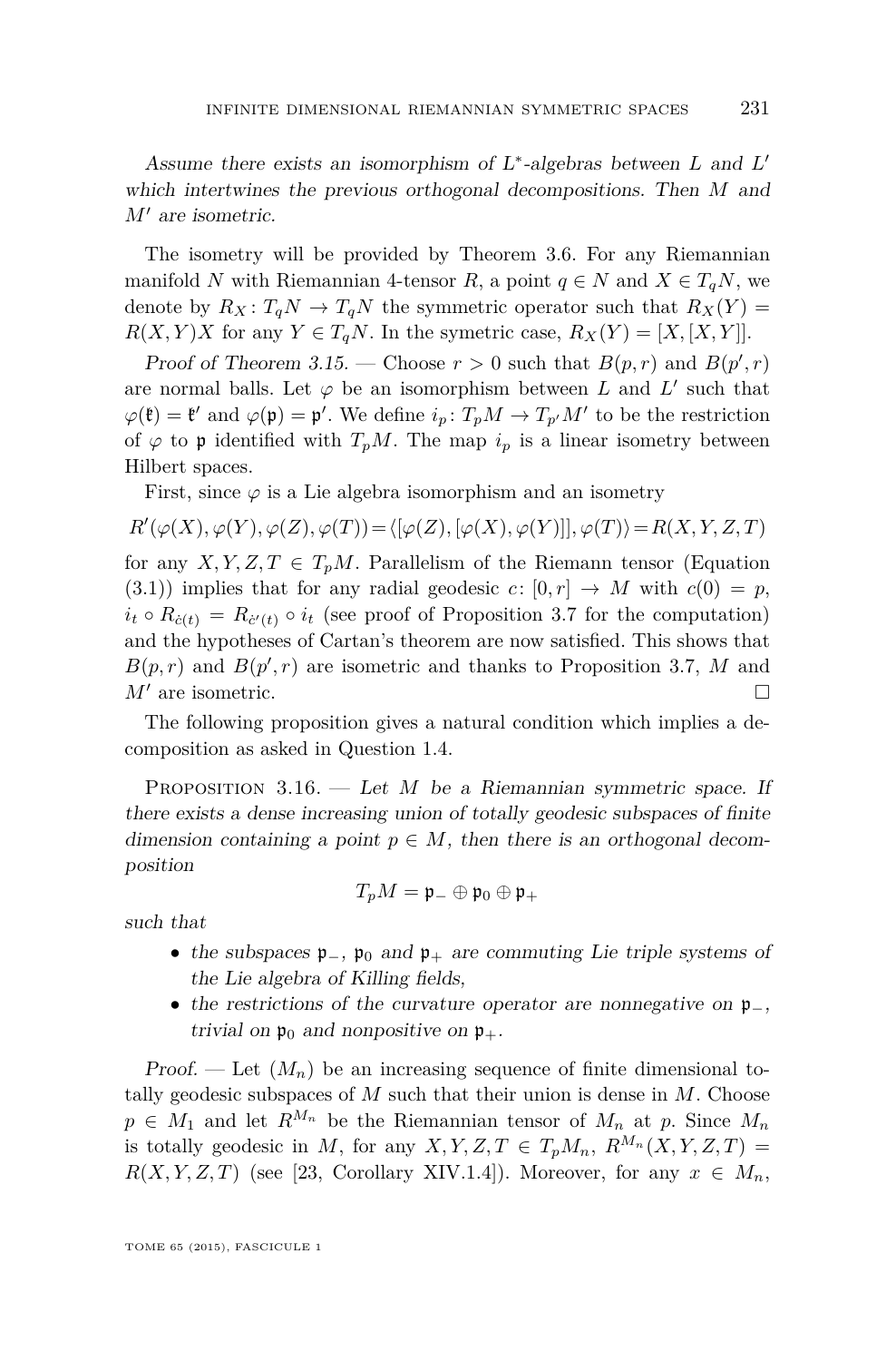$\sigma_x(M_n) = M_n$  and thus  $M_n$  is a Riemannian symmetric space on its own. Now, The tangent space  $\mathfrak{p}_n := T_p M_n$  can be decomposed as  $\mathfrak{p}_-^n \oplus \mathfrak{p}_0^n \oplus \mathfrak{p}_+^n$ where  $\mathfrak{p}^n_-, \mathfrak{p}^n_0$  and  $\mathfrak{p}^n_+$  satisfy properties of the proposition. We claim that for  $m > n$ ,  $\mathfrak{p}_{-}^n \subseteq \mathfrak{p}_{-}^m$  and  $\mathfrak{p}_{+}^n \subseteq \mathfrak{p}_{+}^m$ . Actually, if  $\mathfrak{g}^n$  is the Lie subalgebra  $[\mathfrak{p}_n, \mathfrak{p}_n] \oplus \mathfrak{p}_n$  of the isometry group of  $M_n$  then there is a structure of or-thogonal symmetric Lie algebra (see [\[17,](#page-33-0) Chapters IV and V]) on  $\mathfrak{g}^n$ , which can be decomposed as

$$
\mathfrak{g}^n=\mathfrak{g}^n_-\oplus \mathfrak{p}^n_0\oplus \mathfrak{g}^n_+
$$

where  $\mathfrak{g}^n_-, \mathfrak{g}^n_+$  are respectively compact and noncompact; and  $\mathfrak{p}^n_0$  is the maximal central Abelian subspace of  $\mathfrak{p}_n$ . In particular,  $\mathfrak{g}^n$  is a subalgebra of  $\mathfrak{g}^m$ and  $\mathfrak{s}_{\mathfrak{n}} := \mathfrak{g}_{-}^n \oplus \mathfrak{g}_{+}^n$  is a semisimple Lie algebra and thus contained in  $\mathfrak{s}_m$ . The semisimple algebras  $\mathfrak{s}_n$  and  $\mathfrak{s}_m$  are orthogonal sums of simple ideals of compact or noncompact types. Let  $\pi$  be the orthogonal projection on a simple ideal *J* of  $\mathfrak{s}_m$ . The restriction of  $\pi$  to any simple ideal *I* of  $\mathfrak{s}_n$  is either trivial or is an isomorphism of orthogonal symmetric Lie algebras on its image. In particular, if  $\pi(I) \neq \{0\}$  then *I* and *J* are both compact or noncompact. This proves the claim.

We set  $\mathfrak{p}_+ = \overline{\cup_n \mathfrak{p}_+^n}$ ,  $\mathfrak{p}_- = \overline{\cup_n \mathfrak{p}_-^n}$  and  $\mathfrak{p}_0 = \{X \in \mathfrak{p}, \ [X, Y] = 0, \ \forall Y \in \mathfrak{p}\}.$ Let  $X \in (\mathfrak{p}_+ \oplus \mathfrak{p}_-)^\perp$ , then if  $\pi_n : \mathfrak{p} \to \mathfrak{p}_n$  is the orthogonal projection on  $\mathfrak{p}_n$ then  $\pi_n(X) \in \mathfrak{p}_0^n$ . Actually for any  $Y \in \mathfrak{p}$ ,

$$
[Y, X] = 0 \iff [Z, [X, Y]] = 0, \ \forall Z \in \mathfrak{p}
$$

$$
\iff g([Z, [X, Y]], T) = R(X, Y, Z, T) = 0, \ \forall Z, T \in \mathfrak{p}.
$$

Thus,  $R(X, Y, Z, T) = \lim_{n} R(\pi_n(X), \pi_n(Y), Y, T) = 0$  for any  $Z, T \in \mathfrak{p}$ and  $[X, Y] = 0$ . Therefore  $(\mathfrak{p}_+ \oplus \mathfrak{p}_-)^\perp = \mathfrak{p}_0$  and we have the desired decomposition.  $\Box$ 

#### **4. Nonpositive curvature**

#### **4.1. Geometry of nonpositive curvature spaces**

A Riemannian manifold of finite dimension is locally CAT(0) (or is nonpositively curved in the sense of Alexandrov) if and only if it has nonpositive sectional curvature. The same result is also true in infinite dimension and a proof can be found in [\[23,](#page-34-0) Theorem IX.3.5]. We refer to [\[6\]](#page-33-0) for generalities about  $CAT(0)$  spaces.

PROPOSITION  $4.1.$  – If  $(M, g)$  is a Riemannian symmetric space with nonpositive sectional curvature and no local Euclidean factor then *M* is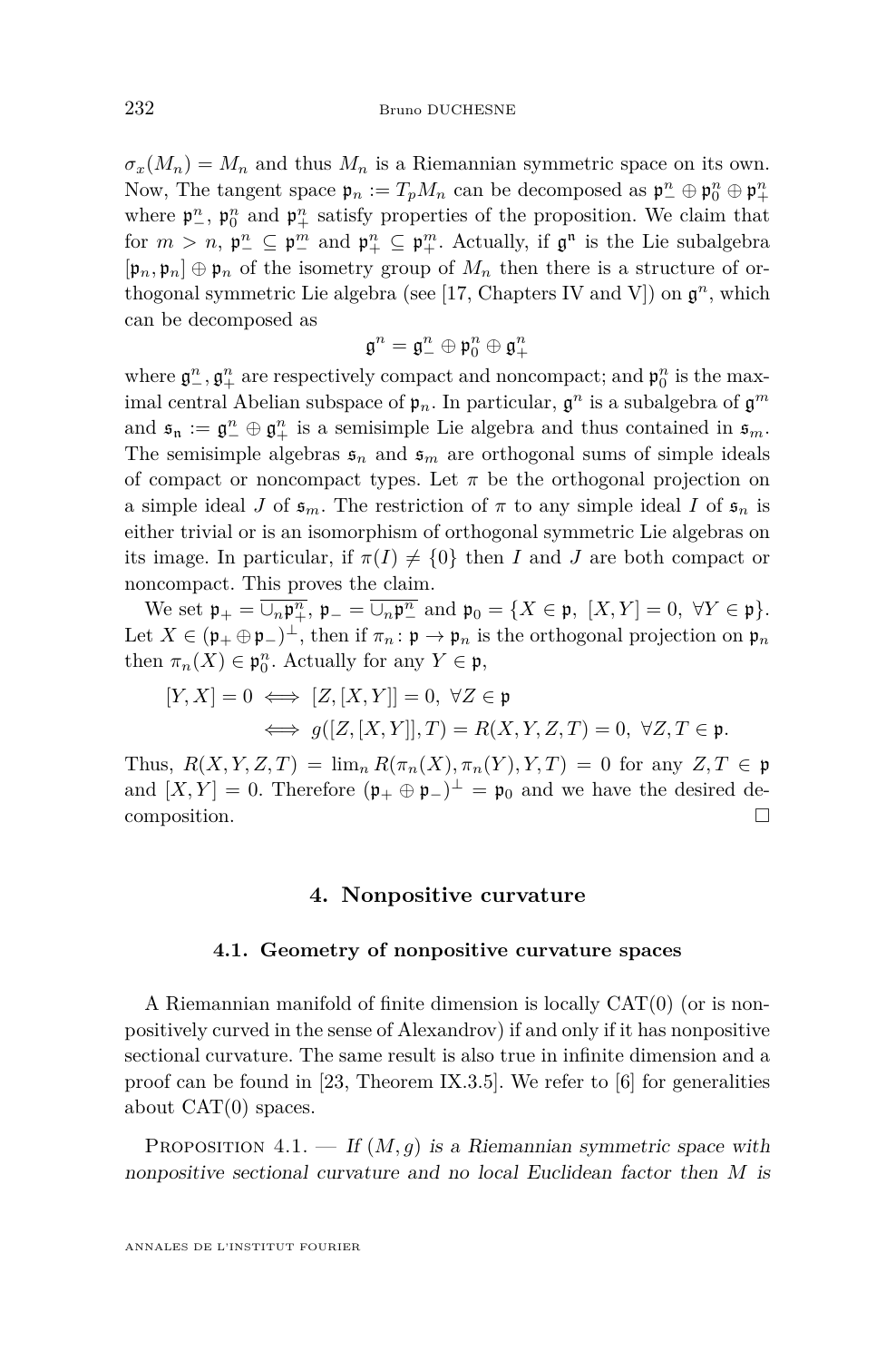<span id="page-23-0"></span>simply-connected, the exponential map at any point is a diffeomorphism and  $M$  is  $CAT(0)$ .

Proof. — Consider the universal cover  $\tilde{M}$  of  $M$ . This universal cover has a natural structure of Riemannian manifold turning the projection *π* :  $M \to M$  into a Riemannian covering. In that way, M is simply-connected and is locally  $CAT(0)$  since M is locally  $CAT(0)$ . The space M is a  $CAT(0)$ space thanks to Cartan-Hadamard theorem [\[6,](#page-33-0) Theorem II.4.1].

Choose  $\tilde{x}, \tilde{y} \in M$ . The projection of the geodesic segment between  $\tilde{x}$ and  $\tilde{y}$  is a (locally minimizing) geodesic segment between  $x = \pi(\tilde{x})$  and  $y = \pi(\tilde{y})$ . Let  $f_t$  be the isometry  $\sigma_{x_t} \circ \sigma_x$  where  $x_t$  is the point at distance  $td(\tilde{x}, \tilde{y})/2$  from *x* on the previous segment and  $t \in [0, 1]$ . Let  $(F_t)_{t \in [0, 1]}$  be a lift of  $(f_t)_{t \in [0,1]}$  such that  $F_0 = \text{Id}$ . Remark that  $t \mapsto F_t(\tilde{x})$  is a lift of the geodesic segment from *x* to *y* and since  $F_0(\tilde{x}) = \tilde{x}$ , this is the geodesic from  $\tilde{x}$  to  $\tilde{y}$  and thus  $F_1(\tilde{x}) = \tilde{y}$ . Since  $\pi$  is a Riemannian covering, we observe that  $F_t$  is an isometry of  $\tilde{M}$  for any  $t \in [0, 1]$ .

For  $\gamma \in \pi_1(M)$  and  $t \in [0,1]$ ,

$$
\pi \circ F_t \circ \gamma = f_t \circ \pi \circ \gamma = f_t \circ \pi = \pi \circ F_t.
$$

The map  $\pi \circ F_t$  is a Riemannian covering and thus for any *t*, there exists *γ*such that  $F_t \circ \gamma = \gamma' \circ F_t$ . A connectedness argument shows that  $\gamma'$ is independent of *t* and since  $F_0 = Id$  then  $\gamma' = \gamma$ . This shows that the displacement function of  $\gamma$  is the same at *x* and at *y* and thus is constant on *M*. Suppose this displacement length is not zero then  $\gamma$  is a Clifford translation,  $\tilde{M}$  has a Euclidean factor and  $\tilde{M} \simeq \mathbb{R} \times \tilde{N}$  as metric space. This is a contradiction and thus  $\gamma$  is trivial.

Since we know that *M* is simply-connected, Cartan-Hadamard theorem [\[23,](#page-34-0) Theorem IX.3.8] shows that the exponential map at any point is a diffeomorphism.

#### **4.2. L**<sup>∗</sup> **-algebras associated to Riemannian symmetric spaces with nonpositive curvature operator**

For the remainder of the section,  $(M, g)$  will be a separable Riemannian symmetric with nonpositive curvature operator and no Euclidean local de Rham factor.

LEMMA  $4.2.$  — The L<sup>\*</sup>-algebra associated to *M* is a Hilbertian sum  $L = \mathfrak{p}_0 \oplus_i^2 L_i$  where  $\mathfrak{p}_0$  is an abelian ideal of  $\mathfrak{p}$  and each  $L_i$  is a noncompact simple ideal.

TOME 65 (2015), FASCICULE 1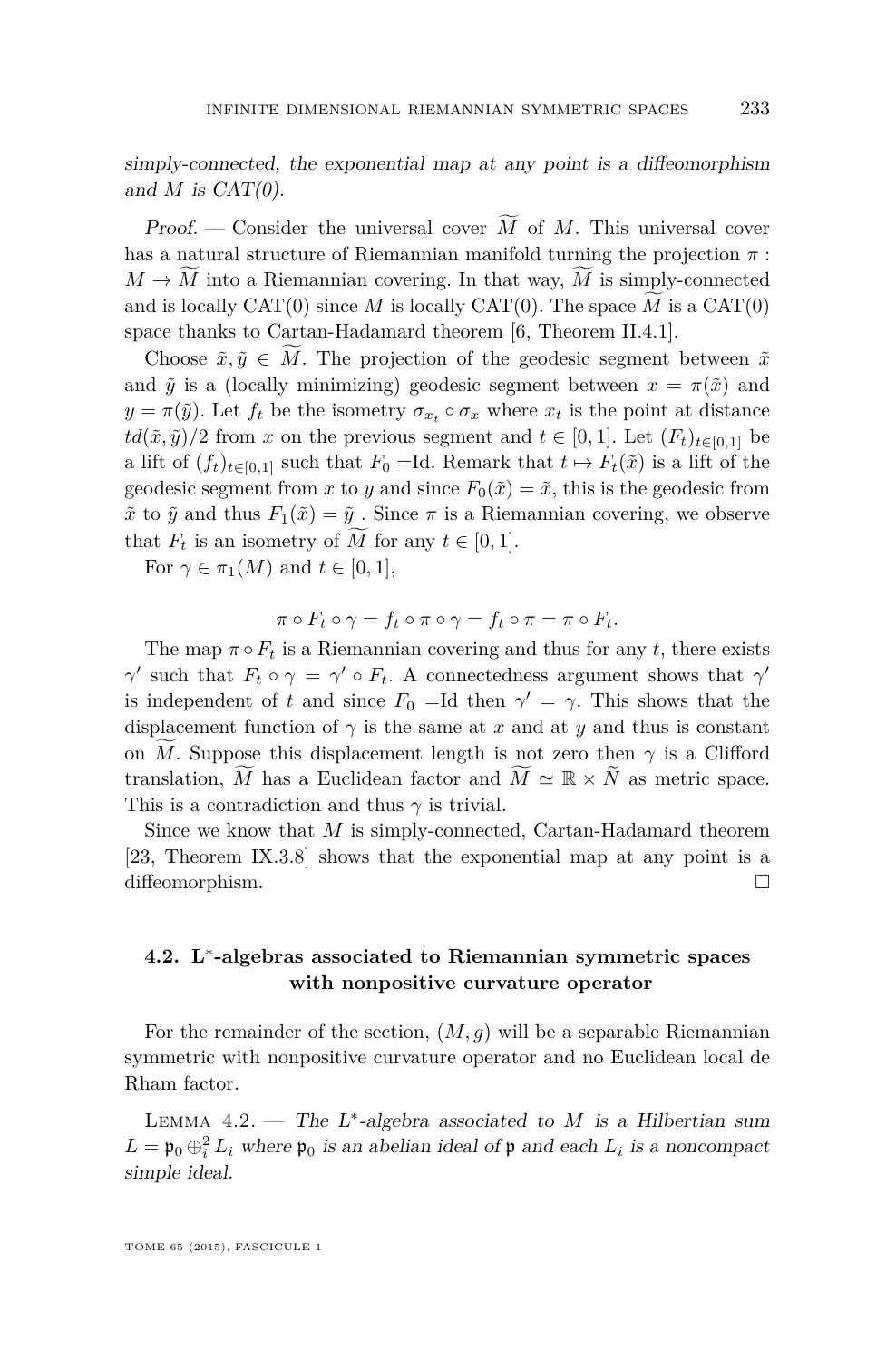Proof. — Let  $L_0$  be the center of L. Since  $L_0$  is  $*$ -invariant, one can decompose  $L_0 = \mathfrak{p}_0 \oplus \mathfrak{k}_0$  where  $\mathfrak{p}_0, \mathfrak{k}_0$  are  $\pm 1$ -eigenspaces of  $\ast$ . Since any L\*-algebra is the sum of its center and a Hilbertian sum of simple ideals, one has  $L = L_0 \oplus_i^2 L_i$  where each  $L_i$  is simple. Let  $\mathfrak{p}_i$  be the 1-eigenspace of  $L_i$ . One has  $\mathfrak{p} = \mathfrak{p}_0 \oplus \oplus_i^2 \mathfrak{p}_i$  and since  $L = [\mathfrak{p}, \mathfrak{p}] \oplus \mathfrak{p} = \mathfrak{p}_0 \oplus_i^2 L_i$ , one has  $\mathfrak{k}_0 = \{0\}.$ 

Assume for contradiction that there is a  $L_i$  which is compact. By construction  $L = [\mathfrak{p}, \mathfrak{p}] \oplus \mathfrak{p}$  and since  $L_i$  is invariant under  $*$  then  $L_i \subset [\mathfrak{p}, \mathfrak{p}]$ . Thus,  $\mathfrak{p} \subseteq \bigoplus_{j \neq i} L_j$ ,  $[\mathfrak{p}, L_i] = 0$  and  $[L_i, L] = 0$ , which is a contradiction.  $\Box$ 

Thanks to the classification of simple separable real L<sup>∗</sup>-algebras, we know that each  $L_i$  that has infinite dimension, is homothetic to one element of the list in Table [2.2.](#page-9-0)

Each of these algebras can be realized as a L<sup>\*</sup>-subalgebra of  $\mathfrak{gl}_{\infty}^2(\mathbb{R})$ , which is the Lie algebra of Hilbert-Schmidt operators of some real separable Hilbert space  $\mathcal{H}$ , endowed with the Hilbert-Schmidt norm. For  $X \in \mathfrak{gl}_{\infty}^2(\mathbb{R})$ ,  $X^*$  is the adjoint of *X* as operator on  $H$ . The algebra  $\mathfrak{gl}_\infty^2(\mathbb{R})$  is the Lie algebra of the Hilbert-Lie group  $\mathrm{GL}^2_{\infty}(\mathbb{R})$ . If  $\mathrm{O}^2(\infty)$  is the intersection of  $\mathrm{GL}^2_{\infty}(\mathbb{R})$  and the orthogonal group  $\mathrm{O}(\mathcal{H})$  of  $\mathcal{H}$  then  $\mathrm{GL}^2_{\infty}(\mathbb{R})/\mathrm{O}^2(\infty)$  is a Riemannian symmetric space with nonpositive curvature operator (see for example [\[16,](#page-33-0) III.2]).

Let **g** be any L<sup>\*</sup>-algebra of the previous list viewed as a L<sup>\*</sup>-subalgebra of  $\mathfrak{gl}^2_{\infty}(\mathbb{R})$ . Let *G* be the closed subgroup of  $\mathrm{GL}^2_{\infty}(\mathbb{R})$  generated by  $\exp(\mathfrak{g})$  and  $K = G \cap O(H)$ . If  $\mathfrak{g} = \mathfrak{k} \oplus \mathfrak{p}$  is the decomposition of g into skew-symmetric and symmetric parts then thanks to [\[16,](#page-33-0) Proposition III.4],  $\exp(\mathfrak{p})$  is a totally geodesic subspace of  $\mathrm{GL}^2_{\infty}(\mathbb{R})/\mathrm{O}^2(\infty)$ ,  $G$  acts transitively on  $\exp(\mathfrak{p})$ and *K* is the stabilizer of Id in *G*. In this way,  $\exp(\mathfrak{p}) \simeq G/K$ . When g varies among the elements of Table [2.2,](#page-9-0) one obtains the irreducible symmetric spaces with nonpositive curvature operator which appear in Theorem [1.8.](#page-5-0)

Let  $L$  be a simple noncompact  $L^*$ -algebra, let  $\mathfrak g$  be the element of the homothety class of L that is in the previous list and let  $\lambda$  be the scaling factor such that  $L = \lambda \cdot \mathfrak{g}$ . The *Riemannian symmetric space associated to L* is the space  $G/K$  endowed with the metric that is the multiple by  $\lambda$  of the metric coming from the embedding in  $\mathrm{GL}^2_{\infty}(\mathbb{R})/\mathrm{O}^2(\infty)$ .

It is a routine verification to show that if one starts from a simple noncompact L<sup>∗</sup> -algebra *L*, one considers the Riemannian symmetric space *M* associated to  $L$  and one constructs the  $L^*$ -algebra as in Section [3.2](#page-16-0) then the L<sup>∗</sup> -algebra constructed is isomorphic to *L*.

Remark 4.3. — If *L* is a noncompact simple L<sup>\*</sup>-algebra of finite dimension then it is a simple Lie algebra of noncompact type in the usual sense.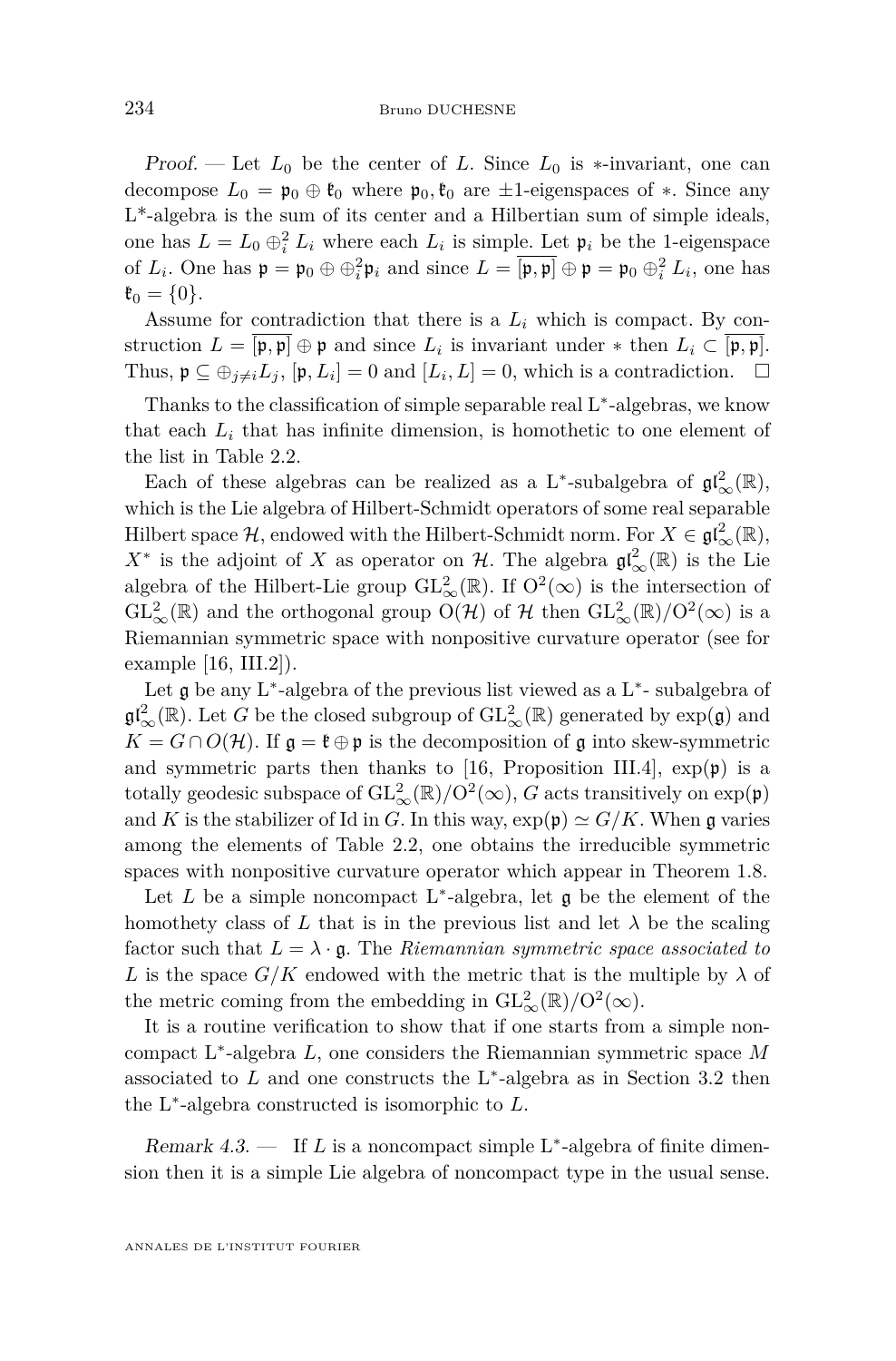It is associated to a Riemannian symmetric space of noncompact type and  $L$  coincides with the L<sup>\*</sup>-algebra associated to this Riemannian symmetric space (see Example [2.3](#page-8-0) and [\[17,](#page-33-0) Chapter V]).

Proof of Theorem [1.8.](#page-5-0) — Let  $L = \mathfrak{k} \oplus \mathfrak{p}$  be the L<sup>\*</sup>-algebra to M. This algebra *L* is a Hilbertian sum  $L = \mathfrak{p}_0 \oplus^2 L_i$  of simple noncompact L<sup>\*</sup>algebras (Lemma [4.2\)](#page-23-0). For each *L<sup>i</sup>* , let *M<sup>i</sup>* be the Riemannian symmetric space associated to  $L_i$  and let  $H$  be a Hilbert space isometric to  $\mathfrak{p}_0$ . Now, consider the Hilbertian product  $\mathcal{H} \times \prod_i^2 M_i$ . This is a simply-connected symmetric space whose associated L\*-algebra is also *L*. Now Theorem [3.15](#page-20-0) implies that *M* and  $\mathcal{H} \times \prod_i^2 M_i$  are isometric. Since *M* has trivial Euclidean de Rham factor,  $\mathcal{H}$  is reduced to a point and  $M \simeq \prod_i^2 M_i$ . — Первый проста в сервести проста в сервести проста в сервести проста в сервести проста в сервести проста в<br>В сервести проста в сервести проста в сервести проста в сервести проглашата в сервести проста в сервести прост

Remark 4.4. — Let  $X = \prod_{i \in I}^2 X_i$  and  $Y = \prod_{j \in J}^2 Y_i$  be two Hilbertian products of pointed metric spaces  $(X_i, x_i, d_i)$  and  $(Y_j, y_j, \delta_j)$ . We say that *X* and *Y* are *multihomothetic* if there exists a bijection  $\varphi: I \to J$ , a family of scaling factors  $(\lambda_i)_{i \in I}$  and isometries  $\Phi_i: (X_i, \lambda_i d_i) \to (Y_{\varphi(i)}, \delta_{\varphi(i)})$  such that  $\Phi_i(x_i) = y_{\varphi(i)}$ .

We emphasize that the diagonal map between cartesian products

$$
\Phi\colon \prod X_i \rightarrow \prod Y_j
$$
  

$$
(x_i) \mapsto (\Phi_{\varphi^{-1}(j)}(x_{\varphi^{-1}(j)}))
$$

induces a bijection, which is a homeomorphism, between *X* and *Y* if and only if there are two positive numbers  $c, C > 0$  such that  $c \leq \lambda_i \leq C$  for all  $i \in I$ .

It is a classical fact that any Riemannian symmetric space of noncompact and finite dimension is multihomothetic to a totally geodesic subspace of  $SL_n(\mathbb{R})/SO_n(\mathbb{R})$  for some *n*. This is also true in general. Let  $M = \prod^2 M_i$ be a separable Riemannian symmetric space with nonpositive curvature operator and no Euclidean local de Rham factor. Let  $L = \bigoplus_{i=1}^{n} L_i$  be its associated L<sup>\*</sup>-algebra. Let  $\mathfrak{g}_i$  be the L<sup>\*</sup>-algebra homothetic to  $L_i$  that is a L<sup>\*</sup>-subalgebra of  $\mathfrak{gl}^2(\mathcal{H}_i)$  where  $\mathcal{H}_i$  is a real Hilbert space of finite or infinite dimension and  $\mathfrak{gl}^2(\mathcal{H}_i)$  is the L<sup>\*</sup>-algebra of Hilbert-Schmidt operators on  $\mathcal{H}_i$ . Let  $\mathcal{H}$  be the Hilbertian sum  $\bigoplus^2 \mathcal{H}_i$ . Thus,

$$
\oplus^2 \mathfrak{g}_i \leqslant \oplus^2 \mathfrak{gl}^2(\mathcal{H}_i) \leqslant \mathfrak{gl}^2(\mathcal{H}).
$$

The image by the exponential map of the symmetric part of  $\oplus^2 \mathfrak{g}_i$  is a totally geodesic subspace of  $GL^2(\mathcal{H})/O^2(\mathcal{H})$  and this space is multihomothetic to *M* (but the multihomothety is not necessarily a homeomorphism).

Proof of Corollary [1.10.](#page-6-0) — Let  $M \simeq \prod^2 M_i$  be the Hilbertian decomposition obtained in Theorem [1.8.](#page-5-0) Since the rank is greater or equal to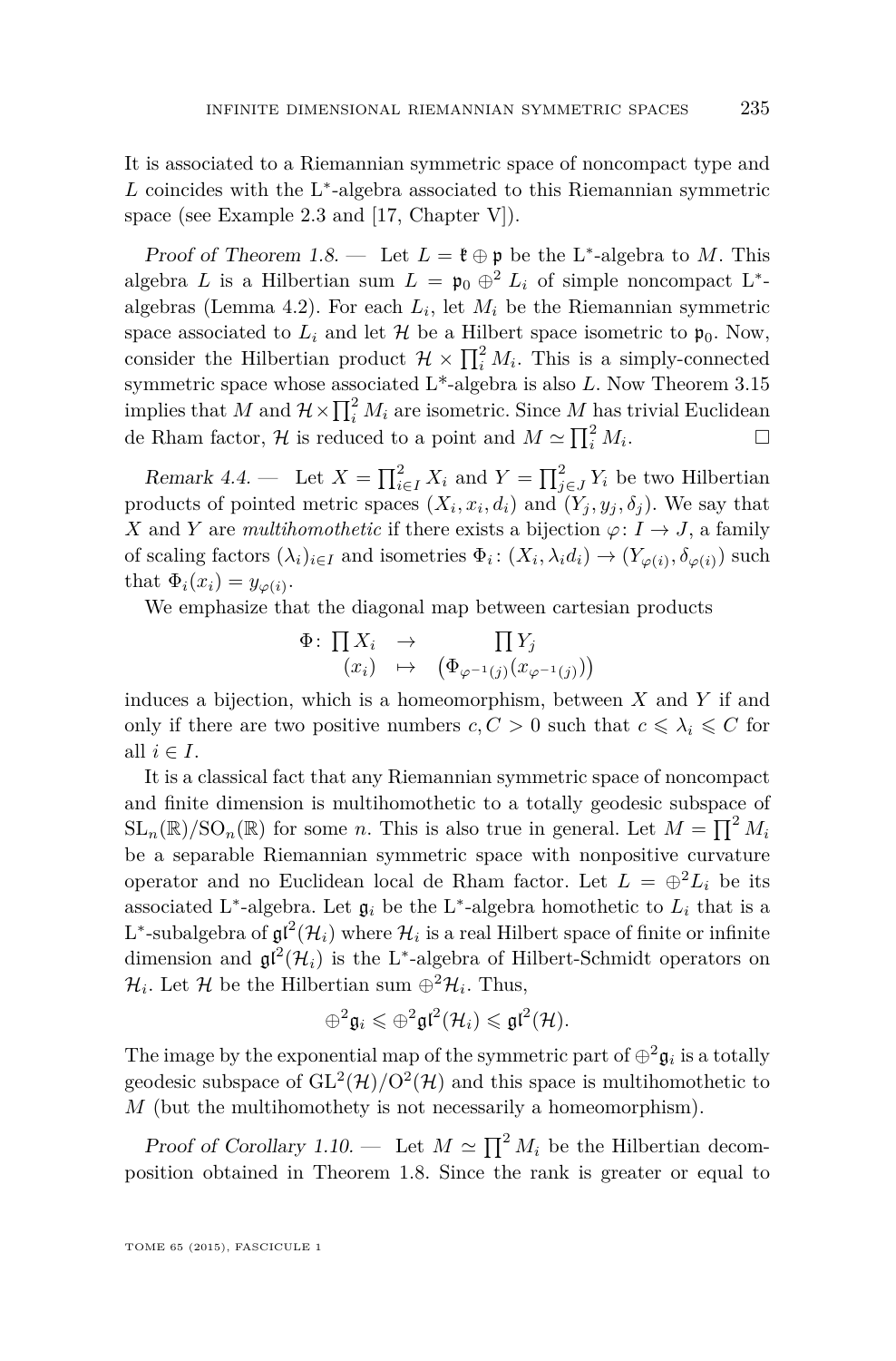<span id="page-26-0"></span>the number of factors and greater or equal to the rank of each factor, the Hilbertian product is actually a finite one and each factor has finite rank. The only possible factors of infinite dimension are  $X_p(\mathbb{K})$  since the others contained increasing sequence of finite dimensional totally geodesic subspaces of increasing rank.

The telescopic dimension is always greater or equal to the rank and it is exactly equal to the rank when the symmetric space has finite dimension or is  $X_p(\mathbb{K})$  because in both cases, any asymptotic cone is a Euclidean building of dimension equal to the rank (see [\[20\]](#page-33-0) and [\[11,](#page-33-0) Corollary 1.4]).  $\Box$ 

#### **4.3. A CAT(0) symmetric space which is not a Riemannian manifold**

We describe an example of a  $CAT(0)$  symmetric space which is not a Riemannian manifold. Let  $\mathbb H$  be the hyperbolic plane with constant sectional curvature  $-1$ . We fix an origin  $o \in \mathbb{H}$ . We consider  $X = L^2([0,1], \mathbb{H})$ , the space of measurable maps  $x: t \mapsto x_t$  from [0, 1] (endowed with the Lebesgue measure) to H such that  $t \mapsto d(o, x_t)$  is a square integrable function. This space (called *Pythagorean integral* in [\[26\]](#page-34-0)) endowed with the distance

$$
d(x,y) = \left(\int_{[0,1]} d(x_t, y_t)^2 dt\right)^{1/2}
$$

is a complete separable CAT(0) space. Geodesics can be easily described as in *loc. cit.*. Actually, if *I* is a real interval, a map  $g: I \to X$  is a geodesic when there exist a measurable map  $\alpha: [0,1] \to \mathbb{R}^+$  and a collection of geodesics  $g_t$ :  $\alpha(t)I \rightarrow \mathbb{H}$  such that

$$
\int_{[0,1]} \alpha(t)^2 dt = 1, \ (g(s))_t = g_t(\alpha(t)s)
$$

for all  $s \in I$  and almost all  $t \in [0,1]$ . For  $h \in \mathbb{H}$ , let  $S_h$  be the geodesic symmetry at *h* in H. For  $x, y \in X$ , we set  $\sigma_x(y)$  to be the map  $t \mapsto S_{x_t}(y_t)$ . The description of geodesics implies that  $S<sub>x</sub>$  is the geodesic symmetry at x. Therefore  $X$  is a CAT $(0)$  symmetric space.

Let  $X$  be a CAT $(0)$  space and  $x$  be a point in  $X$ . The space of directions  $\Sigma_x$  of *X* at *x* is the set of classes of geodesic rays starting at *x*. Two rays are identified if their Alexandrov angle vanishes. The Alexandrov angle yields a distance on the quotient. The tangent cone  $T_x$  is the Euclidean cone over  $\Sigma_x$ . We describe  $\Sigma_x$  and  $T_x$  for  $x \in L^2([0,1], \mathbb{H})$  below. We denote by  $\overline{Z}_x(y, z)$  the comparison angle and by  $\angle_x(y, z)$  the Alexandrov angle at x between *y* and *z*.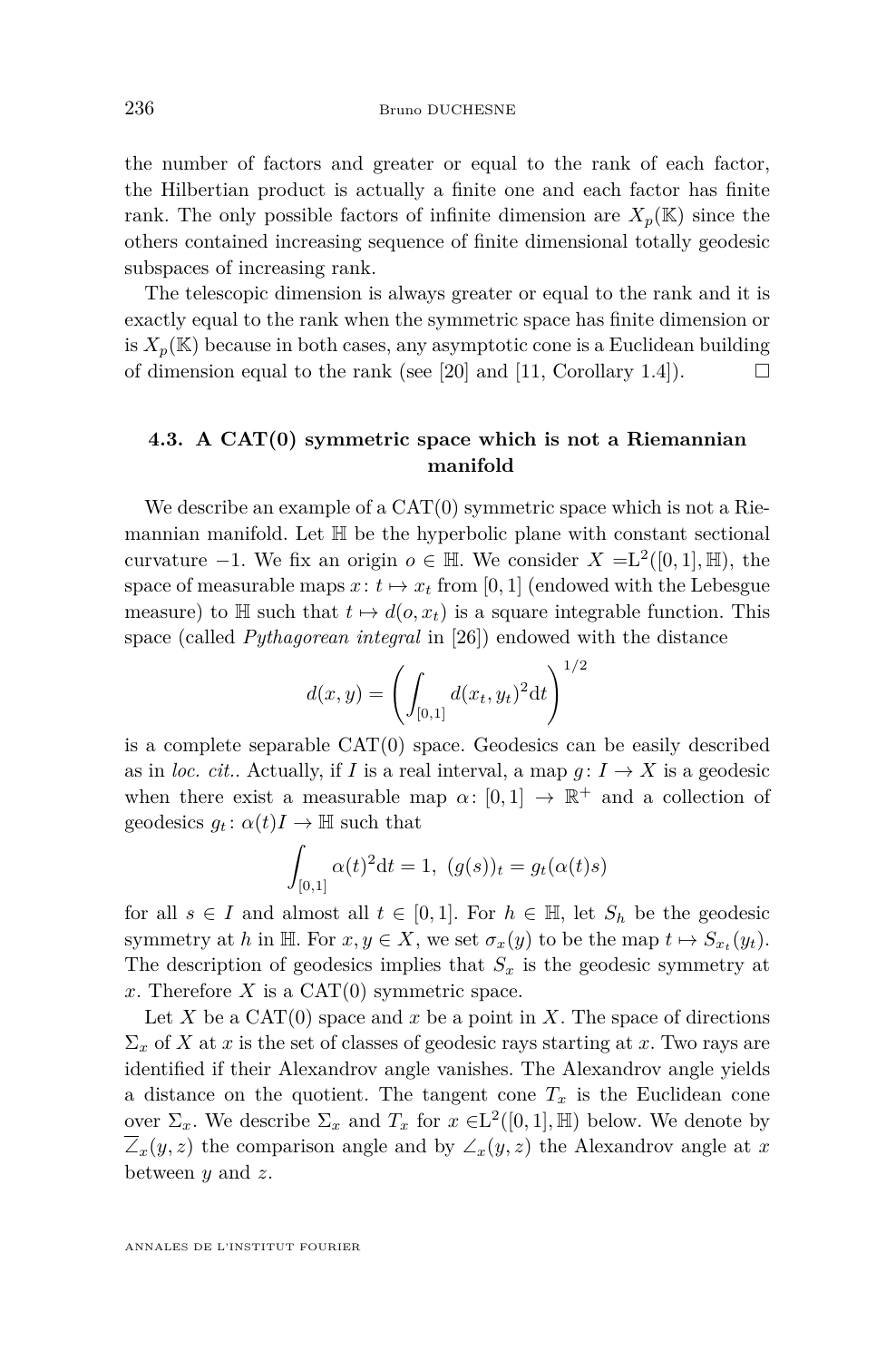DEFINITION 4.5. — Let  $(Y, d)$  be a separable metric space of diameter less than  $\pi$  and  $(\Omega, \mu)$  a standard measure space. The integral join,  $\int_{\Omega}^{*} Y$ , is the set of pairs  $(y, v) = ((y_\omega), (v_\omega))$  such that

- (i) for all  $\omega \in \Omega$ ,  $y_{\omega} \in Y$  and  $v_{\omega} \in \mathbb{R}^+$ ,
- (ii) the map  $\omega \mapsto v_{\omega}$  is measurable and  $\int_{\Omega} v_{\omega}^2 d\mu(\omega) = 1$ ,
- (iii) the map  $\omega \mapsto y_{\omega}$  is measurable.

The metric on  $\int_{\Omega}^* Y$  is defined by the formula

$$
\cos(d((x,v),(y,w))) = \int_{\Omega} v_{\omega} w_{\omega} \cos(d(x_{\omega}, y_{\omega})) d\mu(\omega).
$$

Let  $\Sigma_o$  be the space of directions at our base point  $o \in \mathbb{H}$ . The tangent cone  $T_o$  is simply the tangent space at  $o$  and thus isometric to  $\mathbb{R}^2$ .

PROPOSITION 4.6. — (see also [\[26,](#page-34-0) Remark 48]) Let *x* be a point in  $L^2([0,1], \mathbb{H})$ . The space of directions at *x* is isometric to  $\int_{[0,1]}^* \Sigma_o$ . The tangent cone at *x* is isometric to the Pythagorean integral  $L^2([0,1], T_o)$  which is a Hilbert space.

Proof. — Let  $g, g'$  be two geodesics rays of  $L^2([0,1], \mathbb{H})$  starting at *x*. Thanks to the description of geodesics, there exist  ${g_t}$ ,  ${g'_t}$ , families of geodesic rays starting at *o* in  $\mathbb{H}$  and  $v, v'$  measurable maps  $[0, 1] \to \mathbb{R}^+$ with  $L^2$ -norm equal to 1. Therefore,

$$
\cos(\angle_x(g, g))
$$
  
=  $\lim_{s\to 0} \cos(\overline{\angle}_x(g(s), g(s)))$   
=  $\lim_{s\to 0} \frac{2s^2 - d(g(s), g'(s))^2}{2s^2}$   
=  $1 - 1/2 \lim_{s\to 0} \frac{d(g(s), g'(s))^2}{s^2}$   
=  $1 - 1/2 \lim_{s\to 0} \frac{1}{s^2} \int_t (v_t^2 + v_t'^2) s^2 - 2v_t v_t' \cos(\overline{\angle}_o(g_t(v_t s), g_t'(v_t' s))) dt$   
=  $\int_t v_t v_t' \cos(\angle_o(g_t, g_t')) dt.$ 

This equality shows that  $\Sigma_x$  embeds isometrically in  $\int_{[0,1]}^{\ast} \Sigma_o$ . Conversely, if  $((g_t), (v_t))$  is an element in  $\int_{[0,1]}^* \Sigma_o$ , one can construct the geodesic  $s \mapsto g(s)$ where  $(g(s))_t = g_t(v_t s)$  for almost every *t*.

Now, we define a map  $\Phi: T_x \to L^2([0,1], T_o)$  through the formula  $(\lambda, (q_t, v_t)) \mapsto (\lambda v_t, q_t).$ 

TOME 65 (2015), FASCICULE 1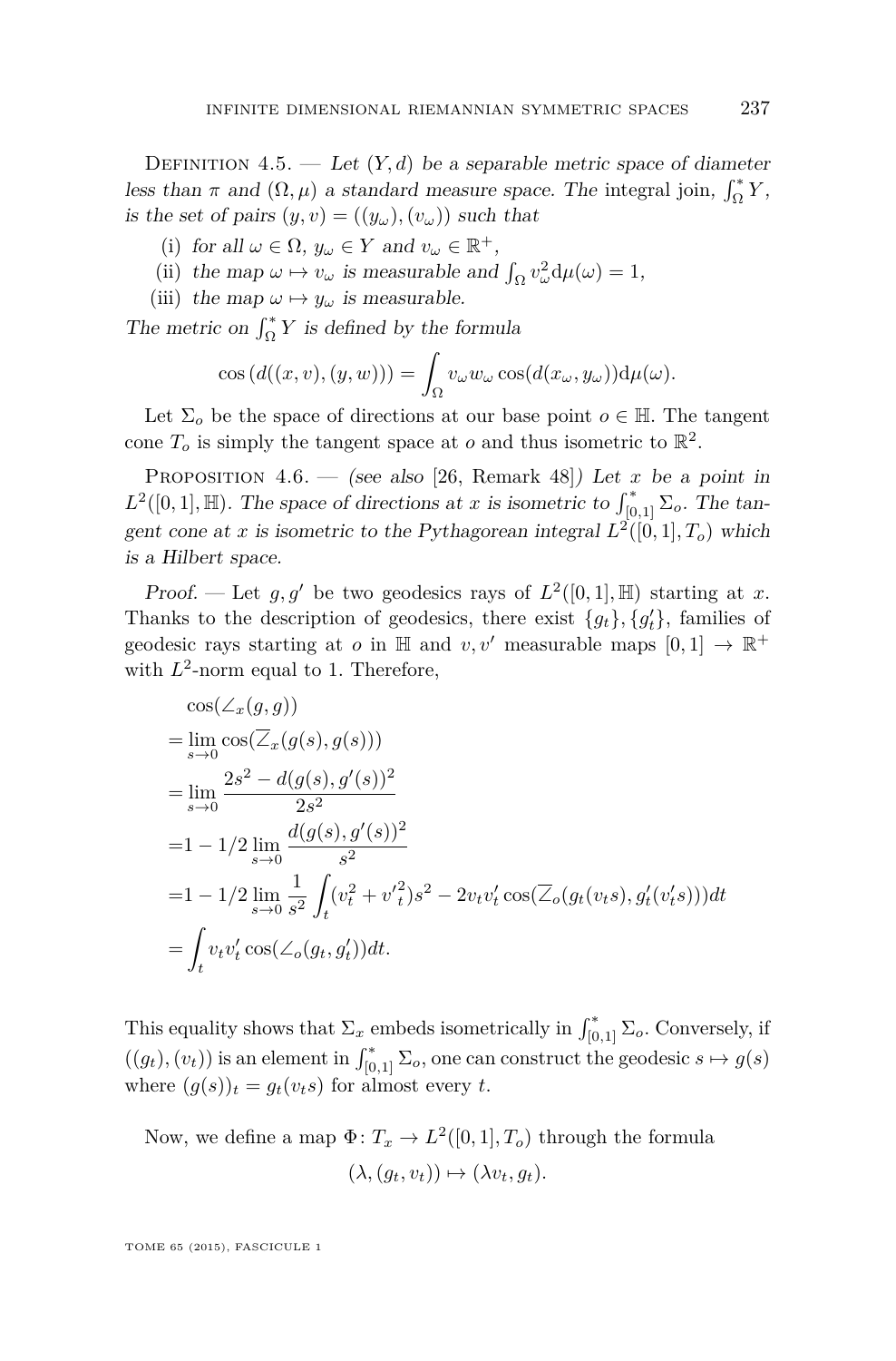We compute

$$
d((\lambda,(g,v)),(\lambda',(g',v')))^2 = \lambda^2 + {\lambda'}^2 - 2\lambda\lambda' \int_{[0,1]} v_t v_t' \cos(\angle_o(g_t,g_t'))dt
$$

and

$$
d((\lambda v_t, g_t), (\lambda' v'_t, g'_t))^2 = \int_{[0,1]} (\lambda v_t)^2 + (\lambda' v'_t)^2 - 2\lambda v_t \cdot \lambda' v'_t \cos(\angle_o(g_t, g'_t)) dt
$$
  

$$
= \lambda^2 + \lambda'^2 - 2\lambda \lambda' \int_{[0,1]} v_t v'_t \cos(\angle_o(g_t, g'_t)) dt.
$$

This shows that  $\Phi$  is an isometry and its inverse is given by

$$
(\lambda_t, g_t) \mapsto (\lambda, (g_t, \lambda_t/\lambda))
$$
  
 $\frac{2}{t}dt$ .

where  $\lambda = \sqrt{\int \lambda_t^2}$ 

A notion of *bounded curvature* for geodesic metric spaces has been introduced in [\[32\]](#page-34-0). We give a slightly different definition but equivalent in the case of  $CAT(0)$  symmetric spaces. If  $x, y, z$  are distinct points in a  $CAT(0)$ space, we denote the area of the comparison Euclidean triangle by  $S_{x,y,z}$ .

DEFINITION 4.7.  $- A CAT(0)$  space X has bounded curvature if for any  $p \in X$ , there exist  $\rho_p, \mu_p > 0$  such that for  $x, y, z \in B(p, \rho_p), y' \in ]x, y]$ and  $z' \in ]x, z]$  we have

$$
|\overline{\angle}_{x}(y,z)-\overline{\angle}_{x}(y',z')|\leq \mu_{p}S_{x,y,z}.
$$

In the case where  $d(x, y) = d(x, z) = r$  then  $S_{x,y,z} = \overline{\angle}_x(y, z) \frac{r^2}{2}$  $\frac{x^2}{2}$  and the condition of bounded curvature is

$$
\left|1 - \frac{\angle_x(y, z)}{\angle_x y, z}\right| \leq \frac{\mu_x r^2}{2}.
$$

Since we restrict our definition of bounded curvature to  $CAT(0)$  spaces, it is actually a lower bound condition on the curvature. This condition is a local condition. If *M* is a Riemannian manifold with nonpositive sectional curvature and with locally a uniform lower bound on the sectional curvature then *M* has bounded curvature. This is a consequence of Rauch comparison theorem [\[23,](#page-34-0) Theorem XI.5.1]. In particular, any Riemannian symmetric space of nonpositive sectional curvature has bounded curvature. Since these spaces are homogeneous, the lower bound of the sectional curvature at any point is actually a global lower bound. Observe that a tree with a vertex of valency larger than 2 does not have bounded curvature.

PROPOSITION 4.8. — The space  $L^2([0,1], \mathbb{H})$  is not a Riemannian manifold.

ANNALES DE L'INSTITUT FOURIER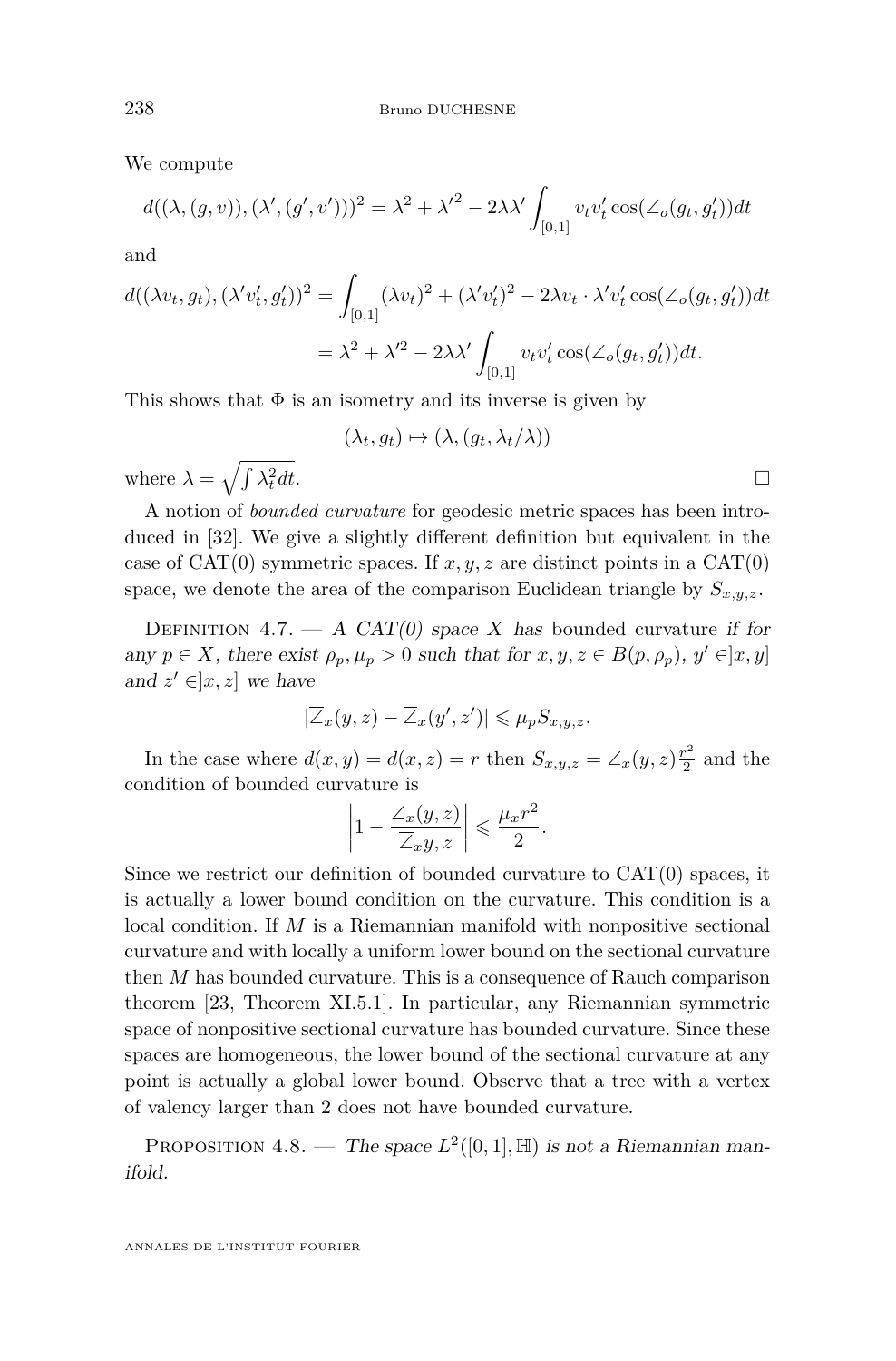Proof. — It suffices to show that  $X = L^2([0,1], \mathbb{H})$  does not have bounded curvature. We fix  $r < 0$ ,  $\alpha \in (0, \pi)$  and two geodesic rays starting at *o* with an angle equal to  $\alpha$  at  $\alpha$ . For  $0 < \lambda < 1$ , we set  $x_1^{\lambda} = \rho_1(r/\lambda)$  and  $x_2^{\lambda} = \rho_2(r/\lambda)$ . We construct points  $x, y^{\lambda}, z^{\lambda} \in X$  defined by

$$
x_t = o \text{ for } t \in [0, 1],
$$
  
\n
$$
y_t^{\lambda} = o \text{ for } t \in (\lambda, 1],
$$
  
\n
$$
z_t^{\lambda} = o \text{ for } t \in (\lambda, 1],
$$
  
\n
$$
y_t^{\lambda} = x_1^{\lambda} \text{ for } t \in [0, \lambda],
$$
  
\n
$$
z_t^{\lambda} = x_2^{\lambda} \text{ for } t \in [0, \lambda].
$$

We have  $d(x, y^{\lambda}) = d(x, z^{\lambda}) = r$  and  $\overline{\angle}_x(y^{\lambda}, z^{\lambda}) = \overline{\angle}_o(x_1^{\lambda}, x_2^{\lambda})$  which tends  $\cos \lambda \to 0$ . Since  $\angle_x(y^\lambda, z^\lambda) = \angle_o(x_1^\lambda, x_2^\lambda) = \alpha$ ; choosing  $\alpha$  small enough, the bounded curvature condition is not satisfied.

If two geodesic rays starting at a point  $x \in X = L^2([0,1])$  have vanishing Alexandrov angle then they are actually contained one in another. This allows us to define an exponential map  $\exp_x: T_x \to X$ . If  $v \in T_x$  then  $\exp_x(v)$  is defined to be the point at distance  $||v||$  from *x* in the direction corresponding to *v*. This map is a bijection and its inverse is continuous but the same example as above shows that  $\exp_x$  is not continuous.

Remark 4.9. — This space has long been known and one can find a similar space denoted  $\mathcal{H}^0(M, M')$  on p.134 of [\[13\]](#page-33-0). The authors claimed that this space is not a manifold.

Remark  $4.10.$  — It has been proved in [\[10,](#page-33-0) Proposition 3.9] that a  $CAT(0)$  symmetric space with bounded curvature and no branching geodesics is homeomorphic to a Hilbert space. More precisely, an exponential map is defined from the tangent cone to the space and this exponential map is a homeomorphism.

#### **5. Nonnegative curvature**

Proof of Theorem [1.11.](#page-7-0) — By construction, for any  $x \in L$ ,  $x^* = -x$  and if  $L = L_0 \oplus_i^2 L_j$  where  $L_0$  is the center and each  $L_j$  is a simple ideal. Observe that each  $L_i$  is compact. Let  $L = L_0 \oplus^2 I_i$  be the decomposition of *L* into abelian and irreducible ideals invariant under  $\theta$ . That is, each  $I_i$  is a simple ideal invariant under  $\theta$  or  $I_i = L_{i_1} \oplus L_{i_2}$  where  $L_{i_1}, L_{i_2}$  are simple ideals interchanged by  $\theta$  (Proposition [2.9\)](#page-11-0). Let  $\mathcal H$  be a Hilbert isometric to  $I_0$  and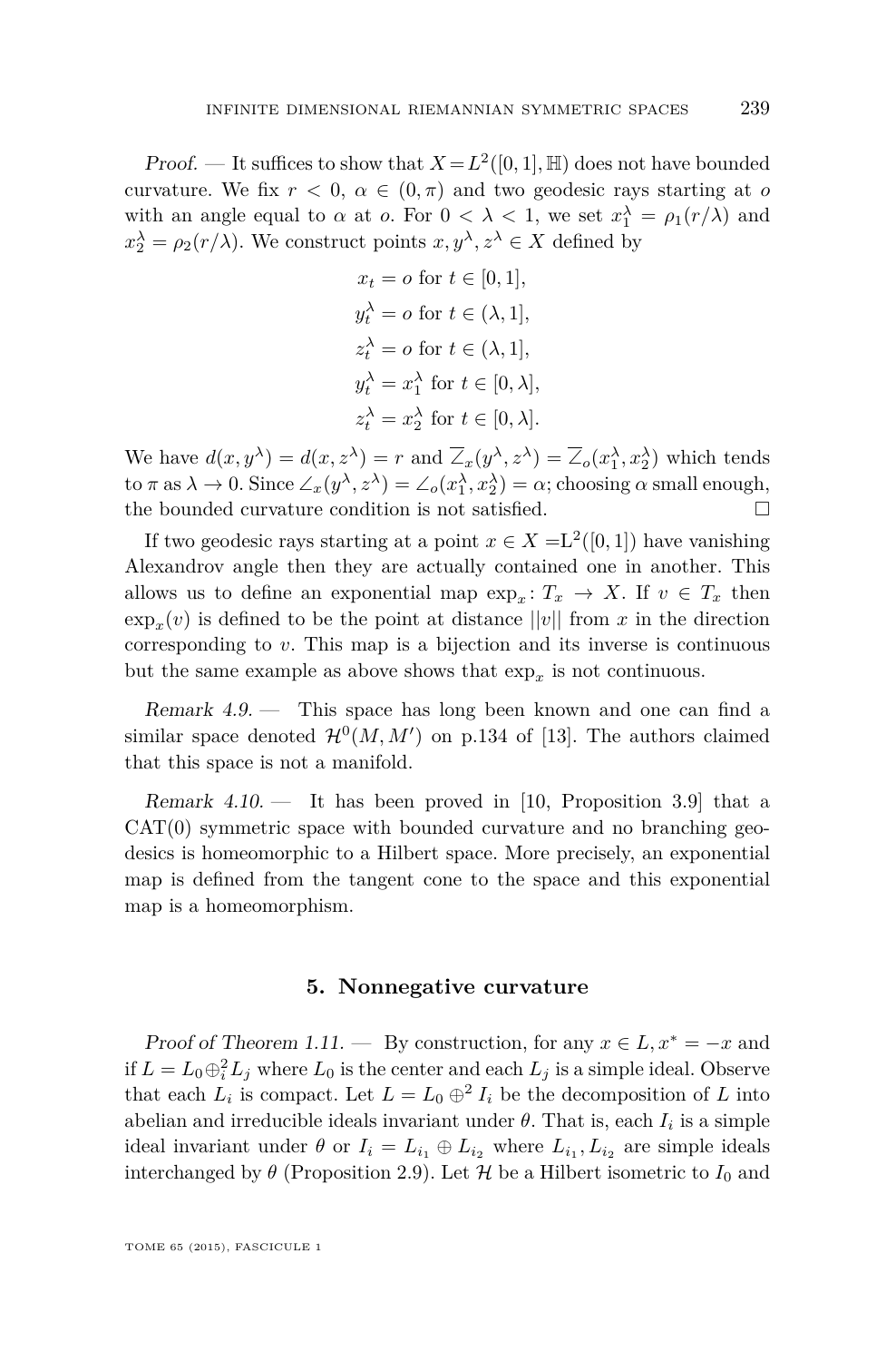assume that for all  $I_i$ , there is a simply-connected Riemannian symmetric space  $M_i$  whose associated L<sup>\*</sup>-algebra is  $I_i$ . The product space  $\mathcal{H} \times \prod_i^2 M_i$ is a simply-connected Riemannian symmetric space whose associated L\* algebra is *L*. By Theorem [3.15,](#page-20-0) *M* and  $\mathcal{H} \times \prod_i^2 M_i$  are isometric.

Now, it remains to find a (unique) simply-connected Riemannian symmetric space for each compact irreducible symmetric orthogonal L<sup>∗</sup> -algebra. We start with the case of an irreducible symmetric orthogonal L<sup>∗</sup> -algebra  $(L, s)$  such that  $L = \mathfrak{g} \oplus \mathfrak{g}$  where  $\mathfrak{g}$  is a simple compact L<sup>\*</sup>-algebra (see Table [2.1\)](#page-9-0) and  $s(X, Y) = (Y, X)$ . For each  $\mathfrak{g} = \mathfrak{u}^2(\infty)$ ,  $\mathfrak{o}^2(\infty)$  and  $\mathfrak{sp}^2(\infty)$ , we consider the Hilbert-Lie group  $G = U^2(\infty)$ ,  $SO^2(\infty)$  (the identity component of  $O^2(\infty)$ , that is the set of operators in  $O^2(\infty)$  such that  $-1$  has infinite or even multiplicity as eigenvalue) and  $Sp^2(\infty)$ . The Lie algebra of *G* is exactly g. We endow *G* with the Riemannian metric induced by the scalar product on  $\mathfrak g$  and invariant under left and right multiplications (observe that this metric is actually invariant under conjugation). Thus  $G \times G$ acts by isometries on *G* via the formula  $(q, h) \cdot k = gkh^{-1}$  and *G* identifies with  $G \times G/\Delta G$  where  $\Delta G$  is the diagonal subgroup in  $G \times G$ . The involution  $g \mapsto g^{-1}$  is an isometry too with *id* as isolated fixed point. So *G* is a Riemannian symmetric space and  $(g, s)$  is the symmetric orthogonal L ∗ -algebra associated to *G*.

The remaining cases (of 3 types) will be realized as (universal cover of) homogeneous spaces  $G/K$  where G is one of the above Hilbert-Lie group associated to a simple compact L<sup>∗</sup> -algebra and *K* will be the connected component of the fixed points set of an isometric involution  $\sigma$  which yields the symmetry at  $K$  in the symmetric space  $G/K$ .

- (1) Let  $\mathcal H$  be a separable infinite dimensional real (resp. complex, quaternionic) Hilbert space with an orthogonal decomposition  $\mathcal{H} =$  $\mathcal{H}_1 \oplus \mathcal{H}_2$  where  $\mathcal{H}_2$  is infinite dimensional and  $\mathcal{H}_1$  has dimension  $p \in \mathbb{N} \cup \{\infty\}$ . Let *J* be the linear map  $-id_{\mathcal{H}_1} \oplus id_{\mathcal{H}_2}$  and  $\sigma(g) = JgJ$ for  $g \in SO^2(\infty)$  (resp.  $U^2(\infty)$  and  $Sp^2(\infty)$ ). In this case, the connected component of the fixed points set of  $\sigma$  is  $SO^2(p) \times SO^2(\infty)$ (resp.  $U^2(p) \times U^2(\infty)$  and  $Sp^2(p) \times Sp^2(\infty)$ ).
- (2) Let  $H$  be a separable infinite dimensional real (resp. complex) Hilbert space and let *J* be a complex (resp. quaternionic) structure on H. That is *J* corresponds to the multiplication by  $i \in \mathbb{C}$ (resp. by the quaternionic number *j*). The involution  $\sigma$  on  $SO^2(\infty)$ (resp.  $U^2(\infty)$ ) is  $g \mapsto JgJ^{-1}$ . In this case, the connected component of fixed points set is  $U^2(\infty)$  (resp.  $Sp^2(\infty)$ ).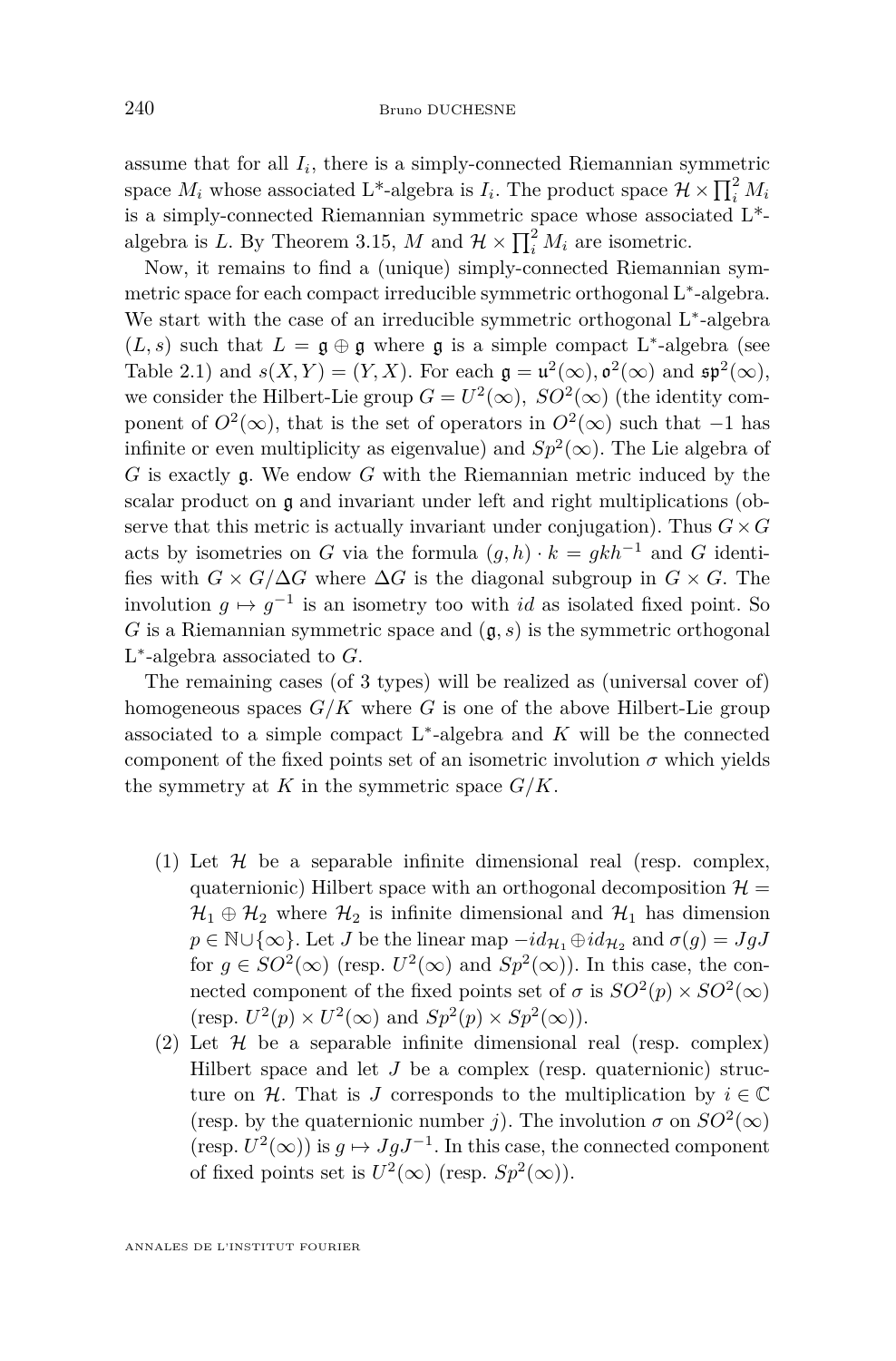(3) Let  $\mathcal H$  be a complex (resp. quaternionic) separable Hilbert space of infinite dimension and  $\mathcal{H}_0$  be a real (resp. complex) form of  $\mathcal H$  i.e.  $\mathcal{H} = \mathcal{H} \oplus i\mathcal{H}_0$  (resp.  $\mathcal{H} = \mathcal{H} \oplus j\mathcal{H}_0$ ) and let *J* be the R-linear (resp.  $\mathbb{C}\text{-linear}$ ) map  $id_{\mathcal{H}_0} \oplus -id_{i\mathcal{H}_0}$  (resp.  $id_{\mathcal{H}_0} \oplus -id_{j\mathcal{H}_0}$ ). The involution  $\sigma$ on  $U^2(\infty)$  (resp.  $Sp^2(\infty)$ ) is  $g \mapsto JgJ^{-1}$ . In this case, the connected component of fixed points set is  $SO^2(\infty)$  (resp.  $U^2(\infty)$ ).

 $\Box$ 

Remark 5.1. – The Riemannian symmetric spaces  $Sp^2(\infty)$ ,  $Sp^{2}(\infty)/U^{2}(\infty)$ ,  $Sp^{2}(p+\infty)/Sp^{2}(p) \times Sp^{2}(\infty)$ ,  $SO^{2}(p+\infty)/SO^{2}(p+\infty)$ ,  $SO^2(\infty)/U^2(\infty)$  and  $U^2(p+\infty)/U^2(p)\times U^2(\infty)$  are simply-connected. The Riemannian symmetric spaces  $U^2(\infty)$ ,  $U^2(\infty)/Sp^2(\infty)$  and  $U^2(\infty)/SO^2(\infty)$ have fundamental group  $\mathbb Z$  and  $SO^2(\infty)$  has fundamental group  $\mathbb Z/2\mathbb Z.$  One can look at Chapter III and II.8 of [\[16\]](#page-33-0) for more details.

#### **6. Boundedness of the curvature operator**

Let *M* be a Riemannian symetric space let and *p* be a point in *M*. We defined the curvature operator  $C: \wedge^2 \mathfrak{p} \to L(\mathfrak{p})$  (see Definition [3.10\)](#page-18-0) thanks to the relation

$$
\langle C(X \wedge Y), Z \wedge T \rangle_g = R(Y, X, Z, T).
$$

A natural question, is to know if the symmetric bilinear form on  $\wedge^2 \mathfrak{p}$  defined by

$$
(X \wedge Y, Z \wedge T) = R(Y, X, Z, T)
$$

is bounded. A positive answer to this question would imply that the curvature operator *C* can be identified with a bounded operator from  $\overline{\wedge^2 \mathfrak{p}}$ , the completion of  $\wedge^2$ **p**, to itself. In this case, the answer to Question [1.4](#page-4-0) is positive. Actually, one can use the spectral theorem to the curvature operator (which is symmetric) on the Hilbert  $\overline{\wedge^2 \mathfrak{p}}$  to decompose this Hilbert space is an orthogonal sum of nonpositive and nonnegative part of *C*. Working a little bit harder, one can deduce a decomposition of p as in Question [1.4.](#page-4-0)

Unfortunately the answer is negative in general even if the symmetric space has finite rank. Let us describe some examples.

Example  $6.1.$  – For spaces of constant sectional curvature  $\kappa$ , that are Hilbert spaces, spheres and hyperbolic spaces, the curvature operator is simply an homothety or ratio  $\kappa$ , that is for any  $U \in \wedge^2 \mathfrak{p}$ ,  $C(U) = \kappa U$ (under the identification of  $\wedge^2$ **p** with a subspace of  $L(\mathfrak{p})$ ). References are [\[28,](#page-34-0) Proposition 5, Section 3.3] and [\[23,](#page-34-0) Remark 1, IX, §3]. In particular, the curvature operator is bounded.

TOME 65 (2015), FASCICULE 1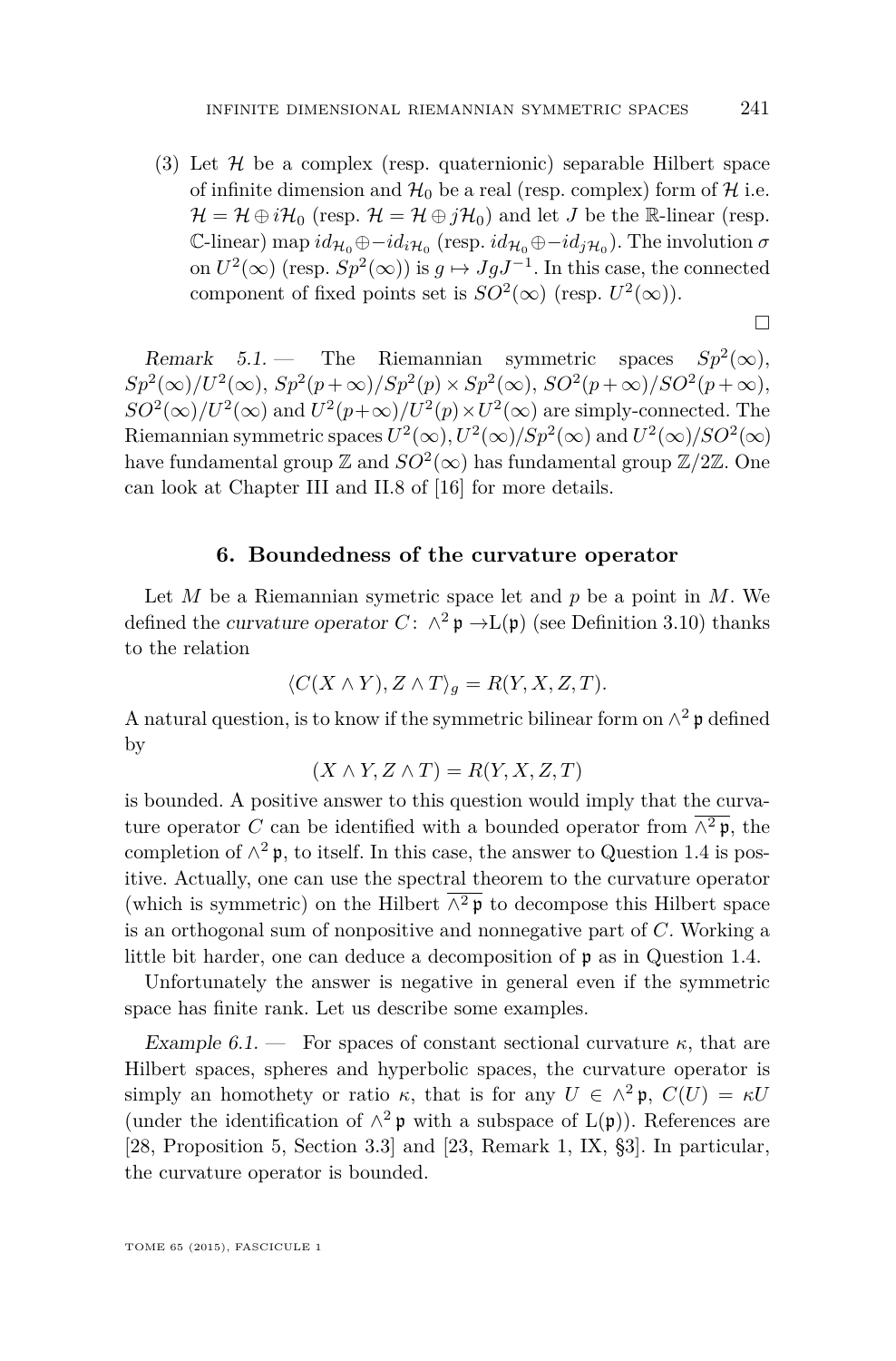Example 6.2. — Consider the symmetric space  $GL_{\infty}^{2}(\mathbb{R})/O^{2}(\infty)$  which can be identified with the set of positive definite operator *A* such that  $A - I$  is a Hilbert-Schmidt operator. The tangent space at the identity can be identified with the space of symmetric Hilbert-Schmidt operators on a separable Hilbert space  $\mathcal{H}$ . We denote this space by  $\mathfrak{s}^2(\mathcal{H})$  and by  $\mathfrak{o}^2(\mathcal{H})$  the space of skew-symmetric Hilbert-Schmidt operators. The L<sup>\*</sup>algebra associated to  $GL_{\infty}^{2}(\mathbb{R})/O^{2}(\infty)$  is  $\mathfrak{gl}^{2}(\mathcal{H}) = \mathfrak{s}^{2}(\mathcal{H}) \oplus \mathfrak{o}^{2}(\mathcal{H})$ . With our general notations  $\mathfrak{p} = \mathfrak{s}^2(\mathcal{H}), \mathfrak{k} = \mathfrak{o}^2(\mathcal{H})$  and the Lie bracket is the usual bracket between operators. If  $(e_i)$  is a orthonormal base of  $H$  then the maps  $E_{i,j}: x \to \langle x, e_j \rangle e_i$  is an orthonormal base for  $\mathfrak{gl}^2(\mathcal{H})$ . We defined  $S_{ij} = E_{i,j} + E_{j,i}$  and  $A_{i,j} = E_{i,j} - E_{j,i}$  that yield respectively orthogonal bases for  $\mathfrak{s}^2(\mathcal{H})$  and  $\mathfrak{o}^2(\mathcal{H})$ . Simple computations based on

$$
[S_{i,j}, S_{k,l}] = \delta_{j,k} A_{i,l} + \delta_{j,l} A_{i,k} + \delta_{i,k} A_{j,l} + \delta_{i,l} A_{j,k}
$$

and

$$
trace(A_{i,j}A_{k,l}) = 2(\delta_{j,k}\delta_{i,l} - \delta_{j,l}\delta_{i,k})
$$

show that

$$
R(S_{i,j}, S_{k,l}, S_{m,n}, S_{p,q})
$$
  
= trace ([S<sub>i,j</sub>, S<sub>k,l</sub>][S<sub>m,n</sub>, S<sub>p,q</sub>])  
=2 ( $\delta_{j,l}$   $\delta_{n,q}$  ( $\delta_{k,m}$   $\delta_{i,p} - \delta_{k,p}$   $\delta_{i,m}$ ) +  $\delta_{i,k}$   $\delta_{m,p}$  ( $\delta_{l,n}$   $\delta_{j,q} - \delta_{l,q}$   $\delta_{j,n}$ )).

In particular for *i, j, k, l* distincts

$$
(6.1) \qquad (S_{i,j} \wedge S_{j,l}, S_{i,k} \wedge S_{k,l}) = R(S_{i,j}, S_{j,l}, S_{i,k}, S_{k,l}) = -2.
$$

Since  $(S_{i,j} \wedge S_{k,l})_{i,j,k,l}$  is an orthogonal base for  $\overline{\wedge^2 \mathfrak{p}}$ ; if there was an operator (even an unbounded one) *C*:  $\wedge^2 \mathfrak{p} \to \overline{\wedge^2 \mathfrak{p}}$  then the vector  $C(S_{i,j} \wedge S_{j,l})$ would have infinitely many coordinates equal to -2, which is impossible in a Hilbert space.

Actually, Example 6.2 comes from the fact that if *A* is a Hilbert-Schmidt operator on a Hilbert space  $\mathcal H$  then  $ad(A)$  is not necessarily a Hilbert-Schmidt operator on  $\mathfrak{gl}^2(\mathcal{H})$ .

Example 6.3. — Consider  $O^2(p,\infty)/O^2(p)\times O^2(\infty)$  as a totally geodesic submanifold of  $GL_{\infty}^2(\mathbb{R})/O^2(\infty)$  (see Section [4.2\)](#page-23-0). This space as rank *p* and its tangent space at the identity has orthogonal base  $(S_{i,j})$  with  $i \leq p$  and  $j > p$ . If  $p \ge 2$ , the same computation as in Equation (6.1) with  $i, l \le p$ and  $k, j > p$  leads to the same conclusion, that is the curvature operator does not come from an operator on  $\wedge^2(\mathfrak{p})$ .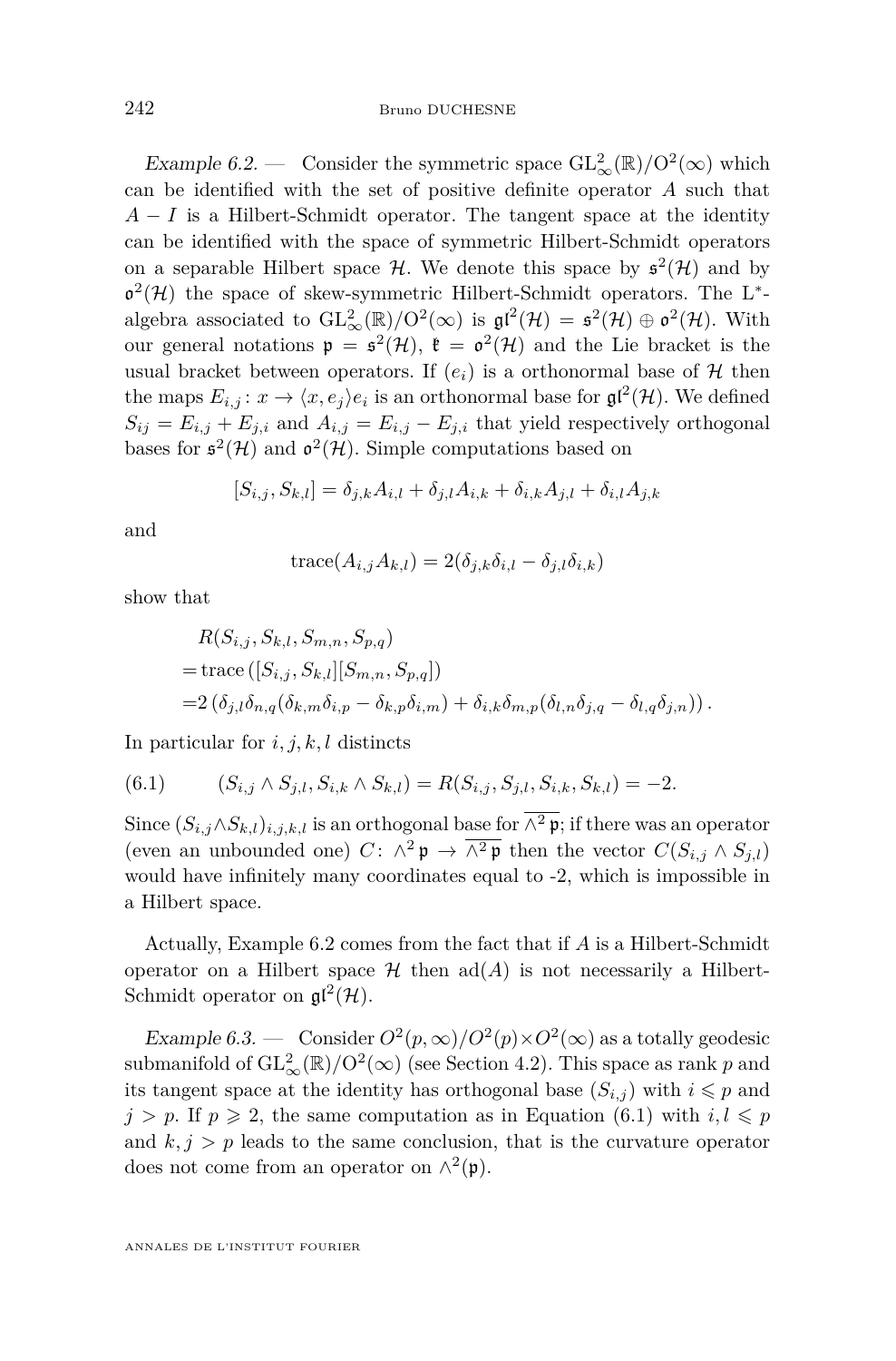#### BIBLIOGRAPHY

- <span id="page-33-0"></span>[1] C. J. Atkin, "The Hopf-Rinow theorem is false in infinite dimensions", Bull. London Math. Soc. **7** (1975), no. 3, p. 261-266.
- [2] V. K. Balachandran, "Real *L*∗-algebras", Indian J. Pure Appl. Math. **3** (1972), no. 6, p. 1224-1246.
- [3] W. BERTRAM, The geometry of Jordan and Lie structures, Lecture Notes in Mathematics, vol. 1754, Springer-Verlag, Berlin, 2000, xvi+269 pages.
- [4] A. Borel, Essays in the history of Lie groups and algebraic groups, History of Mathematics, vol. 21, American Mathematical Society, Providence, RI, 2001, xiv+184 pages.
- [5] N. BOURBAKI, Topological vector spaces. Chapters 1–5, Elements of Mathematics (Berlin), Springer-Verlag, Berlin, 1987, Translated from the French by H. G. Eggleston and S. Madan, viii+364 pages.
- [6] M. R. BRIDSON & A. HAEFLIGER, Metric spaces of non-positive curvature, Grundlehren der Mathematischen Wissenschaften [Fundamental Principles of Mathematical Sciences], vol. 319, Springer-Verlag, Berlin, 1999, xxii+643 pages.
- [7] P.-E. CAPRACE & A. LYTCHAK, "At infinity of finite-dimensional CAT $(0)$  spaces", Math. Ann. **346** (2010), no. 1, p. 1-21.
- [8] P.-E. CAPRACE & N. MONOD, "Isometry groups of non-positively curved spaces: structure theory", J. Topol. **2** (2009), no. 4, p. 661-700.
- [9] C.-H. Chu, "Jordan triples and Riemannian symmetric spaces", Adv. Math. **219** (2008), no. 6, p. 2029-2057.
- [10] B. Duchesne, "Des espaces de Hadamard symétriques de dimension infinie et de rang fini", PhD Thesis, Université de Genève, Juillet 2011.
- [11] B. Duchesne, "Infinite-dimensional nonpositively curved symmetric spaces of finite rank", Int. Math. Res. Not. IMRN (2013), no. 7, p. 1578-1627.
- [12] J. Eells, Jr., "A setting for global analysis", Bull. Amer. Math. Soc. **72** (1966), p. 751-807.
- [13] J. Eells, Jr. & J. H. Sampson, "Harmonic mappings of Riemannian manifolds", Amer. J. Math. **86** (1964), p. 109-160.
- [14] S. Gallot & D. Meyer, "Opérateur de courbure et laplacien des formes différentielles d'une variété riemannienne", J. Math. Pures Appl. (9) **54** (1975), no. 3, p. 259-284.
- [15] P. de la Harpe, "Classification des *L*∗-algèbres semi-simples réelles séparables", C. R. Acad. Sci. Paris Sér. A-B **272** (1971), p. A1559-A1561.
- [16] ——— , Classical Banach-Lie algebras and Banach-Lie groups of operators in Hilbert space, Lecture Notes in Mathematics, Vol. 285, Springer-Verlag, Berlin, 1972, iii $+160$  pages.
- [17] S. Helgason, Differential geometry, Lie groups, and symmetric spaces, Graduate Studies in Mathematics, vol. 34, American Mathematical Society, Providence, RI, 2001, Corrected reprint of the 1978 original, xxvi+641 pages.
- [18] W. Kaup, "Über die Klassifikation der symmetrischen hermiteschen Mannigfaltigkeiten unendlicher Dimension. I", Math. Ann. **257** (1981), no. 4, p. 463-486.
- [19] ——— , "Über die Klassifikation der symmetrischen hermiteschen Mannigfaltigkeiten unendlicher Dimension. II", Math. Ann. **262** (1983), no. 1, p. 57-75.
- [20] B. Kleiner & B. Leeb, "Rigidity of quasi-isometries for symmetric spaces and Euclidean buildings", Inst. Hautes Études Sci. Publ. Math. (1997), no. 86, p. 115- 197 (1998).
- [21] W. P. A. Klingenberg, Riemannian geometry, second ed., de Gruyter Studies in Mathematics, vol. 1, Walter de Gruyter & Co., Berlin, 1995, x+409 pages.